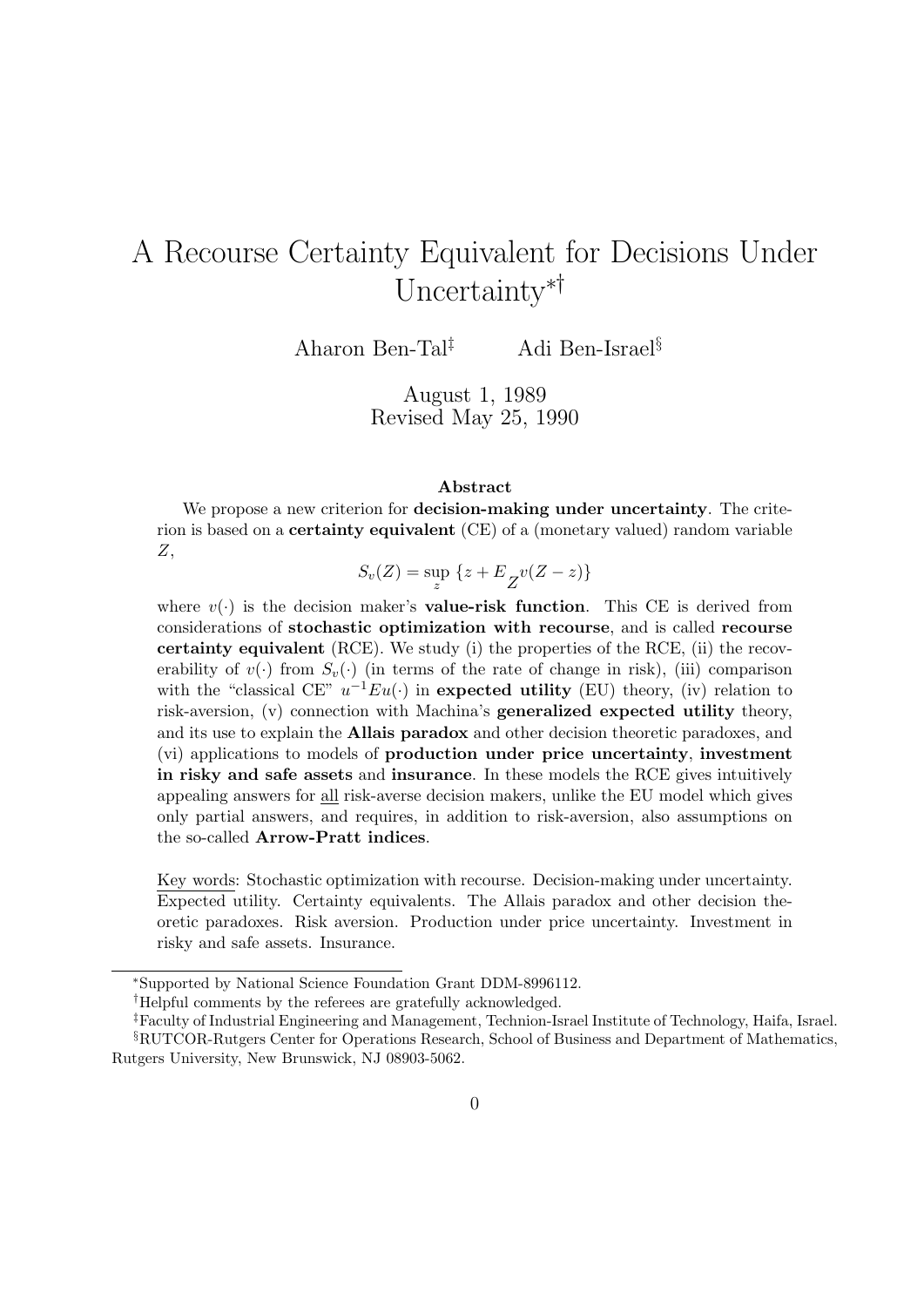### 1 Introduction

We propose a new criterion for decision-making under uncertainty using one of the fundamental concepts of stochastic programming, namely that of recourse, [5], [14], [15] and [47]. Recourse refers to corrective action, after realization of the random variables, which is taken into account when making the actual decision (before realization). For the role of recourse in stochastic programming see [16], [25] and [49].

Decision making under uncertainty presupposes the ability to rank random variables, i.e. a **complete order**  $\succeq$  on the space of RV's, with  $X \succeq Y$  denotes X **preferred** to Y. If the **preference order**  $\succeq$  is given in terms of a real valued function CE( $\cdot$ ) on the space of RV's,

$$
X \succeq Y \iff \text{CE}(X) \ge \text{CE}(Y) \text{ for all RV's } X, Y
$$

we call CE(Z) a **certainty equivalent** (CE) of Z, corresponding to the preference  $\succeq$ . In particular, a decision maker (DM for short) is indifferent between a RV  $Z$  and a constant<sup>1</sup> z iff  $z = CE(Z)$ .

In the expected utility (EU) model, the DM is assumed to have a utility function  $u(\cdot)$ which typically is **strictly increasing** (more is better) and **concave**. The DM's preference is then given by

$$
X \succeq Y \iff E u(X) \ge E u(Y) \n\iff u^{-1} E u(X) \ge u^{-1} E u(Y),
$$
\n(1.1)

Accordingly we define the classical certainty equivalent (CCE) by

$$
C_u(Z) = u^{-1}Eu(Z)
$$
\n(1.2)

Another CE, suggested by expected utility, is the u-mean CE  $M_u(\cdot)$  defined, for any RV Z, by

$$
Eu(Z - M_u(Z)) = 0 \tag{1.3}
$$

see e.g. [11, p. 86], under "principle of zero utility".

Still another CE is based on the "dual theory" of Yaari, [50]. Given a monotone function  $f : [0, 1] \rightarrow [0, 1]$  with  $f(0) = 0$  and  $f(1) = 1$ , **Yaari's certainty equivalent**  $Y_f(\cdot)$  is

$$
Y_f(Z) = \int f(1 - F_Z(t))dt
$$
\n(1.4)

where  $F_Z$  is the cumulative distribution function of the RV Z. Unlike the CCE (1.2), both Yaari's CE  $(1.4)$  and the u-mean CE  $(1.3)$  are **shift additive** in the sense that

$$
CE(Z + c) = CE(Z) + c \text{ for all RV } Z \text{ and constant } c
$$
\n(1.5)

<sup>1</sup>Regarded as a degenerate RV.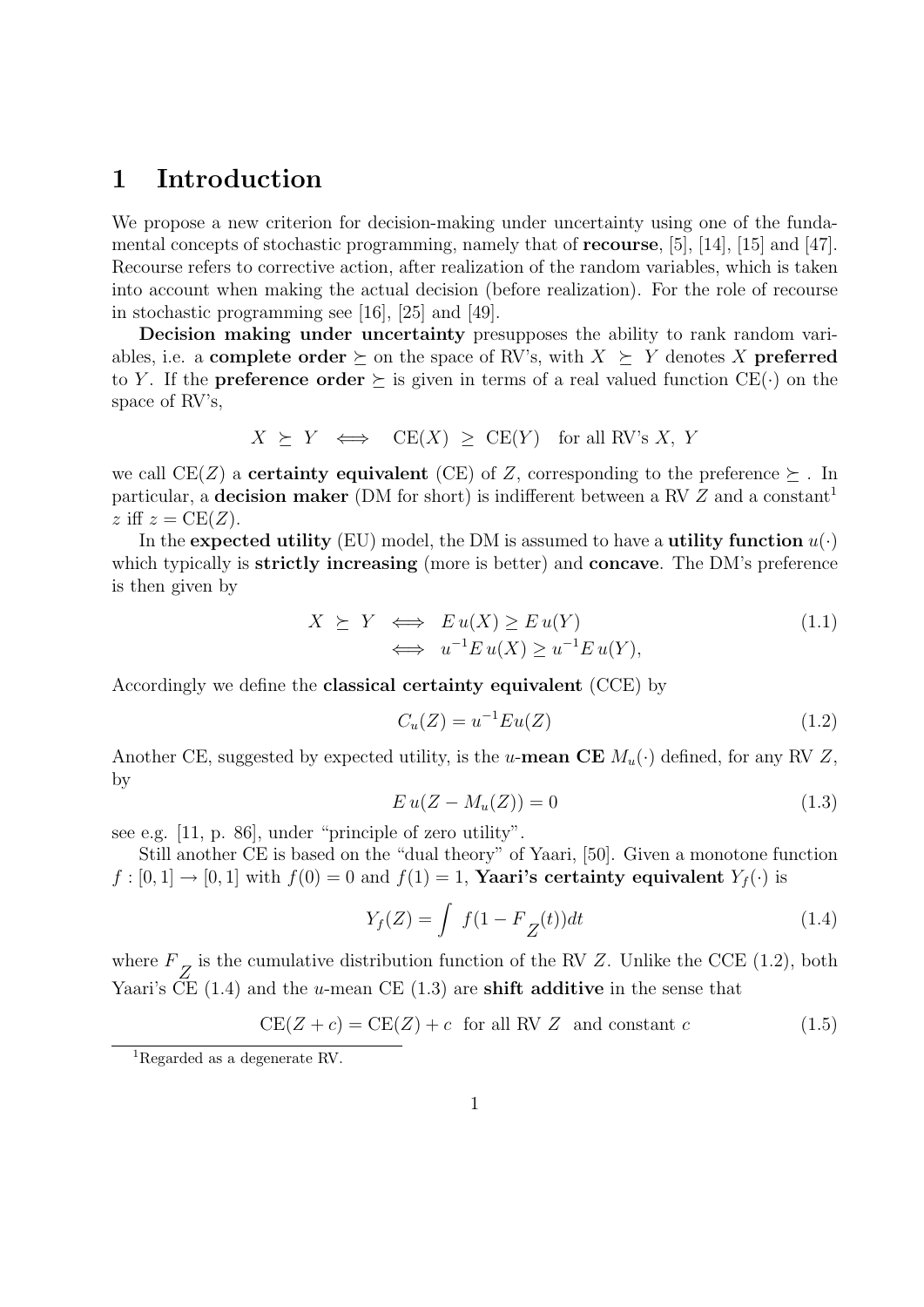In the EU model a risk-averse decision maker, i.e. one for whom a RV  $X$  is less desirable than a sure reward of  $EX$ , is characterized by a concave utility function u. The concavity of  $u$  also expresses the attitude towards wealth (decreasing marginal utility). Thus the DM's attitude towards wealth and his attitude towards risk are "forever bonded together", [50, p. 95]. Certain difficulties with the EU model are due to this fact. In Yaari's dual theory [50], and in the RCE model proposed below, the attitude towards wealth and the attitude towards risk are effectively separated. In particular, Yaari's risk aversion is compatible with linearity in payments<sup>2</sup>.

The CE advocated here is the recourse certainty equivalent (RCE)

$$
S_v(Z) := \sup_z \{ z + E_{Z} v(Z - z) \}
$$
\n(1.6)

where  $v(\cdot)$  is the **value-risk function** of the DM. The RCE was first introduced in [9]. We propose here the RCE  $S_n$  as a criterion for decision making under uncertainty i.e. for ranking monetary valued RV's. The given value-risk function v induces a complete order  $\succeq$  on RV's,

$$
X \succeq Y \quad \Longleftrightarrow \quad S_v(X) \ge S_v(Y) \tag{1.7}
$$

in which case X is preferred over Y by a DM with a value-risk function  $v$ .

To place the RCE in the framework of stochastic programming with recourse, consider a mathematical program with stochastic RHS,

$$
\max \left\{ f(z) : g(z) \le Z \right\} \tag{1.8}
$$

Here:

z - decision variable,

 $Z$  - budget  $(\$\),$ 

 $q(z)$  - the budget consumed by z,

 $f(z)$  - the profit resulting from z.

In Stochastic Programming with Recourse (SPwR), the optimal decision  $z^*$  is determined by considering for each realization of Z a **second stage decision** y, consuming  $h(y)$ budget units and contributing  $v(y)$  to the profit. Thus  $z^*$  is the optimal solution of

$$
\max_{z} \{ f(z) + E_{Z} \left( \max_{y} \{ v(y) : g(z) + h(y) \le Z \} \right) \} \tag{1.9}
$$

The success of SPwR stems from the fact that it takes into account the trade off between greed (profit maximization) and caution (aversion to insolvency).

 $2\text{``In studying the behavior of } \text{firms}, \text{ linearity in payments may in fact be an appealing feature''}, [50, p.$ 96]. Indeed, a firm which divides the last dollar of its income as dividends, cannot be equated with the proverbial rich who value the marginal dollar at less than that. Yet both the firm, and the rich, can be risk averse.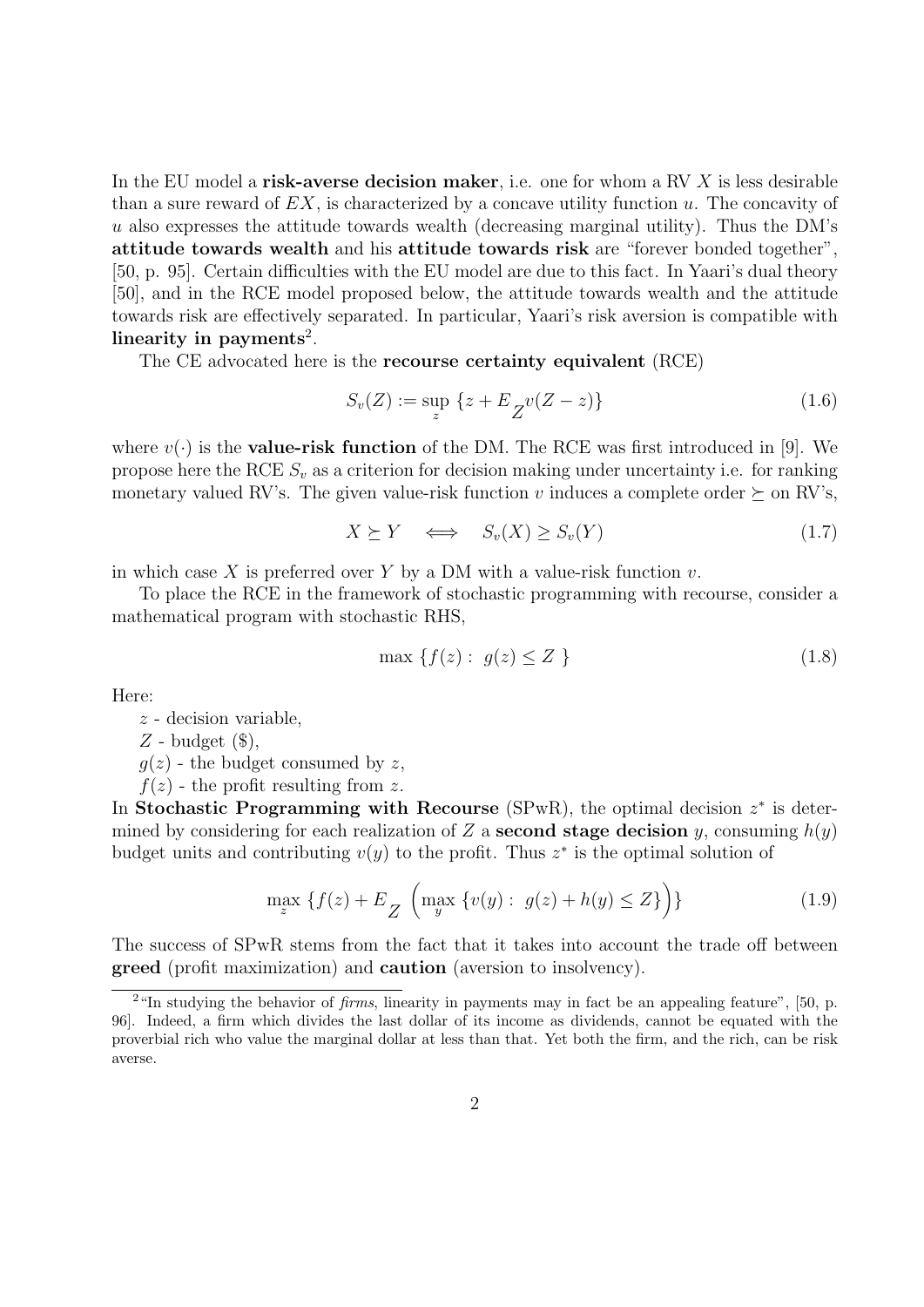In those cases where z, y are scalars (e.g. levels of production),  $h(\cdot)$  is monotone increasing ("more costs more") and  $v(\cdot)$  is monotone increasing ("more is better"), we can rewrite (1.9) as

$$
\max_{z} \{ f(z) + E_{Z} \left( \max_{y} \{ v(y) : g(z) + y \le Z \} \right) \} \tag{1.10}
$$

where y, v correspond in (1.9) to  $h(y)$ ,  $v \circ h^{-1}$  respectively. If v is monotonely increasing then (1.10) is equivalent to:

$$
\max_{z} \{ f(z) + E_{Z} v(Z - g(z)) \}
$$
\n(1.11)

in which y has been eliminated. The optimal value in  $(1.11)$  is the "SPwR value" of the SP  $(1.8).$ 

In this paper we use the SPwR paradigm to "evaluate" RV's. Our thesis is that **assigning** a value to a RV is in itself a decision problem. Thus, the "value" of a RV Z to a DM is the "most that he can make of it", i.e.

value of 
$$
Z = \max \{ z : z \le Z \}
$$
 (1.12)

and we interpret  $(1.12)$  as the "SPwR value" which, by analogy with  $(1.11)$ , is the RCE  $(1.6)$ 

$$
\sup_{z} \left\{ z + E \frac{1}{Z} v(Z - z) \right\}
$$

We call  $v(\cdot)$  the **value-risk function**. Its meaning is explained in § 3.

We apply the RCE to study three classical models of economic decisions under uncertainty

- competitive firm under price uncertainty, [41], [29]
- investment in safe and in risky assets, [3], [12], [22]
- optimal insurance coverage, [18]

In these models the classical EU theory usually requires conditions on the risk-aversion indices associated with the utility  $u$ : the **Arrow-Pratt absolute risk-aversion index** 

$$
r(z) = -\frac{u''(z)}{u'(z)}
$$
(1.13)

and the Arrow-Pratt relative risk-aversion index

$$
R(z) = zr(z) \tag{1.14}
$$

In contrast, the RCE theory gives unambigious predictions for all risk-averse DM's, without further restrictive assumptions. Moreover, the RCE is mathematically tractable, comparable in simplicity and elegance to the EU model.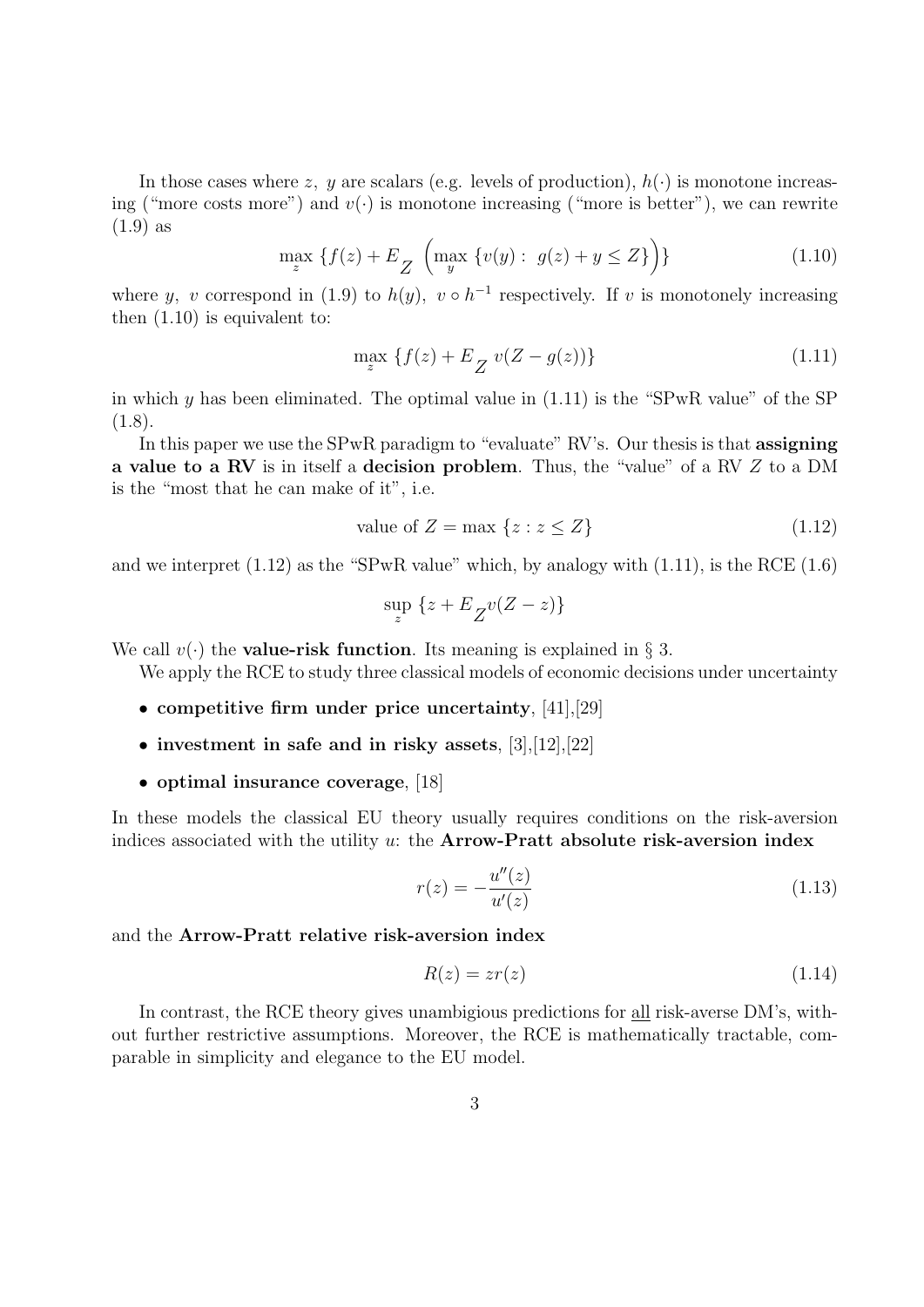### 2 Properties of the Recourse Certainty Equivalent

We begin by listing several reasonable assumptions on  $v(\cdot)$ . Important properties of the RCE follow from combinations of these assumptions.

#### Assumption 2.1

 $(v1)$   $v(0) = 0$ 

- $(v2)$  v(·) is strictly increasing
- $(v3)$   $v(x) < x$  for all x
- $(v4)$  v(·) is strictly concave
- $(v5)$  v is continuously differentiable

**Remark 2.1** By Assumptions  $2.1(v1),(v2)$ 

$$
v(x) < 0 \quad \text{for} \quad x < 0
$$

thus  $v(\cdot)$  can also be viewed as a **penalty function**, penalizing violations of the constraint

$$
z \leq Z
$$

We can think of the variable  $z$  in  $(1.6)$  as a sure amount diverted from (or a loan taken against) a RV Z before realization, where insolvency (resulting from negative realizations of  $Z - z$ ) is penalized by the function  $v(\cdot)$ . The RCE (1.6) thus represents maximization of present value of a lottery subject to strong aversion to insolvency.

Of particular interest is the following class of value-risk functions

$$
\mathcal{U} = \left\{ v : \begin{array}{c} v \text{ strictly increasing, strictly concave, continuously} \\ \text{differentiable,} \end{array} \right\} \tag{2.1}
$$

which, for the purpose of comparison with the EU model, can be thought of as **normalized** utility functions <sup>3</sup> .

The attainment of supremum in (1.6) is settled, for any  $v \in \mathcal{U}$ , as follows.

$$
v(x) \le v(0) + v'(0)x
$$

shows that all  $v \in \mathcal{U}$  satisfy (v3) of Assumption 2.1.

<sup>&</sup>lt;sup>3</sup>For concave  $v$  the gradient inequality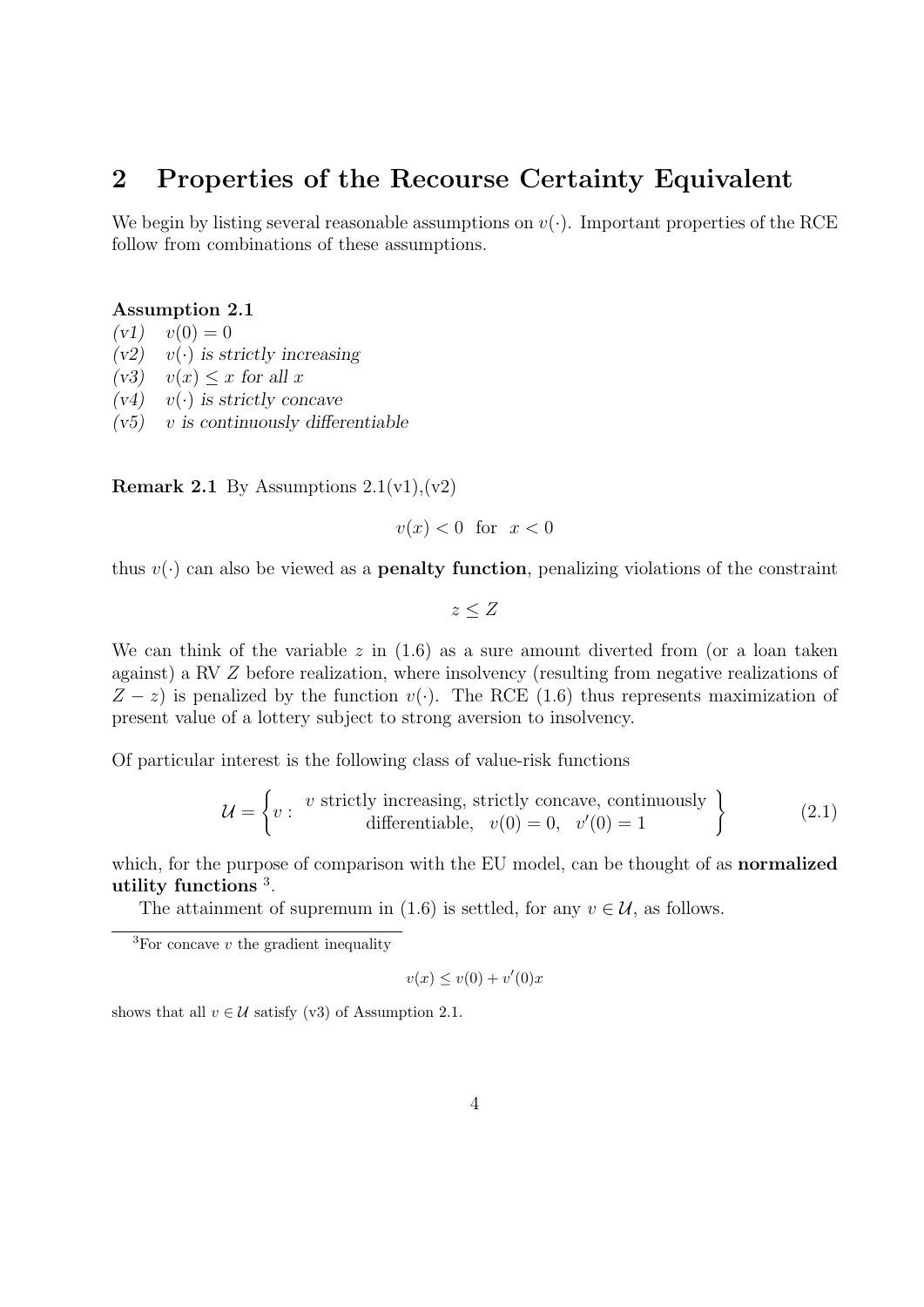**Lemma 2.1** Let the RV Z have support  $[z_{\min}, z_{\max}]$ , with finite  $z_{\min}$  and  $z_{\max}$ . Then for any  $v \in U$  the supremum in (1.6) is attained uniquely at some  $z_S$ ,

$$
z_{\min} \le z_S \le z_{\max},\tag{2.2}
$$

which is the solution of

$$
Ev'(Z - z_S) = 1,\t\t(2.3)
$$

so that

$$
S_v(Z) = z_S + E v(Z - z_S) \tag{2.4}
$$

**Proof.** Note that  $Z - z_{\text{min}} \geq 0$  with probability 1. Also  $v'(\cdot)$  is decreasing since v is concave. Therefore

$$
E v'(Z - z_{\min}) \le E v'(0) = 1
$$

Similarly

$$
E v'(Z - z_{\text{max}}) \ge E v'(0) = 1
$$

Since  $v'$  is continuous, the equation  $4$ 

$$
E v'(Z - z) = 1
$$

has a solution  $z_S$  in  $[z_{\text{min}}, z_{\text{max}}]$ , which is unique by the strict monotonicity of v'. Now  $z_S$  is a stationary point of the function

$$
f(z) = z + E v(Z - z)
$$
\n
$$
(2.5)
$$

which is concave since  $v \in \mathcal{U}$ , see (2.1). Therefore the supremum of (2.5) is attained at  $z_s$ .  $\Box$ 

**Remark 2.2** The assumption  $v \in \mathcal{U}$  in Lemma 2.1 can be relaxed: Differentiability is not necessary for the attainment of supremum in  $(2.5)$ . Since a concave function v has derivatives from the left  $v'$  and from the right  $v'$  at any point in the interior of its effective domain, we can replace

$$
v'(0) = 1
$$

by the weaker condition that  $v$  is finite in a neighborhood of 0, and that

$$
v'_{-}(0) \ge 1 \ge v'_{+}(0) \tag{2.6}
$$

i.e. the subgradient of  $v$  at 0 contains 1. Attainment (perhaps nonunique) of supremum in (2.5) can then be shown. See Example 2.4 for a nonsmooth value-risk function.

<sup>&</sup>lt;sup>4</sup>This equation is the necessary condition for maximum in  $(1.6)$ . Differentiation "inside the expectation" is valid if e.g. v' is continuous and  $E v'(\cdot) < \infty$ , see [10, p. 99].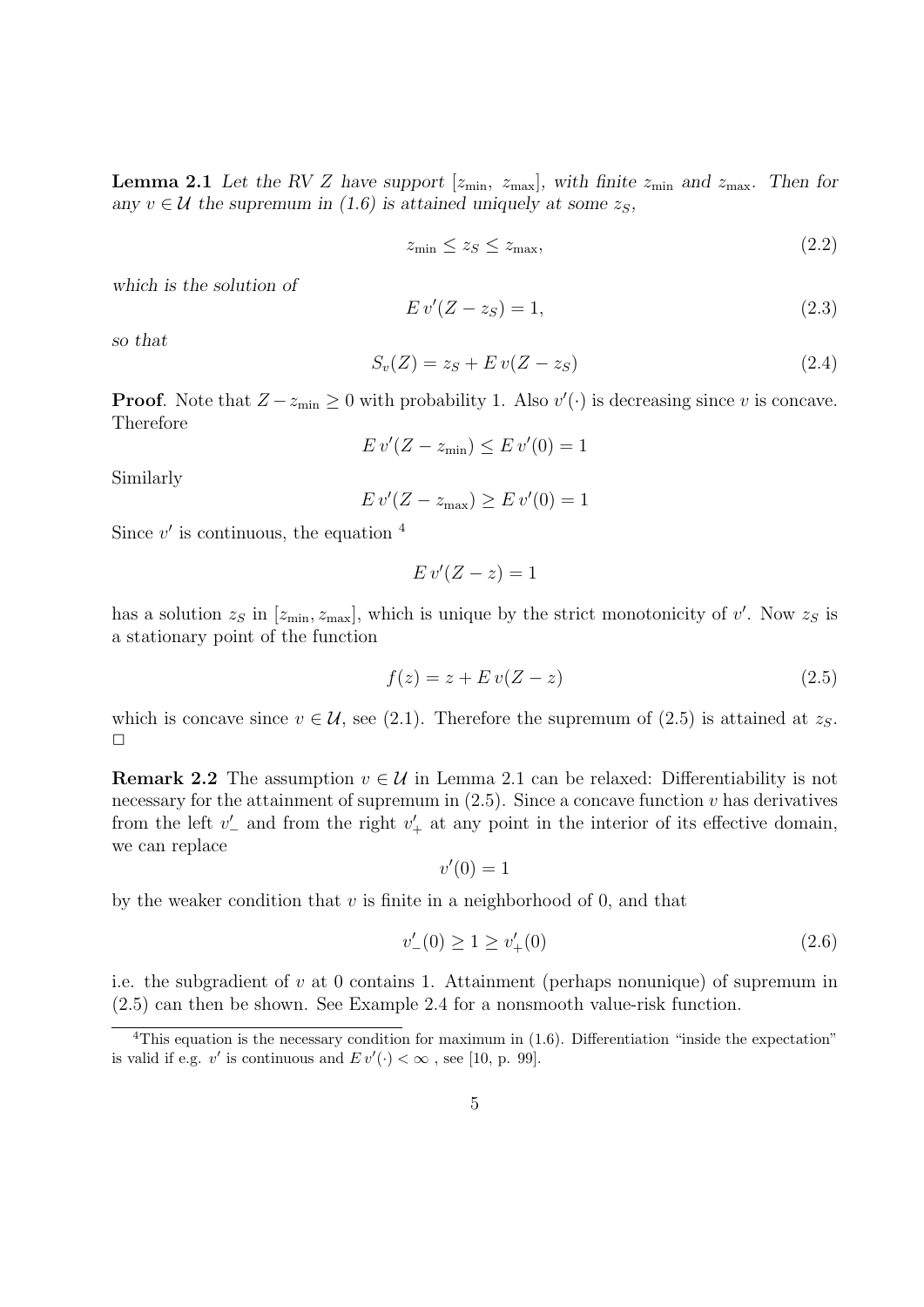Theorem 2.1 (Properties of the RCE)

(a) Shift additivity. For any  $v : \mathbb{R} \to \mathbb{R}$ , any RV Z and any constant c

$$
S_v(Z + c) = S_v(Z) + c \tag{2.7}
$$

(b) Consistency. If v satisfies (v1), (v3) then, for any constant  $c^5$ ,

$$
S_v(c) = c \tag{2.8}
$$

(c) Subhomogeneity. If v satisfies (v1) and (v4) then, for any RV  $Z$ ,

$$
\frac{1}{\lambda} S_v(\lambda Z) \quad \text{is decreasing in } \lambda, \ \lambda > 0
$$

(d) Monotonicity. If v satisfies (v2) then, for any RV X and any nonnegative RV Y,

$$
S_v(X+Y) \ge S_v(X)
$$

(e) Risk aversion.  $v$  satisfies  $(v3)$  if and only if

 $S_v(Z) \leq EZ$  for all RV's Z (2.9)

(f) Concavity. If  $v \in \mathcal{U}$  then for any RV's  $X_0$ ,  $X_1$  and  $0 < \alpha < 1$ ,

$$
S_v(\alpha X_1 + (1 - \alpha)X_0) \ge \alpha S_v(X_1) + (1 - \alpha)S_v(X_0)
$$
\n(2.10)

 $(g)$  2nd order stochastic dominance. Let X, Y be RV's with compact supports. Then

$$
S_v(X) \ge S_v(Y) \quad \text{for all } v \in \mathcal{U}
$$
\n
$$
(2.11)
$$

if and only if

$$
E v(X) \ge E v(Y) \quad \text{for all } v \in \mathcal{U}
$$
\n
$$
(2.12)
$$

**Proof.** (a) For any function  $v : \mathbb{R} \to \mathbb{R}$ ,

$$
S_v(Z + c) = \sup_{z} \{z + E v(Z + c - z)\}
$$
  
= c + \sup\_{z} \{(z - c) + E v(Z - (z - c))\} = c + S\_v(Z)

(b) For any constant  $c$ ,

$$
S_v(c) = \sup_z \{z + v(c - z)\}
$$
  
\n
$$
\leq \sup_z \{z + (c - z)\} \quad \text{by (v3)}
$$
  
\n
$$
= c^z
$$

<sup>5</sup>Considered as a degenerate RV.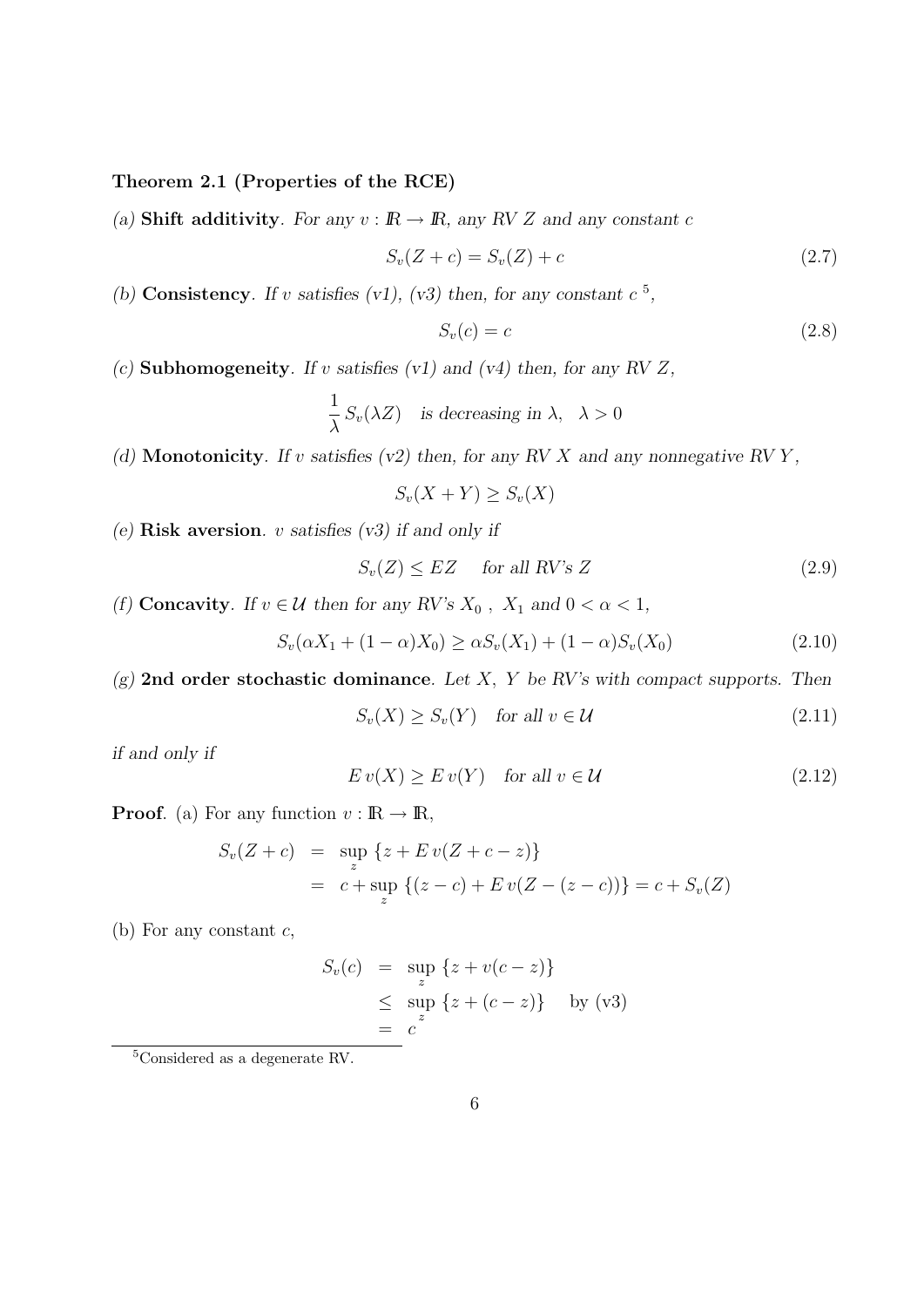Conversely,

$$
S_v(c) \geq \{c + v(c - c)\}\
$$

$$
= c \text{ by (v1)}
$$

(c) For any  $v : \mathbb{R} \to \mathbb{R}$  and  $\lambda > 0$  define  $v_{\lambda}$  by

$$
v_{\lambda}(x) := \frac{1}{\lambda} v(\lambda x), \quad \forall \ x \tag{2.13}
$$

Then

$$
S_{v_{\lambda}}(Z) = \frac{1}{\lambda} S_v(\lambda Z), \quad \text{for all RV } Z,
$$
\n(2.14)

as follows from,

$$
S_{v_{\lambda}}(Z) = \sup_{z} \{z + \frac{1}{\lambda} E_{Z} v(\lambda(Z - z))\}
$$
  
=  $\frac{1}{\lambda} \sup_{\bar{z}} \{\bar{z} + E_{Z} v(\lambda Z - \bar{z})\} \quad (\bar{z} = \lambda z)$   
=  $\frac{1}{\lambda} S_{v}(\lambda Z)$ 

It therefore suffices to show that

$$
v_{\lambda}(z)
$$
 is decreasing in  $\lambda$ ,  $\lambda > 0$ 

Indeed, let

$$
0<\lambda_1<\lambda_2
$$

By the concavity of  $v$  it follows, for all  $z$ ,

$$
\frac{v(\lambda_2 z) - v(\lambda_1 z)}{\lambda_2 - \lambda_1} \le \frac{v(\lambda_1 z) - v(0)}{\lambda_1}
$$

and by (v1)

$$
\frac{v(\lambda_2 z)}{\lambda_2} \le \frac{v(\lambda_1 z)}{\lambda_1}
$$

(d)

$$
S_v(X+Y) = \sup_{z} \{z + Ev(X+Y-z)\}
$$
  
 
$$
\geq \sup_{z} \{z + Ev(X-z)\} \text{ by (v2)}
$$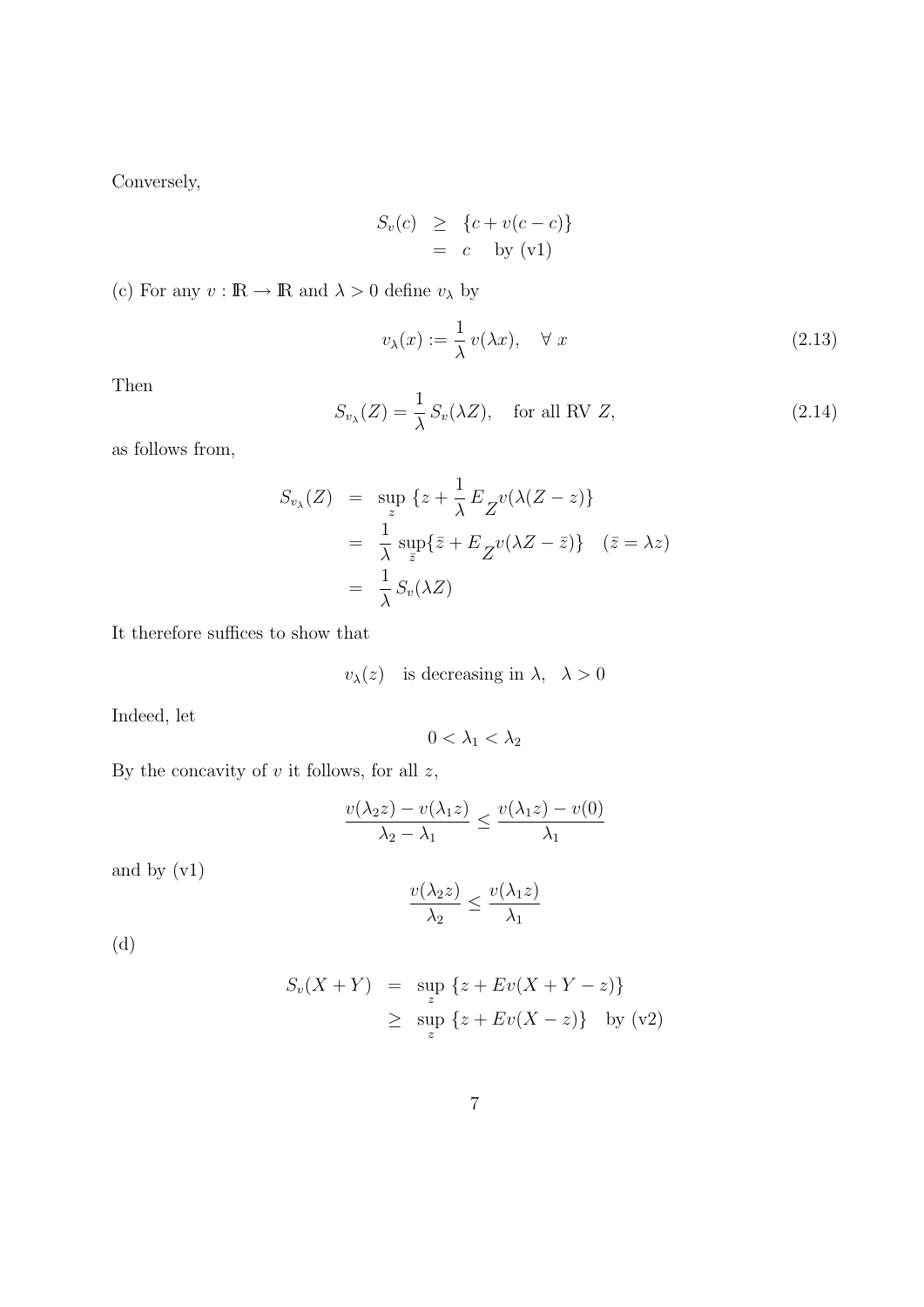(e) If  $v$  satisfies (v3) then for any RV  $Z$ ,

$$
S_v(Z) = \sup_{z} \{z + Ev(Z - z)\}
$$
  
 
$$
\leq \sup_{z} \{z + E(Z - z)\} = EZ
$$

Conversely, if for all RV's Z

$$
S_v(Z) \le EZ
$$

then, for any RV  $Z$  and any constant  $z$ ,

$$
z + Ev(Z - z) \leq EZ
$$
  
\n
$$
\therefore Ev(Z - z) \leq E(Z - z)
$$
  
\n
$$
\therefore Ev(Z) \leq EZ
$$

proving (v3). (f) Let  $0 < \alpha < 1$ , and  $X_{\alpha} = \alpha X_1 + (1 - \alpha)X_0$ . Then by the concavity of v, for all  $z_0$ ,  $z_1$ ,

$$
Ev(X_{\alpha} - \alpha z_{1} - (1 - \alpha)z_{0}) \ge \alpha Ev(X_{1} - z_{1}) + (1 - \alpha)Ev(X_{0} - z_{0})
$$

Adding  $\alpha z_1 + (1 - \alpha)z_0$  to both sides, and supremizing jointly with respect to  $z_1$ ,  $z_0$ , we get

$$
S_v(X_{\alpha}) \ge \sup_{z_1, z_0} {\{\alpha [z_1 + Ev(X_1 - z_1)] + (1 - \alpha) [z_0 + Ev(X_0 - z_0)]\}}
$$
  
=  $\alpha S_v(X_1) + (1 - \alpha) S_v(X_0)$ 

(g)  $(2.12) \implies (2.11)$ . Since each  $v \in \mathcal{U}$  is increasing,  $(2.12)$  implies

$$
z + Ev(X - z) \ge z + Ev(Y - z) \quad \forall \ z, \text{ and } \forall \ v \in \mathcal{U}
$$

and (2.11) follows by taking suprema.

 $(2.11) \Longrightarrow (2.12)$ . Let  $z_X$ ,  $z_Y$  be points where the suprema defining  $S_v(X)$  and  $S_v(Y)$  are attained, see Lemma 2.1. Then, for any  $v \in \mathcal{U}$ ,

$$
S_v(X) = z_X + Ev(X - z_X) \ge z_Y + Ev(Y - z_Y), \text{ by (2.11)}
$$
  
 
$$
\ge z_X + Ev(Y - z_X)
$$

Therefore

$$
Ev(X - z_X) \ge Ev(Y - z_X) \text{ for all } v \in \mathcal{U}, \text{ implying (2.12). } \square
$$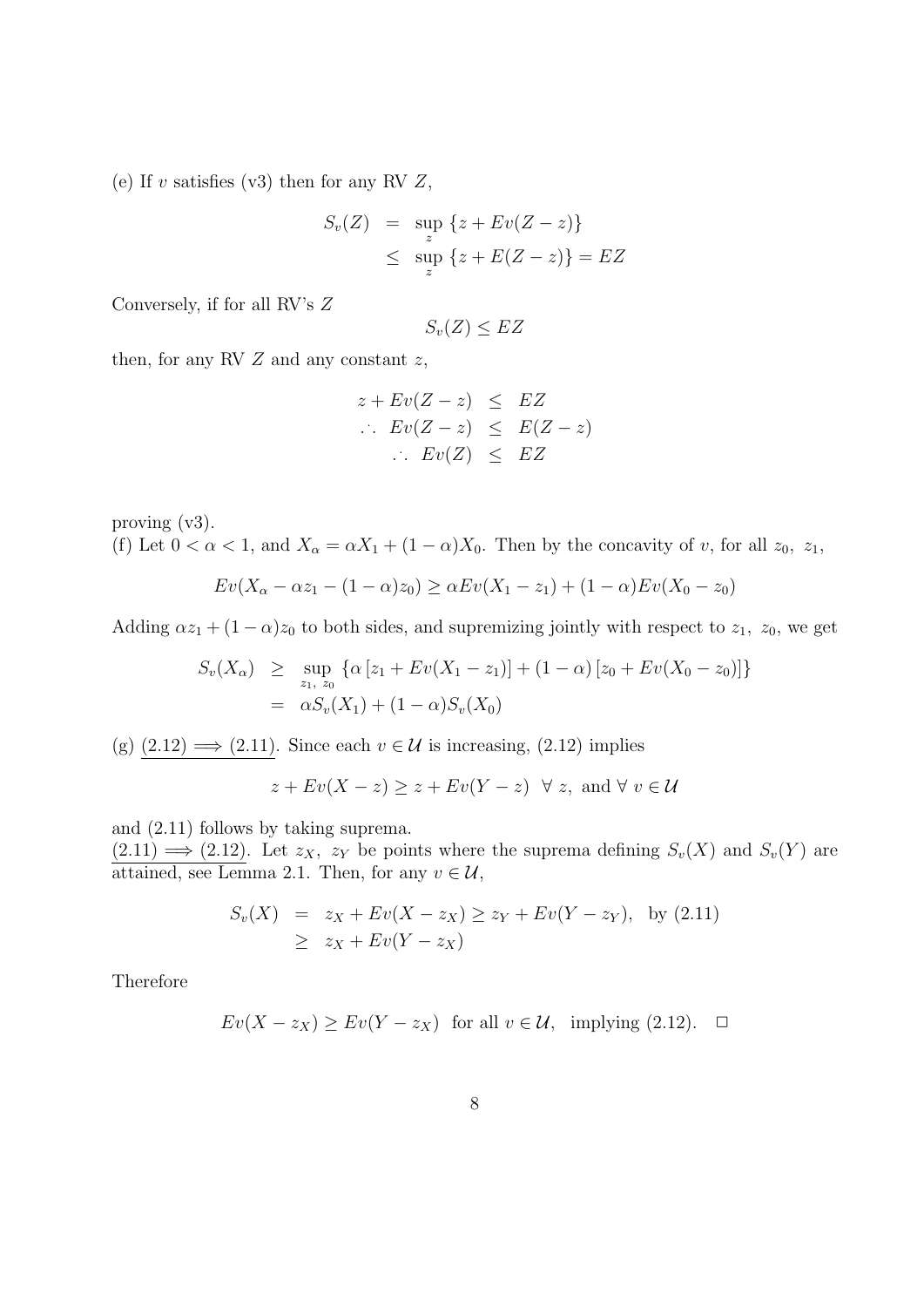Remark 2.3 Theorem 2.1 lists properties which seem reasonable for any certainty equivalent. Property (b) is natural and requires no justification. The remaining properties will now be discussed one by one.

(a) Note that shift additivity holds for all functions  $v$ , i.e. it is a **generic property** of the RCE. To explain shift additivity consider a decision-maker indifferent between a lottery Z and a sure amount S. If 1 Dollar is added to all the possible outcomes of the lottery, then an addition of 1 Dollar to S will keep the decision maker indifferent. Recall that shift additivity holds also for the Yaari CE  $(1.4)$ , and for the u-mean  $(1.3)$ . For the classical CE  $(1.2)$ , shift additivity holds iff the utility  $u$  is linear or exponential, see Example 2.1 below.

(c) An important consequence (and the reason for the name "subhomogeneity") is

$$
S_v(\lambda Z) \leq \lambda S_v(Z)
$$
, for all RV Z and  $\lambda > 1$ 

Thus indifference between the RV Z and its CE  $S_v(Z)$  goes together with preference for  $\lambda S_v(Z)$  over the RV  $\lambda Z$ , for  $\lambda > 1$ . This is explained by

$$
E(\lambda Z) = \lambda EZ
$$
  
Var $(\lambda Z) = \lambda^2 \text{Var}(Z) > \lambda \text{Var}(Z)$  if  $\lambda > 1$ 

An interesting result, in view of (c) and (e), is that for  $v \in \mathcal{U}$ ,

$$
\lim_{\lambda \to 0^+} \frac{1}{\lambda} S_v(\lambda Z) = EZ
$$

(d) If v satisfies (v1) and (v2), and if the RV Z satisfies  $Z \ge z_{\text{min}}$  with probability 1, then

$$
S_v(Z) \ge z_{\text{min}} \tag{2.15}
$$

This follows from part (d) by taking  $X = z_{\text{min}}$  (degenerate RV) and  $Y = Z - z_{\text{min}}$ .

(e) In the EU model, risk aversion is characterized by the concavity of the utility function. In the RCE model risk aversion is carried by the weaker property  $v(x) \leq x$ ,  $\forall x$ . We show in § 4 that concavity of v corresponds to strong risk aversion in the sense of Rothschild and Stiglitz, [38].

(f) The concavity of  $S_u(\cdot)$ , for all  $u \in \mathcal{U}$ , expresses risk-aversion as aversion to variability. To gain insight consider the case of two independent RV's  $X_1$  and  $X_0$  with the same mean and variance. The mixed RV  $X_{\alpha} = \alpha X_1 + (1 - \alpha)X_0$  has the same mean, but a smaller variance. Concavity of  $S_u$  means that the more centered RV  $X_\alpha$  is preferred.

The risk-aversion inequality (2.9) is implied by (f): Let  $Z$ ,  $Z_1$ ,  $Z_2$ , ... be independent, identically distributed RV's. Then by (f),

$$
S_u\left(\frac{1}{n}\sum_{i=1}^n Z_i\right) \geq \frac{1}{n}\sum_{i=1}^n S_u(Z_i) \\
= S_u(Z)
$$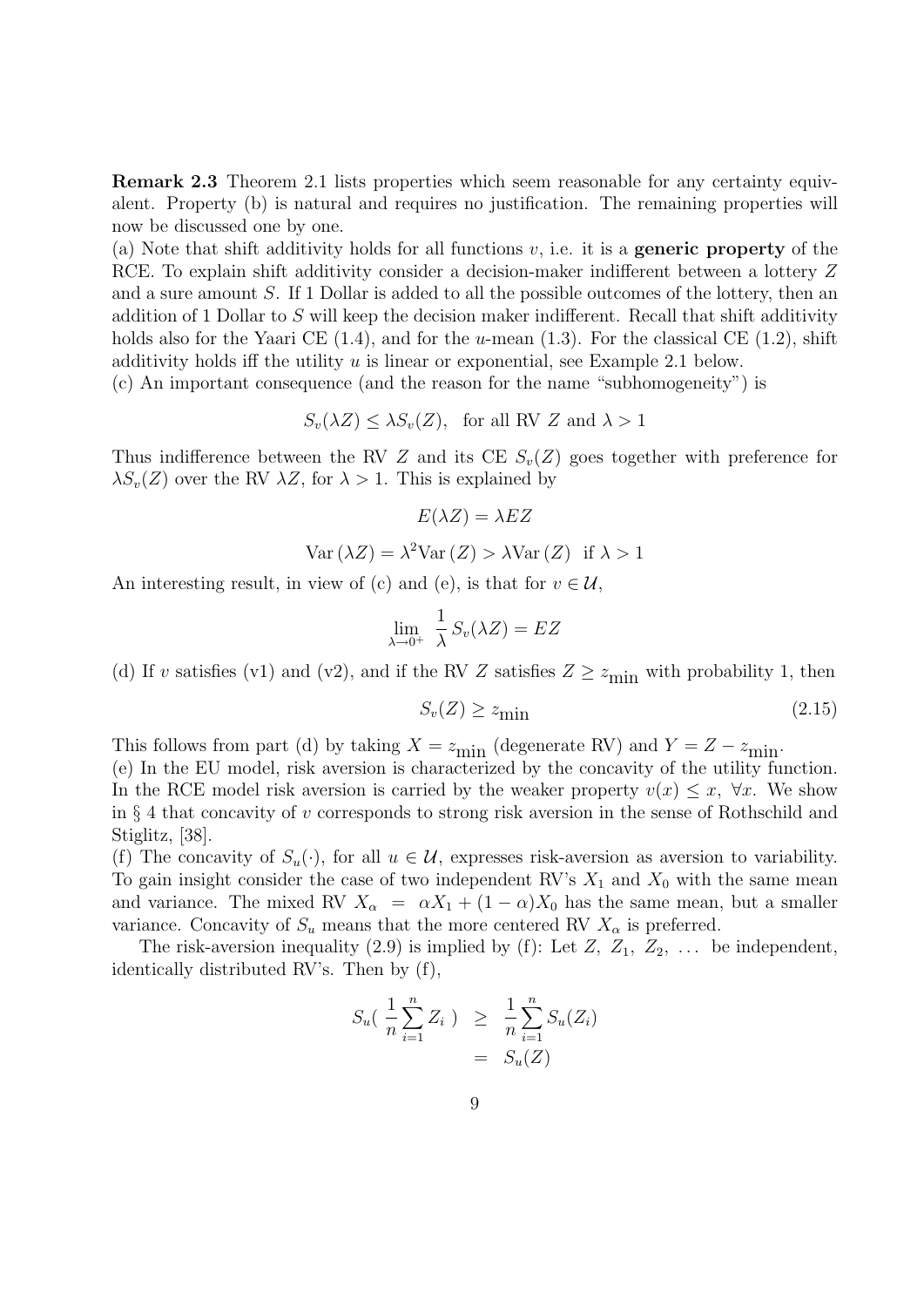As  $n \to \infty$ , (2.9) follows by the strong law of large numbers.

In contrast, the classical CE  $u^{-1}Eu(\cdot)$  is not necessarily concave for all concave u. (g) In general, for a given  $u \in \mathcal{U}$ ,

$$
E u(X) \ge E u(Y) \tag{2.16}
$$

does not imply

$$
S_u(X) \ge S_u(Y) \tag{2.17}
$$

i.e. (2.16) and (2.17) may induce different orders on RV's, see [9]. Note however that in (2.11) and (2.12) the inequality holds for all  $u \in \mathcal{U}$  <sup>6</sup>. This defines a partial order on RV's, the (2nd order) stochastic dominance, [23].

#### Example 2.1 (Exponential value-risk function) Here

$$
u(z) = 1 - e^{-z}, \quad \forall \ z,
$$
 (2.18)

and equation (2.3) becomes  $Ee^{-Z+z} = 1$ , giving  $z_S = -\log Ee^{-Z}$  and the same value for the RCE

$$
S_u(Z) = -\log \ E e^{-Z} \tag{2.19}
$$

A special feature of the exponential utility function (2.18) is that the classical CE (1.2) becomes

$$
u^{-1}Eu(Z) = -\log E e^{-Z}
$$

showing that for the exponential function, the certainty equivalents (1.6) and (1.2) coincide.

Example 2.2 (Quadratic value-risk function)  $Here<sup>7</sup>$ 

$$
u(z) = z - \frac{1}{2}z^2 , \quad z \le 1
$$
 (2.20)

and for a RV Z with  $z_{\text{max}} \leq 1$ ,  $EZ = \mu$  and variance  $\sigma^2$ , equation (2.3) gives  $z_S = \mu$ , and by  $(2.4)$ 

$$
S_u(Z) = \mu - \frac{1}{2}\sigma^2
$$
 (2.21)

Corollary 2.1 In both the exponential and quadratic value-risk functions

$$
S_u(\sum_{i=1}^n Z_i) = \sum_{i=1}^n S_u(Z_i)
$$
 (2.22)

for independent RV's  $\{Z_1, Z_2, \ldots, Z_n\}$ <sup>8</sup>  $\Box$ 

 ${}^6$ In which case Y is called **riskier** than X.

<sup>&</sup>lt;sup>7</sup>The restriction  $z \le 1$  in (2.20) guarantees that u is increasing throughout its domain.

<sup>&</sup>lt;sup>8</sup>The classical CE (1.2) is additive, for independent RV's, if u is exponential but not if u is quadratic.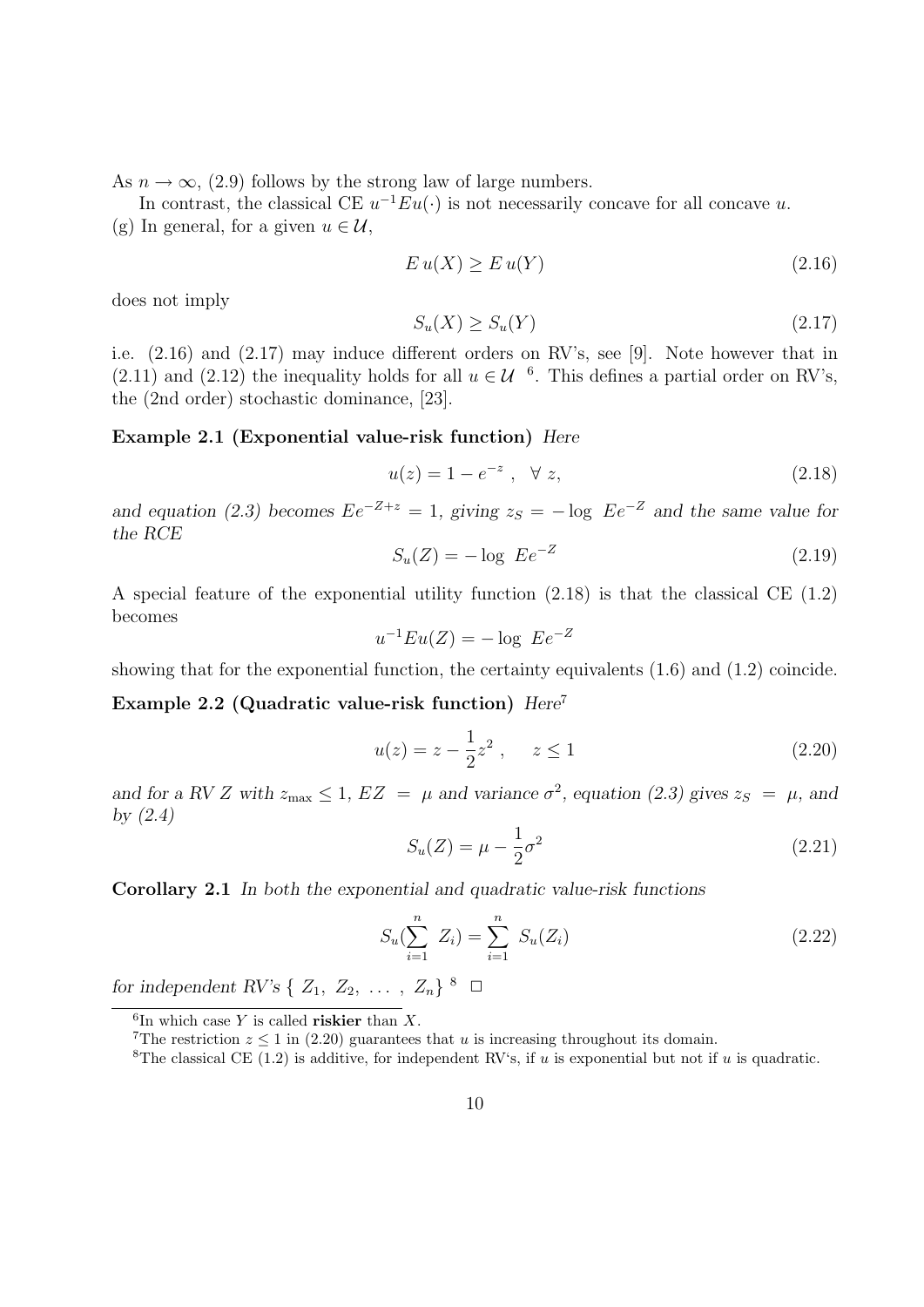**Example 2.3** For the so-called hybrid model  $([4],[42])$  with exponential utility u and a normally distributed RV  $Z \sim N(\mu, \sigma^2)$ ,

$$
S_u(Z) = \mu - \frac{1}{2}\sigma^2
$$

Example 2.4 (Piecewise linear value-risk function) Let

$$
v(t) = \begin{cases} \beta t, & t \le 0 \\ \alpha t, & t > 0 \end{cases} \quad 0 < \alpha < 1 < \beta \tag{2.23}
$$

If F is the cumulative distribution function of the RV Z, then the maximizing z in  $(1.6)$  is the  $\frac{1-\alpha}{\beta-\alpha}$ -percentile of the distribution F of Z:

$$
z^*=F^{-1}(\frac{1-\alpha}{\beta-\alpha})
$$

and the RCE associated with (2.23) is

$$
S_v(Z) = \beta \int^{z^*} t \, dF(t) + \alpha \int_{z^*} t \, dF(t).
$$

The following result is stated for discrete RV's. Let  $X$  be a RV assuming finitely many values,

$$
Prob\left\{X = x_i\right\} = p_i\tag{2.24}
$$

We denote  $X$  by

$$
X = [\mathbf{x}, \mathbf{p}], \ \mathbf{x} = (x_1, x_2, \dots, x_n), \ \mathbf{p} = (p_1, p_2, \dots, p_n)
$$
 (2.25)

The RCE of [x, p] is

$$
S_v([\mathbf{x}, \mathbf{p}]) = \max_{z} \left\{ z + \sum_{i=1}^{n} p_i v(x_i - z) \right\}
$$
 (2.26)

We consider  $S_v([\mathbf{x}, \mathbf{p}])$  as a function of the arguments **x** and **p**.

#### Theorem 2.2

(a) For any function  $v : \mathbb{R} \to \mathbb{R}$ , and any  $\mathbf{x} = (x_1, x_2, \dots, x_n)$ , the RCE  $S_v([\mathbf{x}, \mathbf{p}])$  is convex in p.

(b) For v concave, and any probability vector **p**, the RCE  $S_v([\mathbf{x}, \mathbf{p}])$  is concave in **x**.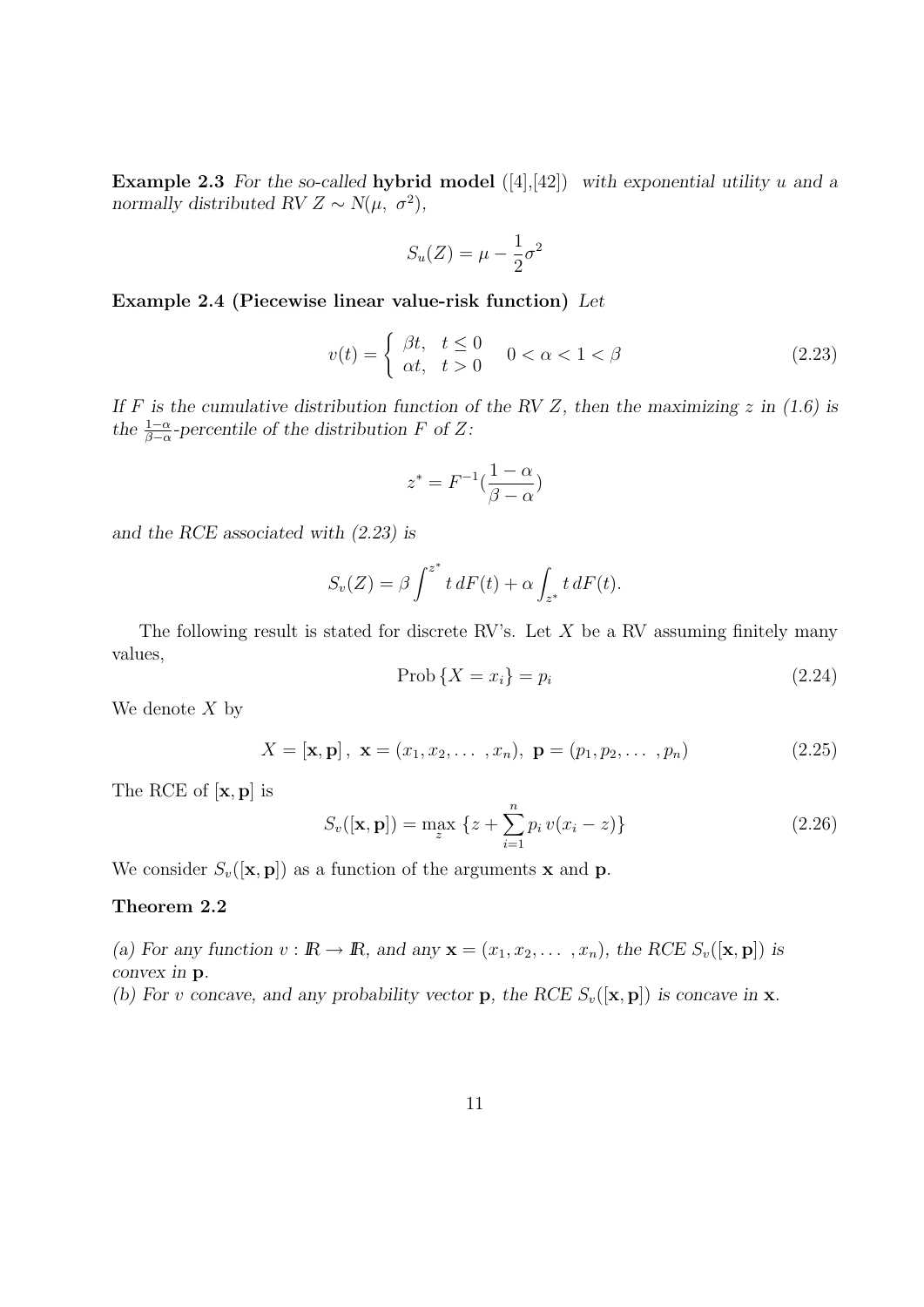**Proof.** (a) A pointwise supremum of affine functions, see  $(2.26)$ , is convex. (b) The supremand

$$
z + \sum_{i=1}^{n} p_i v(x_i - z)
$$

is jointly concave in z and x. The supremum over z is concave in x, [37].  $\Box$ 

We summarize, for a RV  $[\mathbf{x}, \mathbf{p}]$ , the dependence on **p** and **x**, of the expected utility  $Eu(\cdot)$ and 3 certainty equivalents.

|                        | As a function | As a function               |
|------------------------|---------------|-----------------------------|
|                        | of <b>p</b>   | of $\bf{x}$                 |
| $Eu, u$ concave        | linear        | concave                     |
| $u^{-1}Eu$ , u concave | convex        |                             |
| $Y_{f}$ (1.4)          | convex        | linear                      |
|                        | convex        | concave (if $v$ is concave) |

## 3 Recoverability and the Meaning of  $v(\cdot)$

In § 2 we studied properties of  $S_v$  induced by v. This section is devoted to the inverse problem, of **recovering** v from a **given**  $S_v$ .

The discussion is restricted to RCE's  $S_v$  defined by  $v \in \mathcal{U}$ . For these RCE's, we find  $v \in \mathcal{U}$  satisfying (1.6).

Our results are stated in terms of an elementary RV X

$$
X = \begin{cases} x, & \text{with probability } p \\ 0, & \text{with probability } \bar{p} = 1 - p \end{cases}
$$
 (3.1)

which we denote  $(x, p)$ . For this RV,

$$
S_v((x, p)) = \sup_{z} \{ z + p v(x - z) + \bar{p} v(-z) \}
$$
\n(3.2)

which we abbreviate  $S_v(x, p)$ .

**Theorem 3.1** If  $v \in \mathcal{U}$  then

$$
v(x) = \frac{\partial}{\partial p} S_v(x, p) \mid_{p=0}
$$
\n(3.3)

**Proof.** For  $v \in \mathcal{U}$  the supremum in (3.2) is attained at  $z = z(x, p)$  satisfying the optimality condition (2.3)

$$
p v'(x - z(x, p)) + \bar{p} v'(-z(x, p)) = 1
$$
\n(3.4)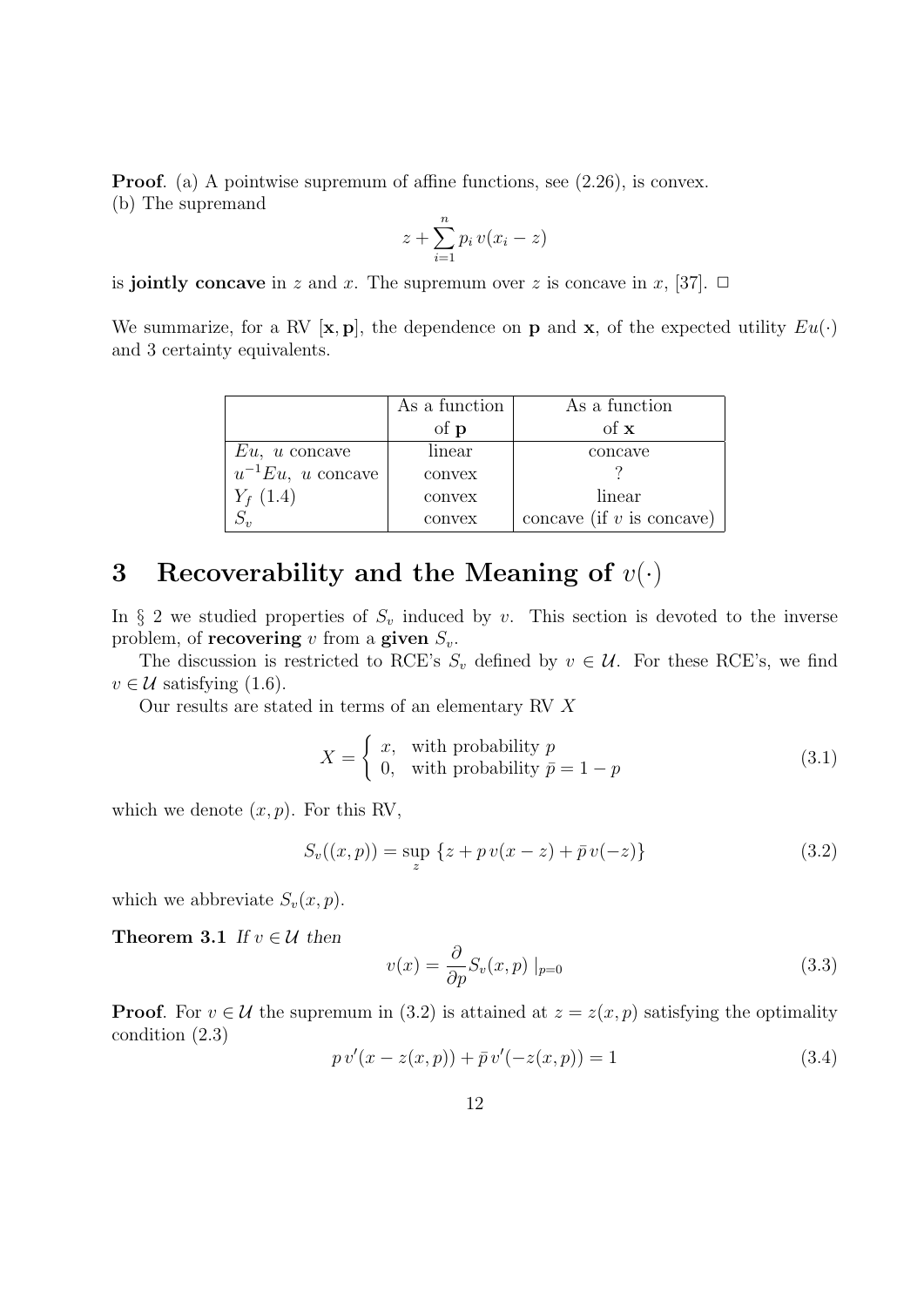

Figure 3.1: Recovering  $v(x)$  from  $S_v(x, p)$ 

 $v'(-z(x, 0)) = 1$ 

which, for  $p = 0$  gives

and since  $v \in \mathcal{U}$ ,

 $z(x, 0) = 0$  (3.5)

Now, by the envelope theorem (appendix A),

$$
\frac{\partial S_v(x, p)}{\partial p} = v(x - z(x, p)) - v(-z(x, p))\tag{3.6}
$$

and (3.3) follows by substituting (3.5) and  $v(0) = 0$  in (3.6).  $\Box$ 

To interpret this result consider an RCE maximizing individual who currently owns 0 \$, and is offered the sum  $x$  with probability  $p$ . The resulting change in his RCE is

$$
\Delta(x,p) = S_v(x,p) - S_v(x,0)
$$

and the rate of change is  $\frac{\Delta(x,p)}{p}$ . Theorem 3.1 says that this rate of change, for an infinitesimal change in risk  $(p \to 0)$  is precisely  $v(x)$ , the value-risk function evaluated at x.

Note that for a risk-neutral DM the added value  $\Delta$  is  $E\{(x, p)\} = px$ . We illustrate this, for fixed  $x$ , in Fig. 3.1.

The following theorem is a companion of Theorem 3.1. It says that the limiting rate of change  $\frac{\Delta(x,p)}{x}$  is exactly the probability p of obtaining x.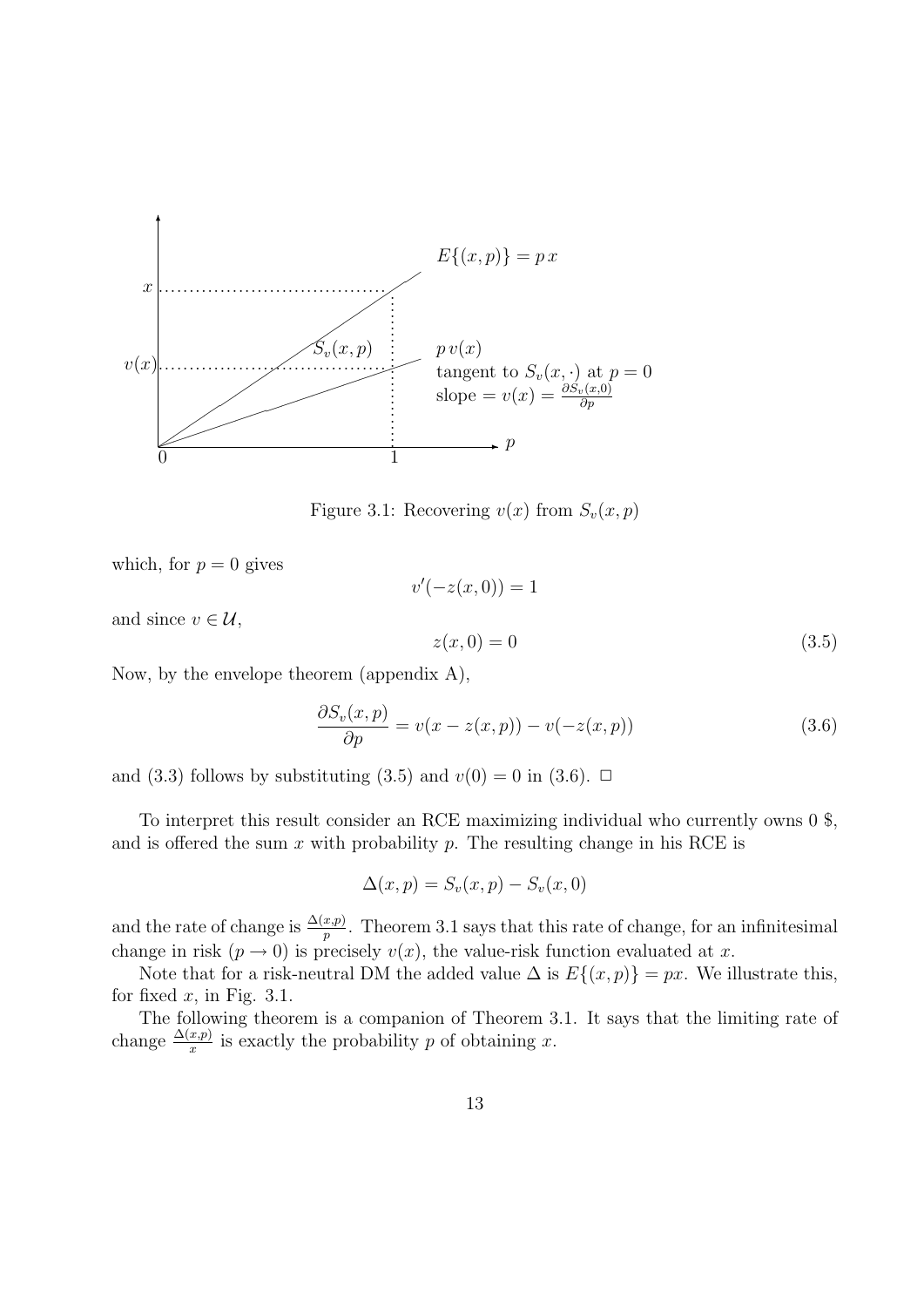Theorem 3.2 If  $v \in \mathcal{U}$  then

$$
p = \frac{\partial}{\partial x} S_v(x, p) \mid_{x=0} \tag{3.7}
$$

**Proof.** Substituting  $x = 0$  in (3.4) gives

$$
v'(-z(0, p)) = 1 \tag{3.8}
$$

By the envelope theorem (Appendix A) we get

$$
\frac{\partial S_v(x,p)}{\partial x} = p v'(x - z(x,p))
$$

which, substituting  $x = 0$  and  $(3.8)$  gives,

$$
\frac{\partial S_v(0, p)}{\partial x} = p \quad \Box
$$

It is natural to ask, for any certainty equivalent  $CE(x, p)$ , for the values

|                                                                                                | the <b>value risk function</b> of CE       |
|------------------------------------------------------------------------------------------------|--------------------------------------------|
| $\frac{\partial}{\partial p} \text{CE}(x, 0)$<br>$\frac{\partial}{\partial x} \text{CE}(0, p)$ | the <b>probability risk function</b> of CE |

We summarize the results, in the following table, for the classical CE  $u^{-1}Eu$ , the u-mean  $M_u$ (1.3) (in both cases we assume that the underlying utility u is normalized:  $u(0) = 0$ ,  $u'(0) = 0$ 1) and the RCE  $S_v$ .

| Certainty equivalent $CE(x, p)$ | $\frac{\partial}{\partial p}CE(x,0)$ | $\frac{\partial}{\partial x} \text{CE}(0, p)$ |
|---------------------------------|--------------------------------------|-----------------------------------------------|
| $u^{-1}Eu$                      | u(x)                                 |                                               |
| $M_u$                           | u(x)                                 |                                               |
| $S_v$                           | v(x)                                 |                                               |

For the Yaari CE (1.4)

$$
Y_f(x,p) = \begin{cases} xf(p), & x \ge 0\\ x[1 - f(\bar{p})], & x \le 0 \end{cases}
$$
\n(3.9)

We get:

$$
\lim_{p \to 0^+} \frac{Y_f(x, p) - Y_f(x, 0)}{p} = \begin{cases} x f'(0), & x \ge 0 \\ x f'(1), & x \le 0 \end{cases}
$$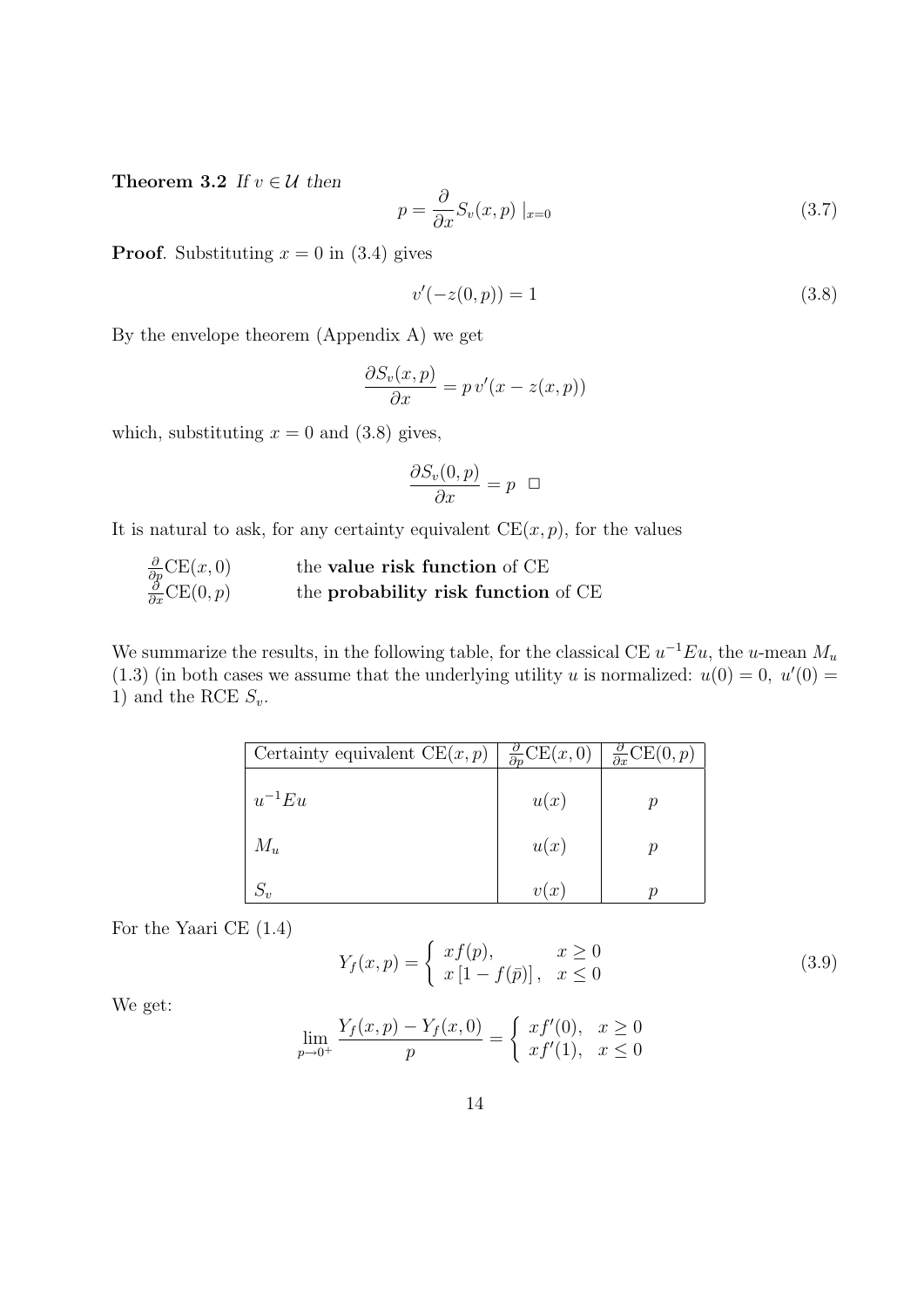and the two-sided derivatives

$$
\lim_{x \to 0^+} \frac{Y_f(x, p) - Y_f(0, p)}{x} = f(p)
$$
  

$$
\lim_{x \to 0^-} \frac{Y_f(x, p) - Y_f(0, p)}{x} = 1 - f(\bar{p})
$$

#### Remark 3.1

(a) The value-risk function for the EU model is thus precisely the (normalized) utility  $u(x)$ . This suggests a new way to recover the utility function in the EU theory.

(b) The probability-risk function (for a nonnegative RV) in Yaari's theory is thus precisely the function  $f(p)$  in terms of which  $Y_f$  is uniquely defined. This is a new interpretation of f.

(c) Note that the value-risk function corresponding to Yaari's CE is of the form

$$
v(x) = \begin{cases} \alpha x, & x \le 0 \\ \beta x, & x \ge 0 \end{cases}
$$
 (3.10)

with  $\alpha = f'(0)$ ,  $\beta = f'(1)$ . The convexity of f plus its normalization  $f(0) = 0$ ,  $f(1) = 1$ imply

 $\alpha < 1 < \beta$ 

The function  $v$  in  $(3.10)$  is the source of the piecewise linear value-risk function in Exmaple 2.4.

### 4 Strong Risk Aversion

In the EU model risk aversion is characterized by the concavity of the utility function, while in the RCE model it is equivalent to the weaker property (Theorem 2.1(e))

$$
v(x) \le x, \quad \forall x. \tag{4.1}
$$

It is natural to ask what corresponds, in the RCE model, to the **concavity** of  $v$ , i.e.

$$
v \in \mathcal{U} \tag{4.2}
$$

The answer is given here in terms of a classical notion of risk-aversion due to Rothschild and Stiglitz [38], see also [17].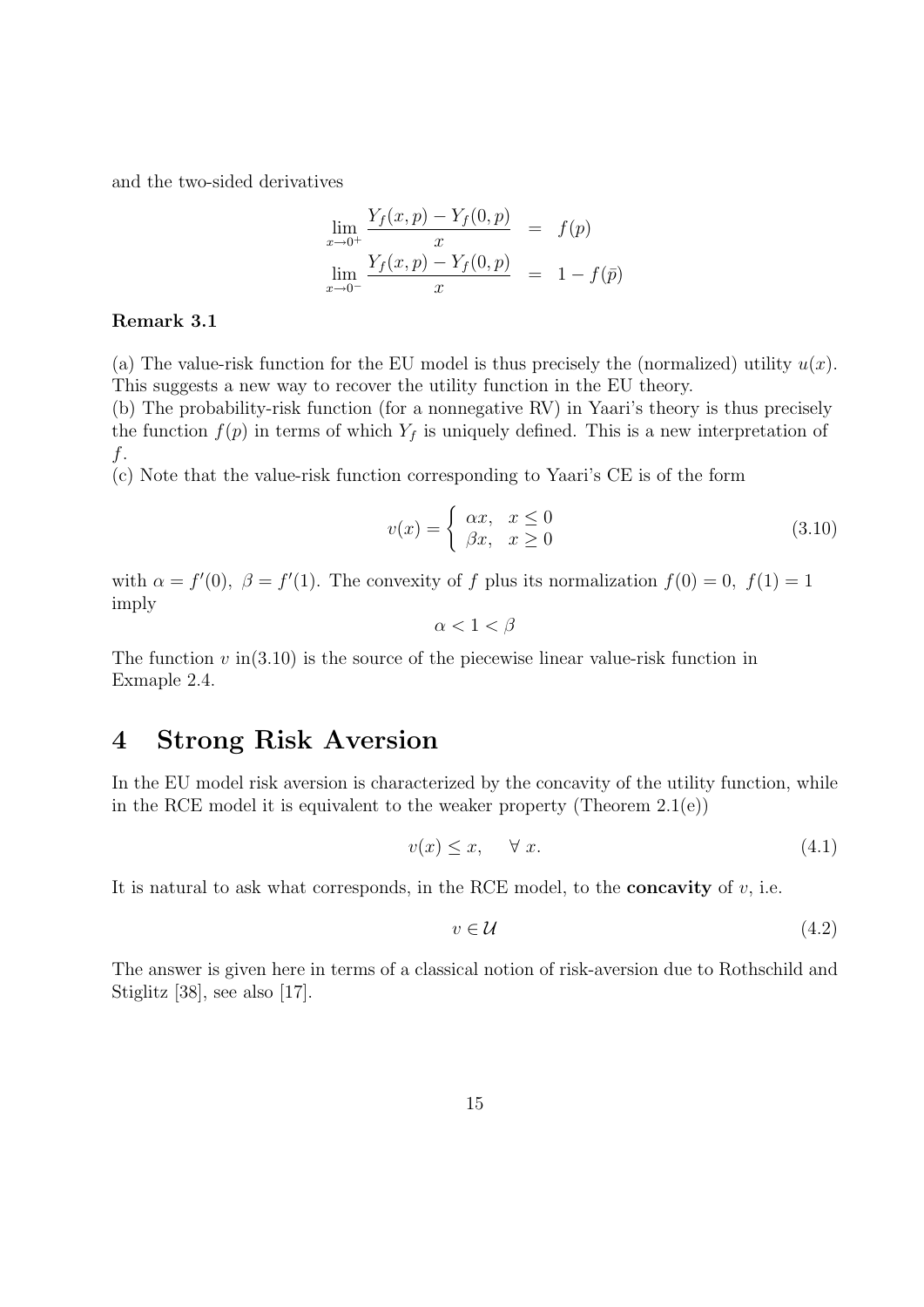**Definition 4.1** Let  $F_X$ ,  $F_Y$  be the c.d.f. of the RV's X, Y with support [a, b] and equal expected values.

(a) If there is a  $c \in [a, b]$  such that

$$
\begin{array}{lcl} F_Y(t) & \geq & F_X(t), \quad a \leq t \leq c \\ F_X(t) & \geq & F_Y(t), \quad c \leq t \leq b \end{array}
$$

then  $F_Y$  is said to differ from  $F_X$  by a mean preserving simple increase in risk (MPSIR).

(b)  $F_Y$  is said to differ from  $F_X$  by a mean preserving increase in risk (MPIR) if it differs from  $F_X$  by a sequence of MPSIR's.

Definition 4.2 An RCE maximizing DM with a value-risk function v exhibits strong riskaversion if

$$
\left\{ \begin{array}{l} F_Y \text{ differs from } F_X \\ \text{by a MPIR} \end{array} \right\} \implies S_v(Y) \le S_v(X)
$$

This concept is best illustrated graphically as in [33]. Let

$$
x_1 < x_2 < x_3
$$

be fixed, and let  $D\{x_1, x_2, x_3\}$  denote the **probability distributions** over the values  $x_1, x_2, x_3$ . Each  $\mathbf{p} = (p_1, p_2, p_3) \in D\{x_1, x_2, x_3\}$  can be represented by a point in the unit triangle in the  $(p_1, p_3)$ -plane as in Fig. 4.1, where  $p_2$  is determined by  $p_2 = 1-p_1-p_3$ . The dotted lines are loci of distributions with same expectation (iso-mean lines) i.e. points  $(p_1, p_3)$  such that

$$
p_1 x_1 + (1 - p_1 - p_3) x_2 + p_3 x_3 = \text{constant} \tag{4.3}
$$

As one moves in the unit triangle across the iso-mean lines, from the southeast (SE) corner to the northwest (NW) corner, the values of the mean (4.3) increase. Thus movement from the SE to the NW is in the preferred direction.

The iso-mean lines are parallel with slope (i.e.  $\Delta p_3/\Delta p_1$ )

slope of iso-mean lines 
$$
=
$$
  $\frac{x_2 - x_1}{x_3 - x_2} > 0$  (4.4)

A movement along the iso-mean lines, in the NE direction corresponds to an MPIR as in Definition 4.1(b).

Similarly, the solid lines in Fig. 4.1 represent iso expected utility curves which are parallel straight lines (due to the "linearity in probabilities" of the EU functional) with

slope of iso-*EU* lines 
$$
=\frac{u(x_2) - u(x_1)}{u(x_3) - u(x_2)} > 0
$$
 (4.5)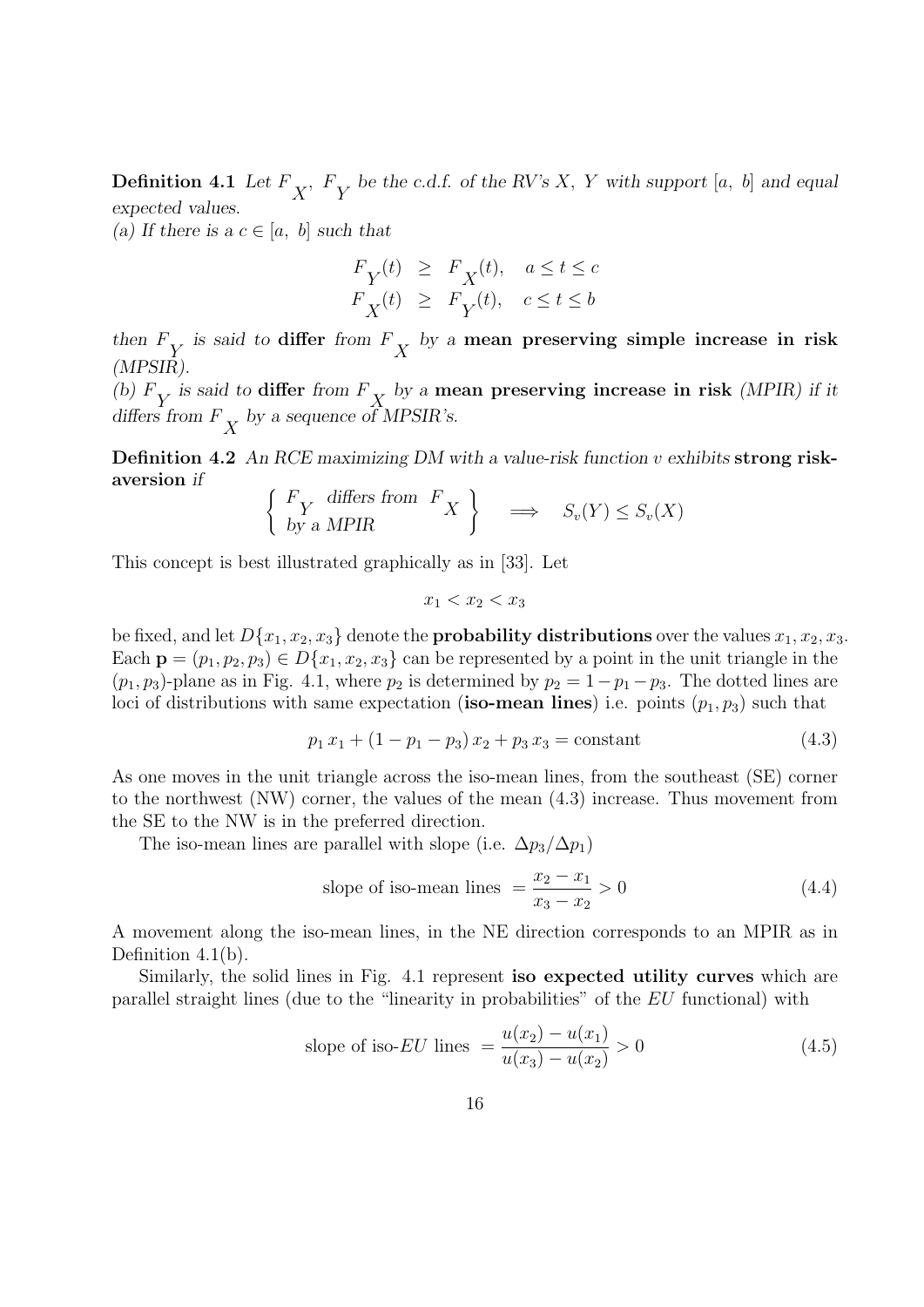

Figure 4.1: Iso-EU and iso-mean lines in  $D\{x_1, x_2, x_3\}$ 

The slope  $(4.5)$  is positive because of the monotonicity of u.

For EU-maximizers strong risk-aversion corresponds to the iso-EU lines being steeper than the iso-mean lines, i.e.

$$
\frac{u(x_2) - u(x_1)}{u(x_3) - u(x_2)} > \frac{x_2 - x_1}{x_3 - x_2} \tag{4.6}
$$

which holds for all  $x_1 < x_2 < x_3$  iff u is concave.

Turning to the RCE functional, the iso-RCE curves are not straight lines (since the RCE functional is convex in the probabilities). For RCE-maximizers strong risk-aversion means that at each point  $(p_1, p_3)$ , the slope of the iso-RCE curve (through that point) is steeper than the slope of the iso-mean line (given by  $(4.4)$ , see Fig. 4.2. Let now  $p_3 = p_3(p_1)$  be the representation of an iso-RCE curve. By the definition (1.6),  $p_3$  is solved from

$$
\sup_{z} \left\{ z + p_1 v(x_1 - z) + (1 - p_1 - p_3)v(x_3 - z) + p_3 v(x_3 - z) \right\} = \text{constant} \tag{4.7}
$$

Then

strong risk-aversion 
$$
\iff \frac{dp_3}{dp_1} > \frac{x_2 - x_1}{x_3 - x_2}
$$
 (4.8)

Let the left side of (4.7) be written as a function

$$
s(p_1, p_2, p_3)
$$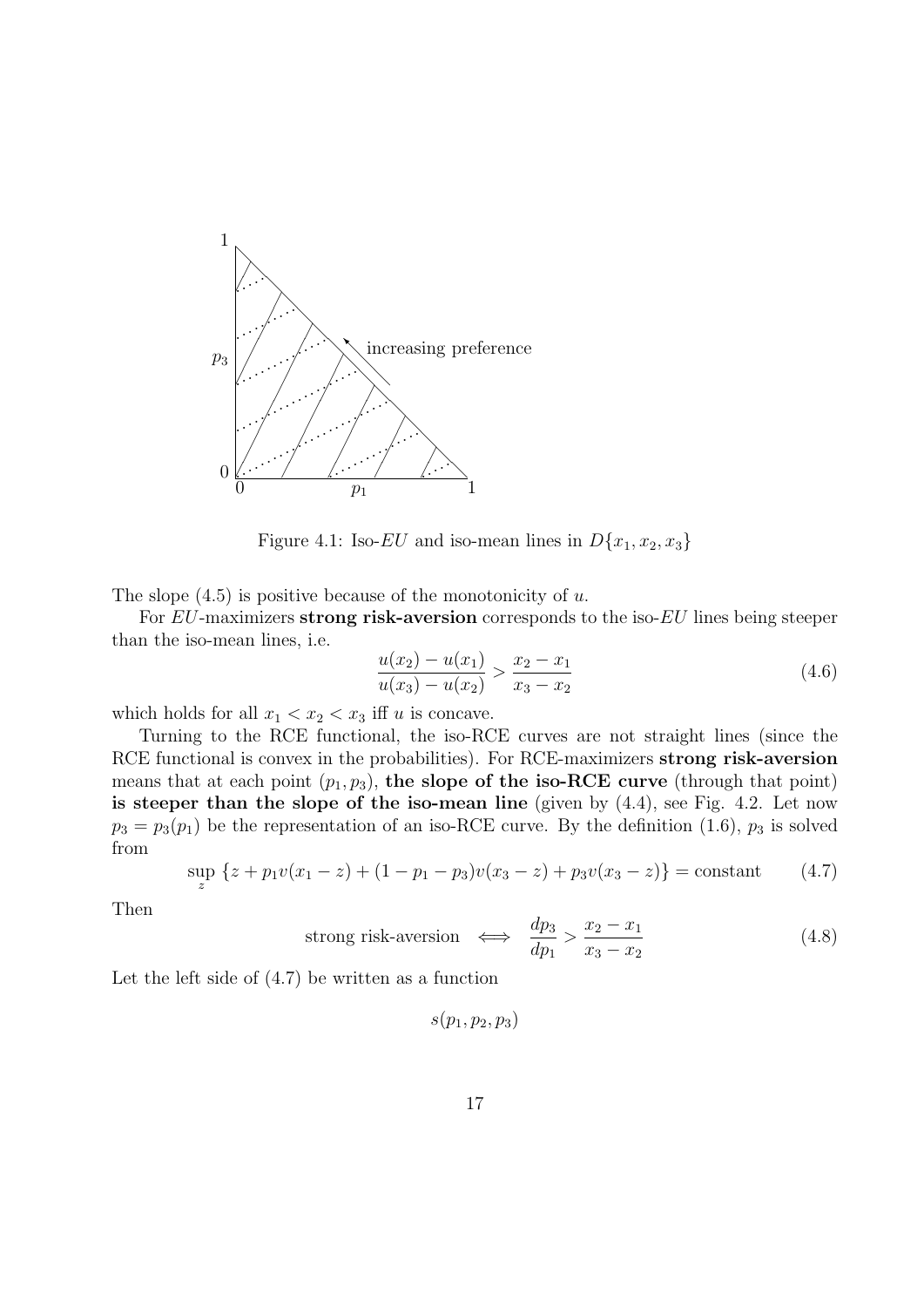

Figure 4.2: Iso-RCE curves and iso-mean lines in  $D\{x_1, x_2, x_3\}$ 

of the probabilities  $p_i$ . Differentiating (4.7) with respect to  $p_1$  we get

$$
s_1 - s_2 - (s_2 - s_3)p'_3 = 0
$$
, where  $s_i = \frac{\partial s}{\partial p_i}$  (4.9)

By the envelope theorem (Appendix A)

$$
s_i = \frac{\partial s}{\partial p_i} = u(x_i - z^*)
$$
\n(4.10)

where  $z^* = z^*(p_1, p_3)$  is uniquely determined by  $(2.3)$ 

$$
p_1 v'(x_1 - z^*) + (1 - p_1 - p_3) v'(x_2 - z^*) + p_3 v'(x_3 - z^*) = 1
$$

Combining  $(4.9)$  and  $(4.10)$  we thus get

$$
p_3'(p_1) = \frac{v(x_2 - z^*) - v(x_1 - z^*)}{v(x_3 - z^*) - v(x_2 - z^*)}
$$

and the Diamond-Stiglitz risk-aversion is, by (4.8)

$$
\frac{v(x_2 - z^*) - v(x_1 - z^*)}{v(x_3 - z^*) - v(x_2 - z^*)} > \frac{x_2 - x_1}{x_3 - x_2} = \frac{(x_2 - z^*) - (x_1 - z^*)}{(x_3 - z^*) - (x_2 - z^*)}
$$
(4.11)

which holds for all  $x_1 < x_2 < x_3$  iff v is concave.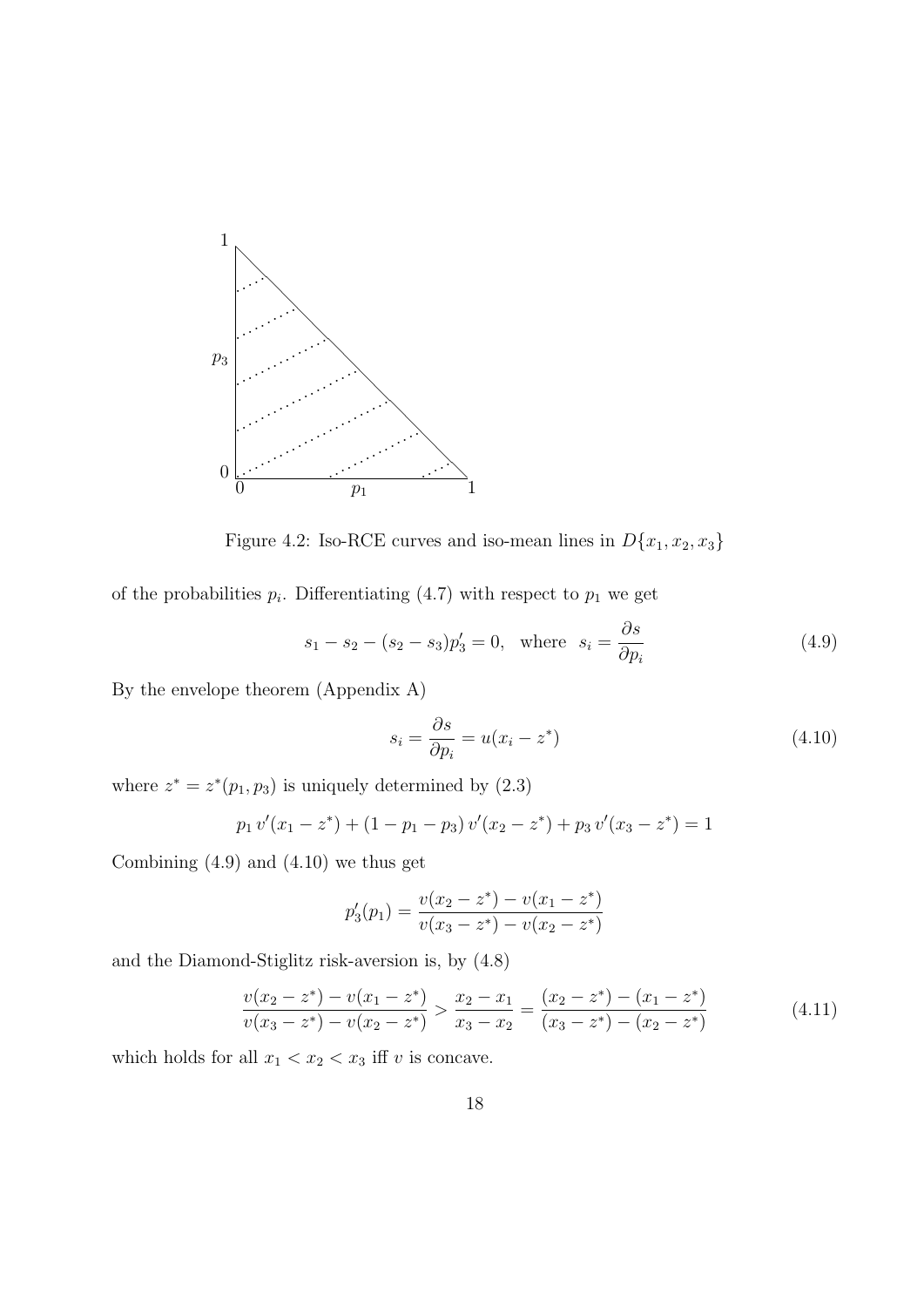The above discussion can be generalized to a general RV X with distribution function  $F \in D(T)$ , where

$$
D(T) := \{ \text{distribution functions with compact support } T \} \tag{4.12}
$$

We note that the RCE  $S_n(X)$  can be written as

$$
S_v(X) = \int U(x, F) dF(x) \tag{4.13}
$$

where

$$
U(x, F) = z(F) + v(x - z(F))
$$
\n(4.14)

and the maximizing  $z(F)$  is obtained implicitly from (2.3)

$$
\int v'(x - z(F)) dF(x) = 1
$$
\n(4.15)

Thus  $S_v$ , regarded as a function of F,

$$
S_v(X) = V(F) \tag{4.16}
$$

is a generalized expected utility preference functional in the sense of Machina, [30]. By  $(4.13)$ ,  $U(x, F)$  is then the **local utility function** of Machina. We recall [30, Theorem 2] that for  $V(F)$  Fréchet differentiable on  $D(T)$ , the preference order induced by V is strongly risk-averse iff  $U(x, F)$  is concave in x for all  $F \in D(T)$ . Finally, by (4.14), the local utility  $U(\cdot, F)$  is concave for all F iff the risk-value function  $v(\cdot)$  is concave.

**Remark 4.1** In the EU theory concavity of the utility u characterizes both risk aversion  $(CE(X) \leq EX)$  and **strong risk aversion**, hence the two are equivalent in EU theory. In the RCE theory, risk aversion requires that  $v(x) \leq x$  while strong risk aversion requires the stronger property that  $v$  is concave.

For non-EU theories this divergence between the two notions of risk-aversion is not surprising. We note that in Yaari's dual theory

 $Y_f(X) \leq E[X]$  requires  $f(t) \leq t$ ,  $\forall t$ 

whereas strong risk-aversion requires the convexity of  $f$ , [50, Theorem 2]<sup>9</sup>.

<sup>&</sup>lt;sup>9</sup>The convexity of f, plus Yaari's normalization  $f(0) = 0$ ,  $f(1) = 1$  implies  $f(t) \leq t$ .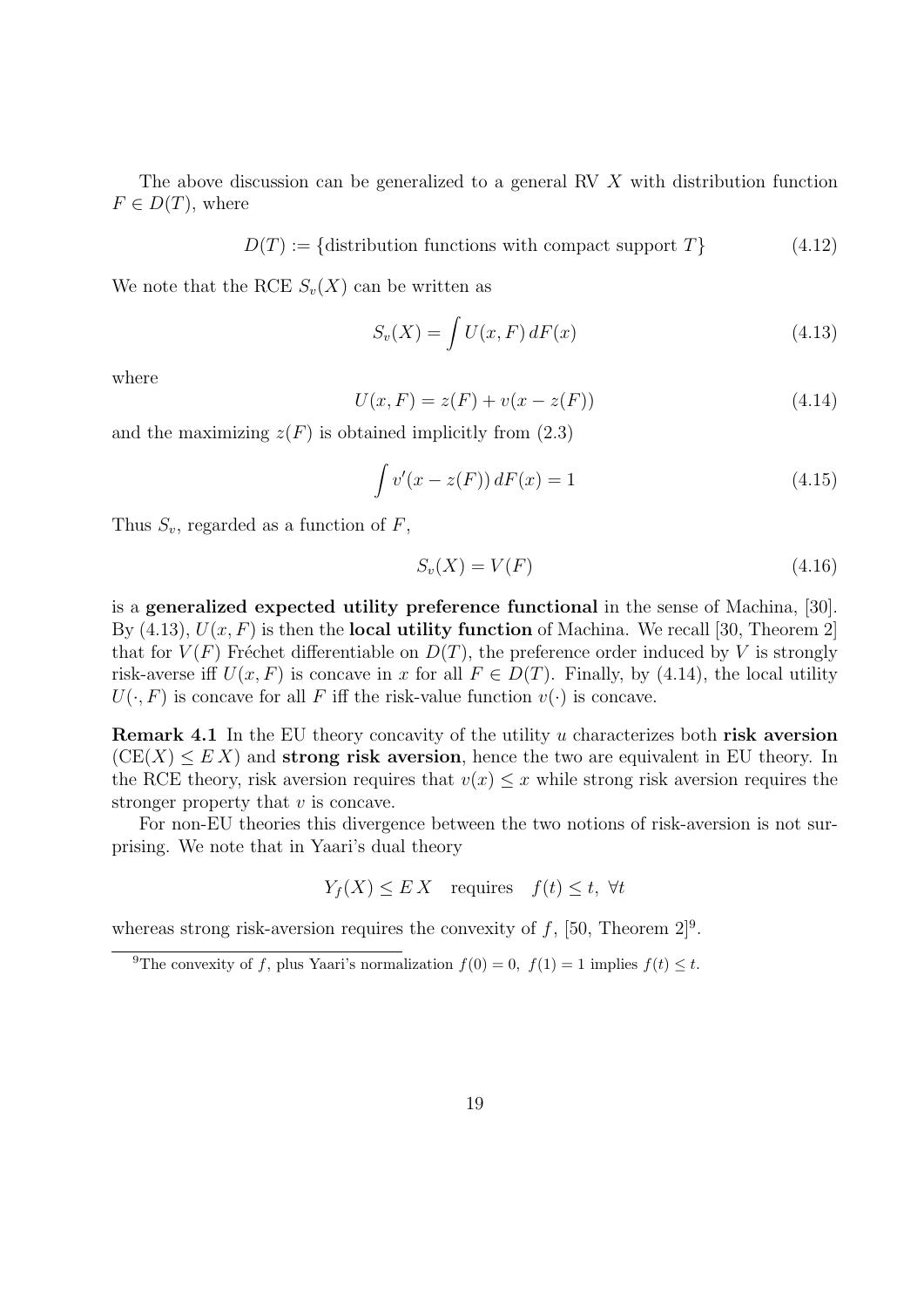### 5 The RCE and Decision Theoretic Paradoxes

The recent interest in "non-EU" theories <sup>10</sup> is motivated mainly by empirical evidence of systematic violations of the EU axioms, notably the Independence Axiom underlying the "linearity in probabilities", [46]. Deviations from the behavior prescribed by EU Theory have become known as ("decision theoretic") **paradoxes**, in particular, the **Allais paradox** ([1], [2]), the common consequence effect, the common ratio effect, over sensitivity to small probabilities and the utility evaluation effect, e.g. [26], [34] and [31].

The RCE is nonlinear (in fact convex, see  $\S 2$ ) in probabilities. Also, equations (4.13,4.14) show the RCE  $S_v$  to be a Machina's generalized expected utility preference functional, if the value-risk function v belongs to the special class  $(2.1)$  of normalized utility functions  $\mathcal{U}$ . We show now that a further restriction of v to a subclass  $\mathcal{U}_{AP} \in \mathcal{U}$  "immunizes" the RCE  $S_v$  against the above-mentioned decision theoretic paradoxes.

The subclass  $U_{\rm AP}$  is defined in terms of a construct similar to the **Arrow-Pratt abso**lute risk-aversion index. Let  $v \in \mathcal{U}$  be twice continuously differentiable. Then its risk index  $r_v$  is defined as

$$
r_v(x) = -\frac{v''(x)}{v'(x)}
$$
(5.1)

For Machina's **local utility function**  $U(x, F)$  we similarly define

$$
r_{U,F}(x) = -\frac{U_{xx}(x,F)}{U_x(x,F)}
$$
\n(5.2)

The class  $\mathcal{U}_{\text{AP}}$  is then

$$
\mathcal{U}_{\text{AP}} = \left\{ v \in \mathcal{U} \text{ of } (2.1): \begin{array}{c} v \text{ twice continuously differentiable} \\ r_v(x) \text{ is nonincreasing} \end{array} \right\} \tag{5.3}
$$

In Machina's Generalized Expected Utility (GEU) Theory, the preference order  $V(F)$ (over distributions F) is an integral of the **local utility function**  $U(x, F)$ 

$$
V(F) = \int U(x, F) dF(x)
$$
\n(5.4)

and the decision theoretic paradoxes can be explained if  $U(x, F)$  satisfies two hypotheses on the risk index  $(5.2)$ , see [30, § 4.1]

**Hypothesis I:** For any distribution  $F \in D(T)$ , the risk index  $r_{U,F}(x)$  is nonincreasing in  $x \in T$ .

**Hypothesis II:** If  $F_1$ ,  $F_2 \in D(T)$ , and if  $F_1$  stochastically dominates  $F_2$  (1st order), then

$$
r_{U,F_1}(x) \ge r_{U,F_2}(x), \forall x \in T
$$
\n(5.5)

<sup>10</sup>In particular [6], [7], [8], [13], [20], [21], [24], [26], [27], [30], [36], [48], [50].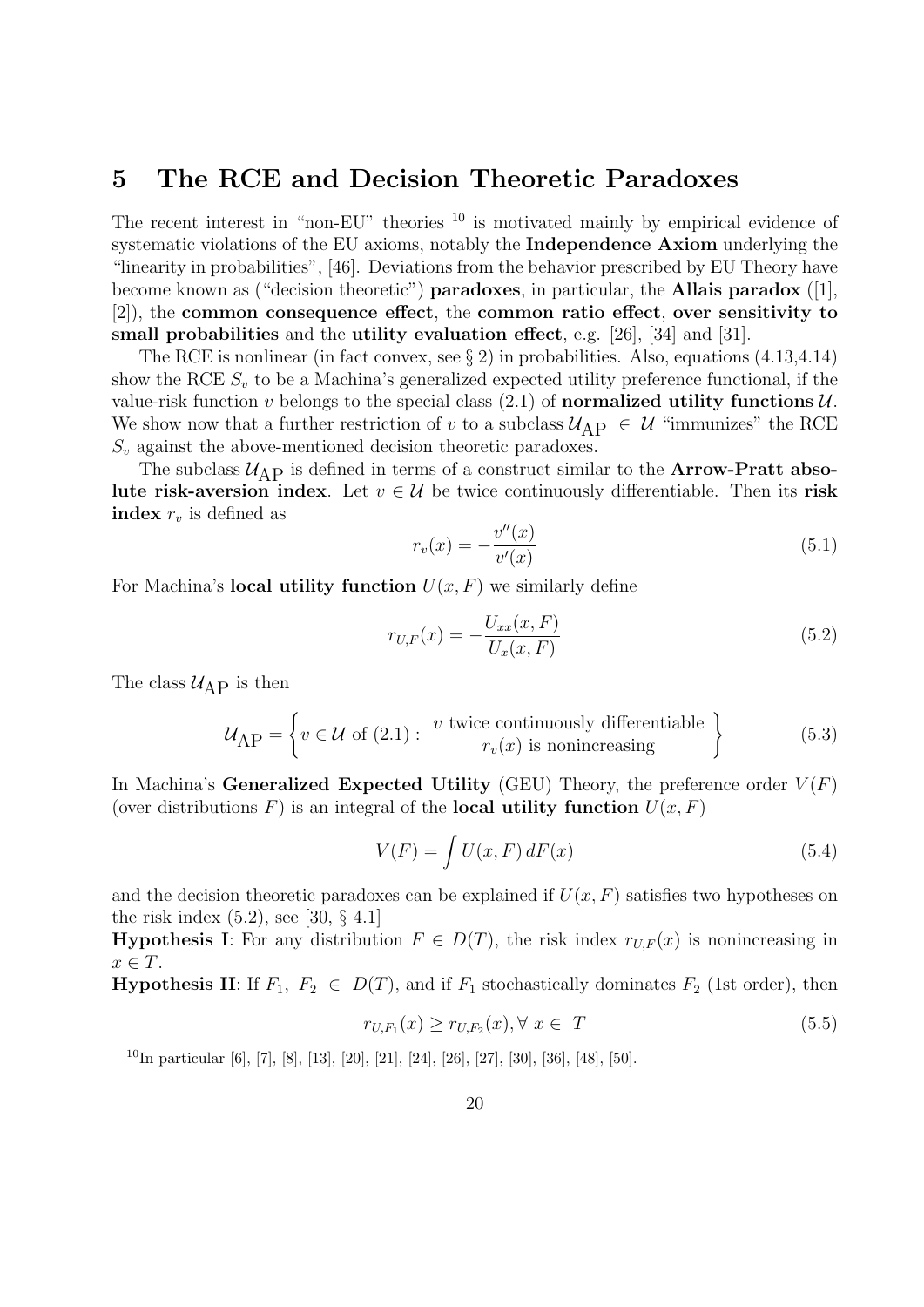Since, for  $v \in \mathcal{U}$ , the RCE  $S_v$  is a GEU preference functional (see (4.13,4.14)), we may use Machina's results of [30]. For the local utility function  $U(x, F)$  of (4.14), Hypothesis I reduces to the following statement: For every  $F \in D(T)$ ,

$$
-\frac{v''(x-z(F))}{v'(x-z(F))}
$$
 is nonincreasing in x

which clearly holds for  $v \in \mathcal{U}_{AP}$ . We show now that Hypothesis II also holds in  $\mathcal{U}_{AP}$ .

**Proposition 5.1** Let  $v \in \mathcal{U}_{AP}$ , and let

$$
U(x, F) = z(F) + v(x - z(F))
$$

be the underlying local utility (in the sense of (4.13, 4.14)). Then Hypothesis II holds.

**Proof.** Let  $F_1$  dominate  $F_2$  stochastically (1st order), i.e.

$$
E_{F_1}(h(X)) \geq E_{F_2}(h(X)) \,\forall \text{ nondecreasing functions } h \tag{5.6}
$$

For the above  $u(x, F)$ , Hypothesis II reduces to

$$
r_v(x - z(F_1)) \ge r_v(x - z(F_2)) \ \forall \ x
$$

which holds, for  $v \in \mathcal{U}_{\text{AP}}$ , if and only if,

$$
z(F_1) \ge z(F_2) \tag{5.7}
$$

We have to show that  $(5.6)$  implies  $(5.7)$ . Suppose  $(5.6)$  holds, but

$$
z(F_1) < z(F_2) \tag{5.8}
$$

Then, from the definition (4.15) of  $z(F)$ , the fact that  $-v'$  is strictly increasing (since  $v \in$  $U_{\rm AP} \subset U$  and the assumed inequality (5.8),

$$
-1 = -E_{F_1} v'(x - z(F_1)) > -E_{F_1} v'(x - z(F_2))
$$
  
\n
$$
\geq -E_{F_2} v'(x - z(F_2)) \text{ by (5.6) with } h = -v'
$$
  
\n
$$
= -1 \text{ by (4.15), contradicting (5.8). } \square
$$

To summarize: When confined to risk-value functions in the class  $U_{\rm AP}$  (5.3) (in particular, strictly concave and nonincreasing risk indices), the RCE theory is compatible with the observed behavior (e.g. Allais paradox, common consequence effect, common ratio effect) which violates the Independence Axiom of EU theory.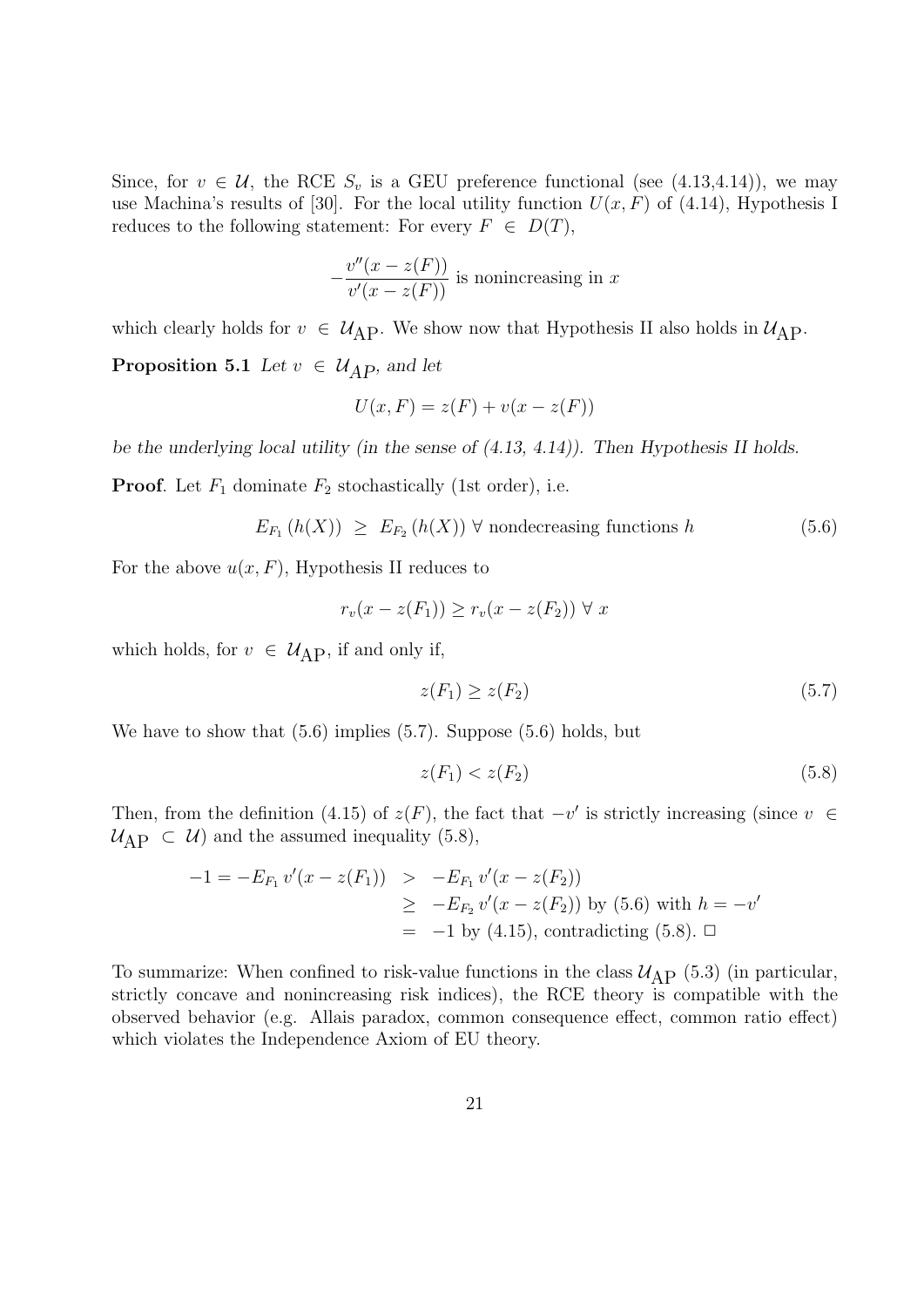### 6 Functionals and Approximations

Let  $\mathbf{Z} = (Z_i)$  be a RV in  $\mathbb{R}^n$ , with expectation  $\boldsymbol{\mu}$ (vector) and covariance matrix  $\Sigma$  (if  $n = 1$ ) then as above  $\Sigma = \sigma^2$  ). For any vector  $y \in \mathbb{R}^n$ , the **inner product**,

$$
\mathbf{y} \cdot \mathbf{Z} = \sum_{i=1}^{n} y_i Z_i
$$

is a scalar RV. Given  $u \in \mathcal{U}$ , the corresponding RCE of  $y \cdot Z$  are taken as functionals in y, the RCE functional

$$
s_u(\mathbf{y}) := S_u(\mathbf{y} \cdot \mathbf{Z}),\tag{6.1}
$$

We collect properties of the RCE functional in the following theorem, whose proof appears in Appendix B.

**Theorem 6.1** Let  $u \in \mathcal{U}$  be twice continuously differentiable, and let **Z** and  $s_u(\cdot)$  be as above. Then:

(a) The functional  $s_u$  is concave, and given by

$$
s_u(\mathbf{y}) = z_S(\mathbf{y}) + Eu(\mathbf{y} \cdot \mathbf{Z} - z_S(\mathbf{y}))
$$
\n(6.2)

where  $z_S(y)$  is the unique solution z of

$$
E u'(\mathbf{y} \cdot \mathbf{Z} - z) = 1 \tag{6.3}
$$

(b) Moreover,

$$
s_u(\mathbf{0}) = 0, \ \nabla s_u(\mathbf{0}) = \mu, \ \nabla^2 s_u(\mathbf{0}) = u''(0)\Sigma
$$
\n(6.4)

$$
z_S(\mathbf{0}) = 0, \ \nabla z_S(\mathbf{0}) = \boldsymbol{\mu} \tag{6.5}
$$

and if  $u$  is three times continuously differentiable,

$$
\nabla^2 z_S(\mathbf{0}) = \frac{u'''(\mathbf{0})}{u''(\mathbf{0})} \Sigma \qquad \Box \tag{6.6}
$$

Theorem 6.1 can be used to obtain the following approximation of the functional  $s_u(\cdot)$  based on its Taylor expansion around  $y = 0$ .

**Corollary 6.1** If  $u$  is three times continuously differentiable then

$$
s_u(\mathbf{y}) = \boldsymbol{\mu} \cdot \mathbf{y} + \frac{1}{2} u''(\mathbf{0}) \mathbf{y} \cdot \Sigma \mathbf{y} + o(\Vert \mathbf{y} \Vert^2) \quad \Box \tag{6.7}
$$

Remark 6.1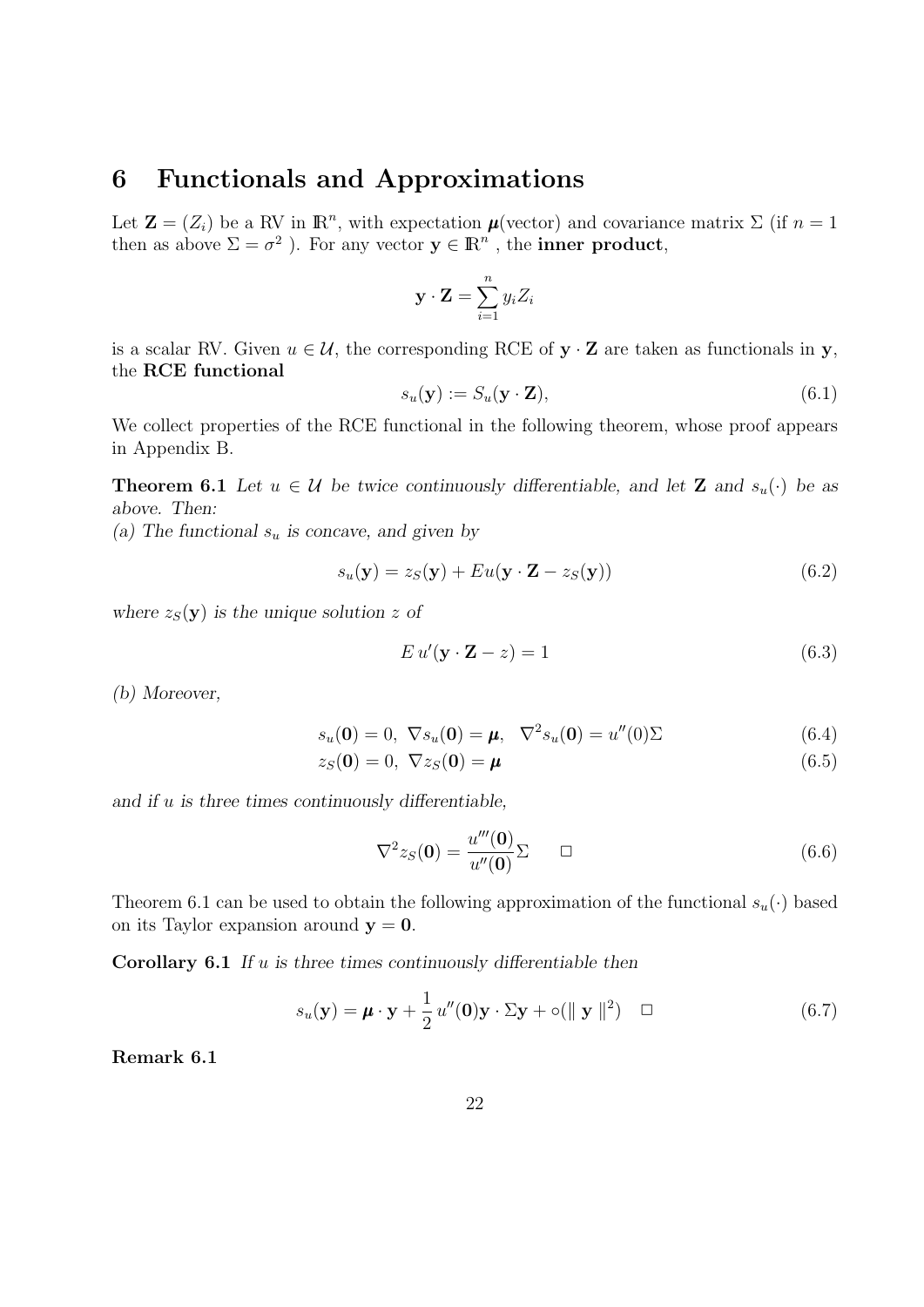(a) In particular, for  $n = 1$  and  $y = 1$ , it follows from (6.7) that the RCE has the following second-order approximation

$$
S_u(Z) \approx \mu + \frac{1}{2}u''(0)\sigma^2
$$
  
= 
$$
\mu - \frac{1}{2}r(0)\sigma^2
$$
 (6.8)

where  $r(\cdot)$  is the Arrow-Pratt risk-aversion index (1.13). (b) We also note that the approximation (6.7) is exact if

 $(i)$  u is quadratic, or

(ii)  $u$  is exponential,  $Z$  is normal.

(c) By differentiating, and calculating the Taylor expansion of the classical CE (1.2) of  $y \cdot Z$ ,

$$
c_u(y) = u^{-1} E u(y \cdot Z) \tag{6.9}
$$

it follows that  $c_u(y)$  is approximated by the right-hand side of (6.7). Thus we have

$$
c_u(y) - s_u(y) = o(||y||^2)
$$
\n(6.10)

showing that the CE functionals  $(6.1)$  and  $(6.9)$  are close for small y.

### 7 Competitive Firm under Uncertainty

The first application of the RCE is to the classical model studied by Sandmo [41], see also [29, §5.2]. A firm sells its **output** q at a **price** P, which is a RV with a known distribution function and expected value  $EP = \mu$ . Let  $C(q)$  be the **total cost** of producing q, which consists of a fixed cost B and a variable cost  $c(q)$ ,

$$
C(q) = c(q) + B
$$

The function  $c(\cdot)$  is assumed normalized, increasing and strictly convex,

$$
c(0) = 0, \quad c'(q) > 0, \quad c''(q) > 0 \quad \forall q \ge 0 \tag{7.1}
$$

The firm has a strictly concave utility function  $u$ , i.e.

$$
u' > 0, \quad u'' < 0
$$

which is normalized so that  $u(0) = 0$ ,  $u'(0) = 1$ . The objective is to maximize **profit** 

$$
\pi(q) = qP - c(q) - B
$$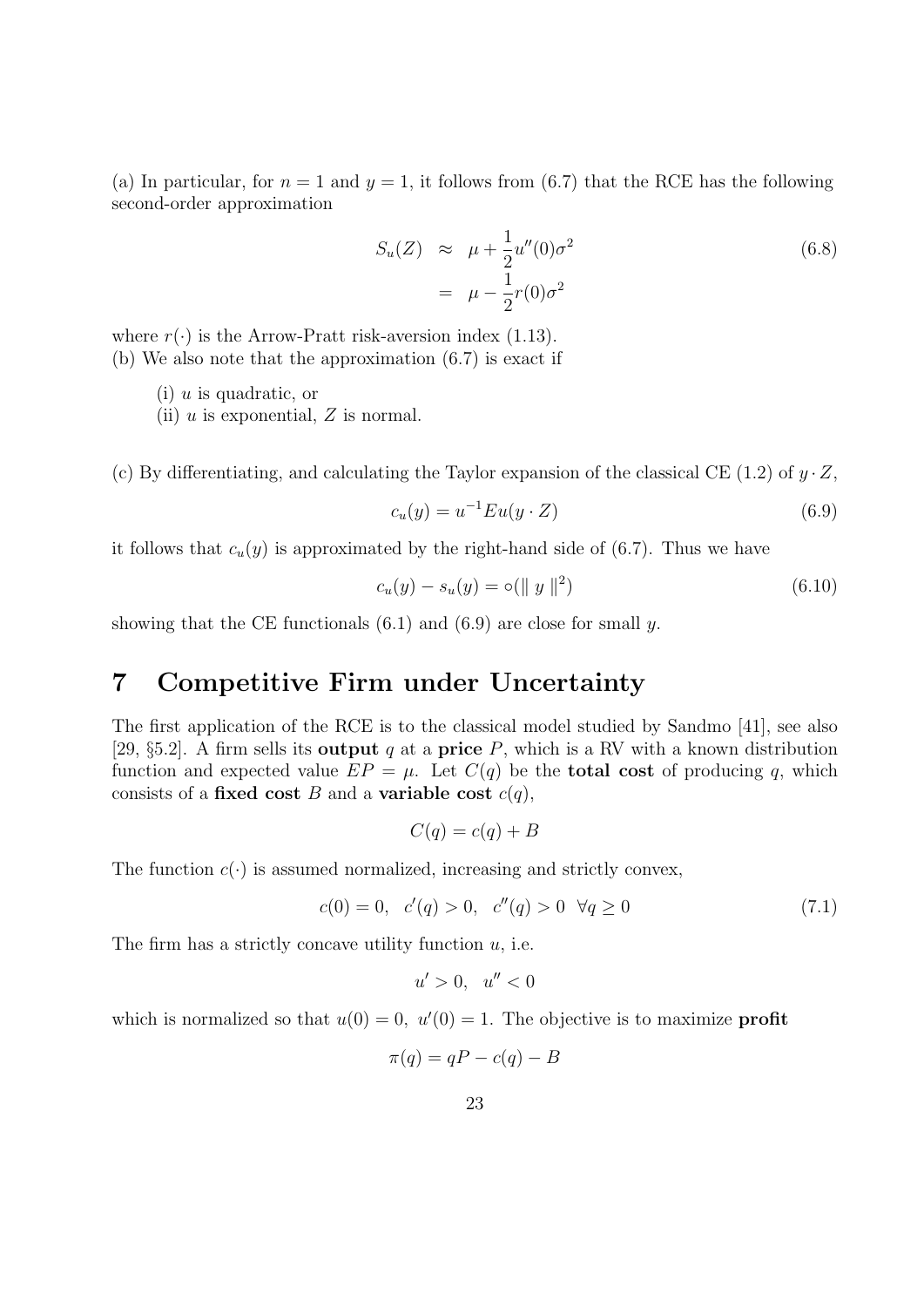which is a RV. The classical  $CE(1.2)$  is used is Sandmo's analysis, so that the model studied is

$$
\max_{q\geq 0} u^{-1} E u(\pi(q))
$$
  

$$
\max_{q\geq 0} E u(\pi(q))
$$
 (7.2)

or equivalently,

Here we analyze the same model using the RCE. For the sake of comparison with the EU model, we assume that the firm's value-risk function is  $u \in \mathcal{U}$ , i.e. is a utility. The objective of the firm is therefore

$$
\max_{q\geq 0} S_u(\pi(q))\tag{7.3}
$$

Now

$$
\max_{q\geq 0} S_u(\pi(q)) = \max_{q\geq 0} S_u(qP - c(q) - B)
$$
  
= 
$$
\max_{q\geq 0} \{ S_u(qP) - c(q) \} - B
$$

by (2.7). We conclude:

**Proposition 7.1** The optimal production output  $q^*$  is independent of the fixed cost B.  $\Box$ 

This result is in sharp contrast to the expected utility model (7.2) where the optimal output  $\bar{q}$  depends on the fixed cost B:  $\bar{q}$  increases [decreases] with B if the Arrow-Pratt index  $r(\cdot)$ is an increasing [decreasing] function; the dependence is ambigious for utilities for which  $r(\cdot)$ is not monotone.

Note that the objective function in (7.3) is

$$
f(q) = s_u(q) - c(q) \tag{7.4}
$$

where  $s_u(\cdot)$  is the RCE functional (6.1). The function f is concave by Theorem 6.1 and the assumptions on c. Therefore, the optimal solution  $q^*$  of (7.3) is positive if and only if  $f'(0) > 0$ . By  $(6.4) s'(0) = \mu$ , so

$$
q^* > 0 \quad \text{if and only if} \quad \mu > c'(0) \tag{7.5}
$$

in agreement with the expected utility model (7.2). We assume from now on that

$$
\mu > c'(0)
$$

A central result in the theory of production under uncertainty is that, for the risk-averse firm (i.e. concave utility function), the optimal production under uncertainty is less than the corresponding optimal production  $q_{\text{cer}}$  under certainty, that is for P a degenerate RV with value  $\mu$ . We will prove now that the same result holds for the model (7.3). First recall that the optimality condition for  $q_{\text{cer}}$  is that marginal cost equals marginal revenue

$$
c'(q_{\text{cer}}) = \mu \tag{7.6}
$$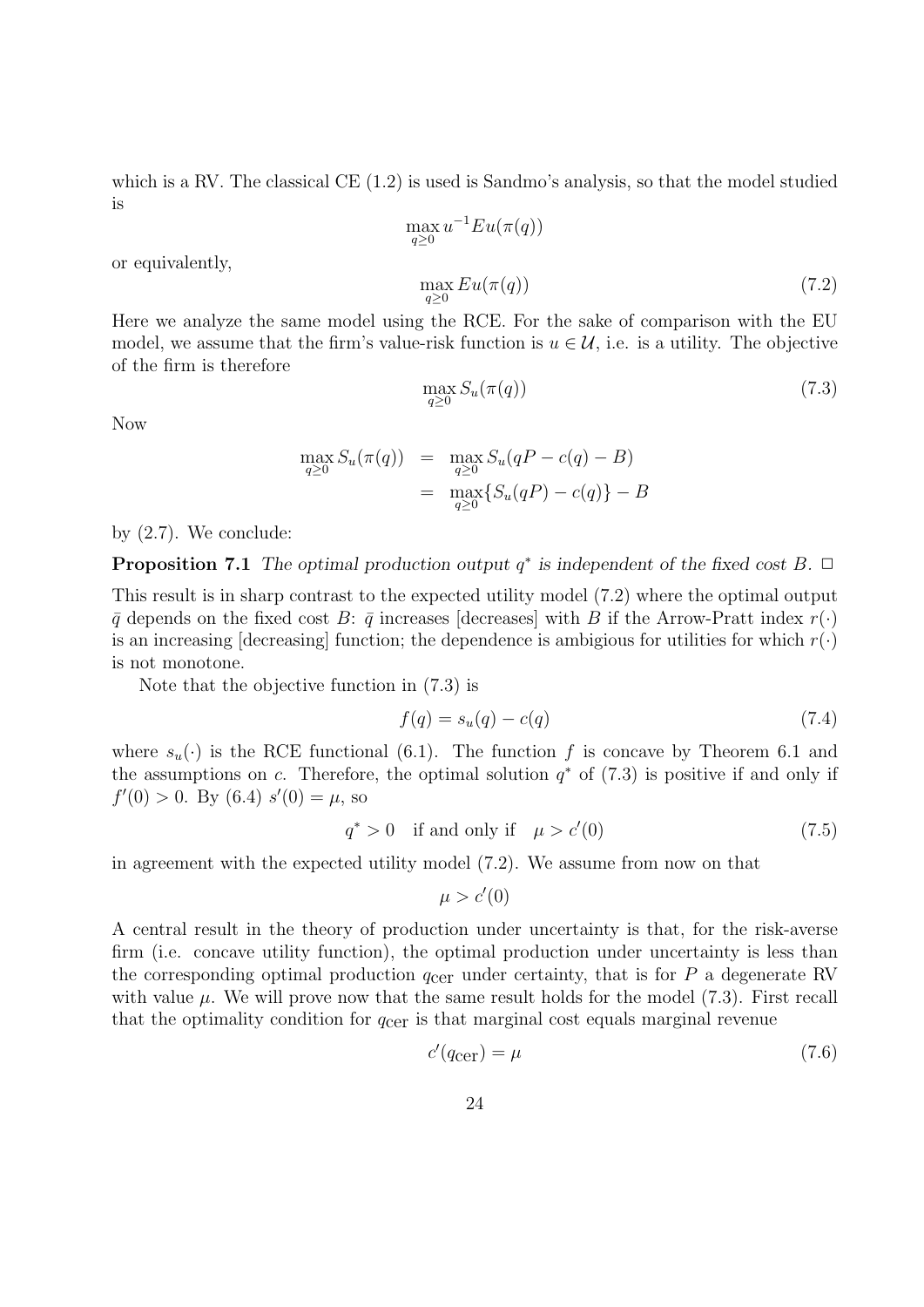Proposition 7.2  $q^* < q_{\text{cer}}$  for all  $u \in \mathcal{U}$ .

**Proof.** The optimality condition for  $q^*$  is

$$
0 = f'(q^*) = s'_u(q^*) - c'(q^*)
$$
\n(7.7)

By Theorem 6.1

$$
s_u(q) = z(q) + Eu(qP - z(q))
$$
\n(7.8)

where  $z(q)$  is a differentiable function, uniquely determined by the equation

$$
Eu'(qP - z(q)) = 1\tag{7.9}
$$

By the envelope theorem (Appendix A),

$$
s_u'(q) = E\{Pu'(qP - z(q))\}
$$
\n(7.10)

and the optimality condition (7.7) becomes

$$
EPu'(q^*P - z(q^*)) = c'(q^*)
$$
\n(7.11)

Multiplying (7.9) by  $\mu$  and subtracting from (7.11) we get

$$
E(P - \mu)u'(q^*P - z(q^*)) = c'(q^*) - \mu \tag{7.12}
$$

or

$$
E\{Zh(Z)\} = c'(q^*) - \mu \tag{7.13}
$$

where we denote

$$
Z := P - \mu , h(Z) := u'(q^*Z + q^*\mu - z(q^*))
$$

Since  $u \in \mathcal{U}$ , it follows that h is positive and decreasing, and it can then be shown (see e.g. [29, p. 249]) that

 $E{Zh(Z)} < h(0)EZ$ 

but  $EZ = E\{P - \mu\} = 0$ , and so, by (7.13),

 $c'(q^*) < \mu$ 

and by using (7.6)

$$
c'(q^*) < c'(q_{\text{cer}})
$$

and since  $c'$  is increasing,

$$
q^* < q_{\rm{cer}} \quad \Box
$$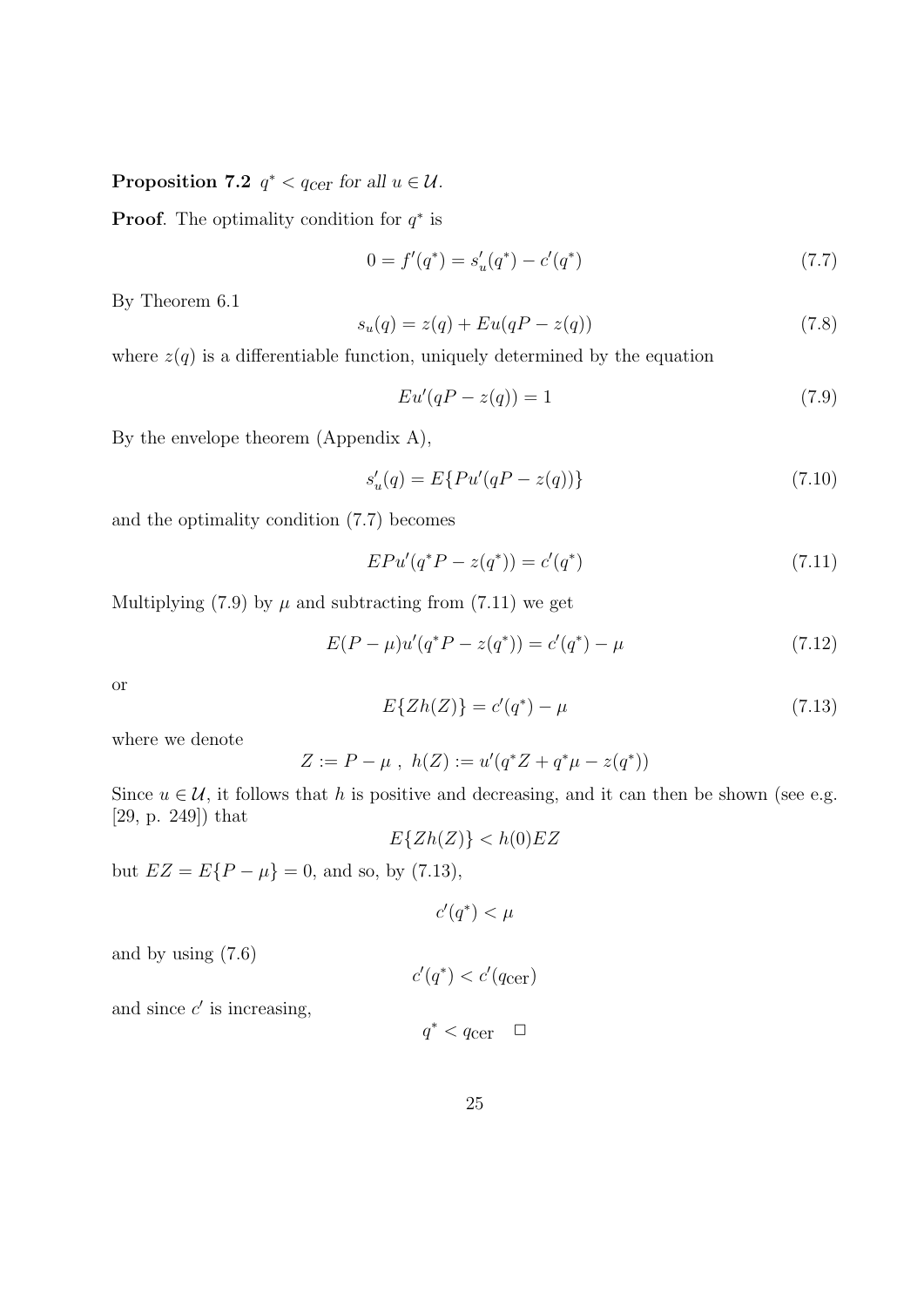#### 7.1 Effect of Profits Tax

Suppose there is a proportional **profits tax** at rate  $0 < t < 1$ , so that the profit after tax is

$$
\pi(q) = (1 - t)(qP - C(q))
$$

As before, the firm seeks the optimal solution  $q^*$  of  $(7.3)$ , which here becomes

$$
\max_{q\geq 0} S_u(\pi(q)) = \max_{q\geq 0} S_u((1-t)(qP - c(q) - B))
$$
  
= 
$$
\max_{q\geq 0} \{ S_u((1-t)qP) - (1-t)c(q) \} - (1-t)B
$$

which can be rewritten, using the RCE functional  $s_u(\cdot)$  and omitting the constant  $(1-t)B$ ,

$$
\max_{q \ge 0} s_u((1-t)q) - (1-t)c(q)
$$

Let the optimal solution be  $\bar{q} = \bar{q}(t)$ . The optimality condition here is

$$
(1-t)s'_u((1-t)q) - (1-t)c'(q) = 0
$$

giving the identity (in  $t$ ),

$$
s_u'((1-t)\bar q(t))\equiv c'(\bar q(t))
$$

which, after differentiating (with respect to  $t$ ),

$$
[(1-t)\vec{q}'(t) - \vec{q}(t)]s''((1-t)\vec{q}) = \vec{q}'(t)c''(\vec{q})
$$

and rearranging terms, gives

$$
\bar{q}'(t)\{c''(\bar{q}) - (1-t)s_u''((1-t)\bar{q})\} = -\bar{q}(t)s_u''((1-t)\bar{q})\tag{7.14}
$$

The coefficient of  $\bar{q}'(t)$  is positive since  $c'' > 0$  and  $s_u(\cdot)$  is concave (Theorem 6.1(a)). The right-hand side of (7.14) is positive since  $\bar{q} > 0$ , s'' < 0. Therefore, by (7.14),

$$
\bar{q}'(t) > 0
$$

and we proved:

Proposition 7.3 A marginal increase in profit tax causes the firm to increase production.  $\Box$ 

In the classical expected utility case the effect of taxation depends on third-derivative assumptions; it can be predicted unambigiously  $^{11}$  only in one of the following cases:

(a)  $r$  constant and R increasing,

- (b)  $r$  decreasing and R increasing,
- (c)  $r$  decreasing and R constant.

In all these cases, the EU prediction agrees with our prediction in Proposition 7.3.

<sup>&</sup>lt;sup>11</sup>See Katz's correction [28] to [41].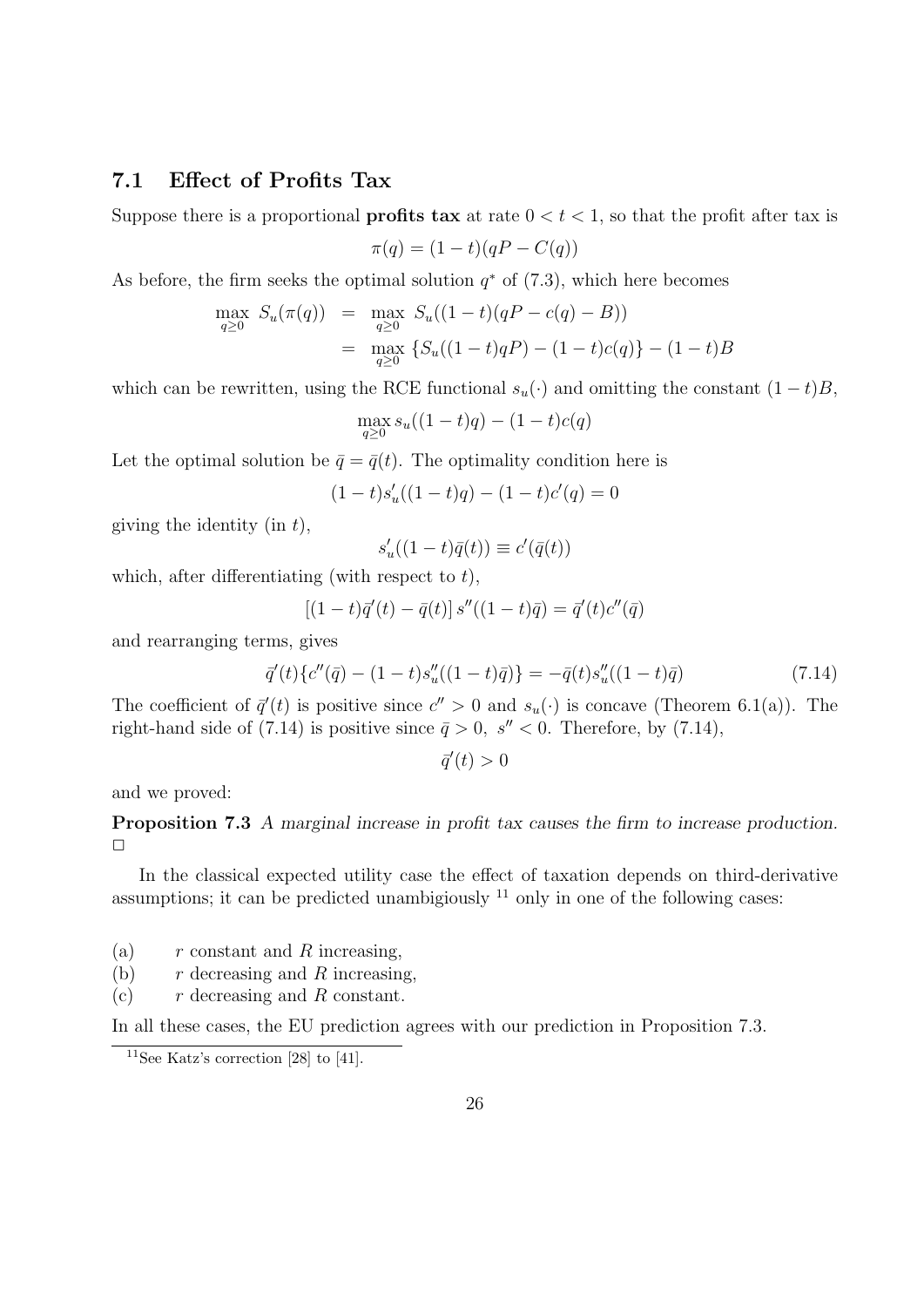#### 7.2 Effect of Price Increase

If price were to increase from P to  $P + \epsilon$  ( $\epsilon$  fixed), then the corresponding optimal output  $\bar{q}(\epsilon)$  is the solution of

$$
\max_{q \ge 0} \{ S_u((P + \epsilon)q) - c(q) \} = \max_{q \ge 0} \{ s_u(q) + \epsilon q - c(q) \}
$$

The optimality condition for  $\bar{q}(\epsilon)$  is

$$
s'_u(\bar q(\epsilon))+\epsilon=c'(\bar q(\epsilon))
$$

Differentiating with respect to  $\epsilon$  we get

$$
\bar{q}'(\epsilon)s''_u(\bar{q}(\epsilon)) + 1 = \bar{q}'(\epsilon)c''(\bar{q}(\epsilon))
$$

hence

$$
\bar{q}'(\epsilon) = \frac{1}{c''(\bar{q}) - s''(\bar{q})} > 0
$$

by the convexity of c and the concavity of  $s_u$ . We have so proved:

Proposition 7.4 A marginal increase in selling price causes the firm to increase production.  $\Box$ 

This highly intuitive result is proved in the expected utility case only under the assumption that  $r(\cdot)$  is non-increasing.

#### 7.3 Effect of Futures Price Increase

The RCE criterion was also applied to an extension [19] of Sandmo's model [41], dealing with a firm under price uncertainty and where a futures market exists for the firm's product. In [19, Proposition 5] it is shown that an increase in the current futures price causes a speculator or a hedger to increase sales, but not so for a partial hedger, unless constant absolute risk-aversion is assumed. This pathology is avoided in the RCE model, where the above three types of producers will all increase sales, [43].

## 8 Investment in One Risky and in One Safe Assets: The Arrow Model

Recall the classical model [3] of investment in a risky/safe pair of assets, concerning an individual with utility  $u \in \mathcal{U}$  and **initial wealth** A. The decision variable is the amount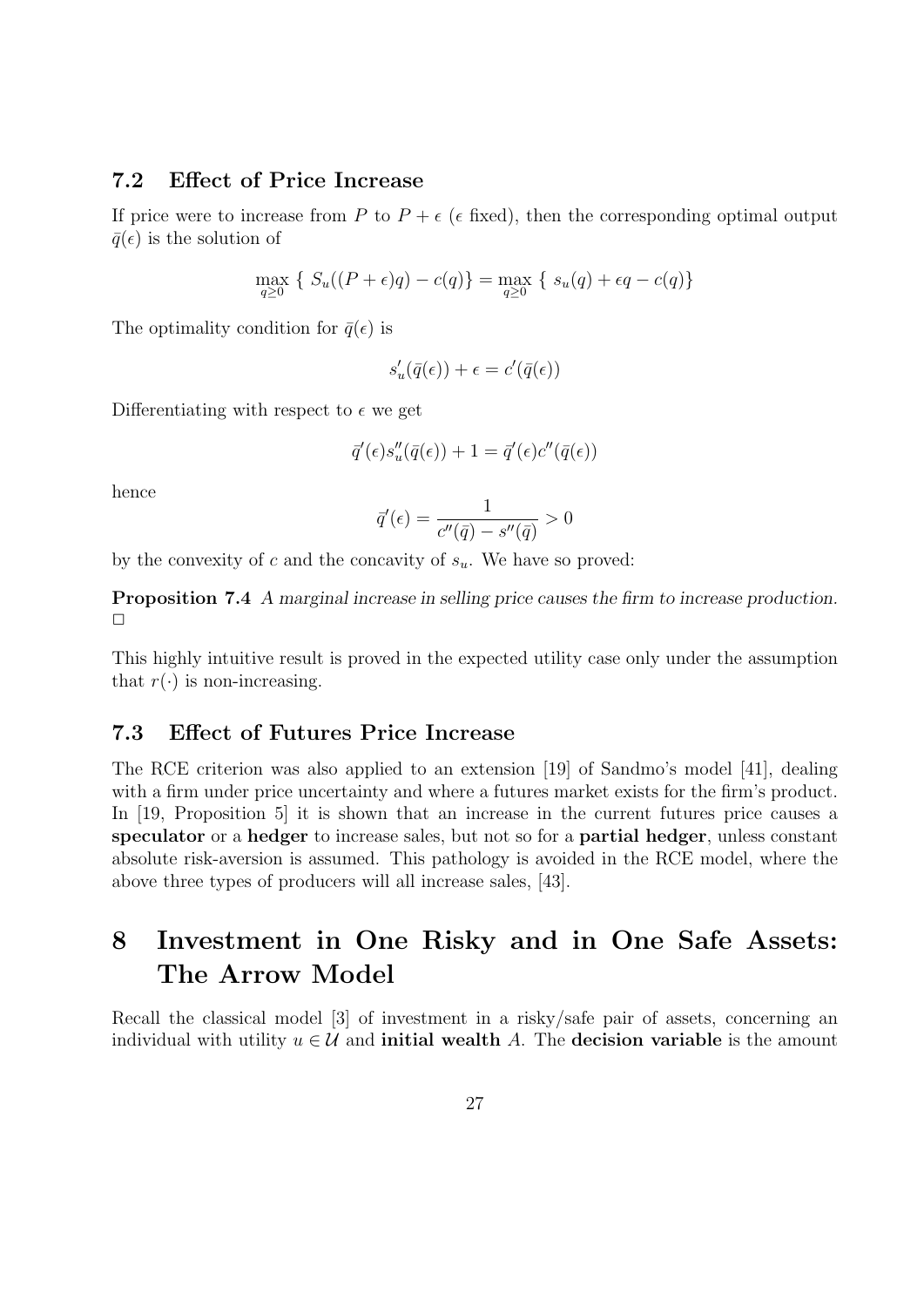a to be invested in the risky asset, so that  $m = A - a$  is the amount invested in the safe asset (cash).

The **rate of return** in the risky asset is a RV X.

The final wealth of the individual is then

$$
Y = A - a + (1 + X)a = A + aX
$$

In [3] the model is analyzed via the maximal EU principle, so the optimal investment  $a^*$  is the solution of

$$
\max_{0 \le a \le A} Eu(A + aX) \tag{8.1}
$$

or equivalently

$$
\max_{0 \le a \le A} u^{-1} E u(A + aX)
$$

Some of the important results in [3] are:

- (I1)  $a^* > 0$  if and only if  $EX > 0$ .
- (I2)  $a^*$  increases with wealth (i.e.  $\frac{da^*}{dA}$  $\frac{da^*}{dA} \geq 0$ ) if the absolute risk aversion index  $r(\cdot)$  is decreasing.
- (I3) The wealth elasticity of the demand for cash balance (investment in the safe asset)

$$
\frac{Em}{EA} := \frac{dm/dA}{m/A}
$$
 is at least one (8.2)

if the relative risk-aversion index

$$
R(z) = -z \frac{u''(z)}{u'(z)} \quad \text{is increasing} \tag{8.3}
$$

Arrow [3] postulated that reasonable utility functions should satisfy (8.3), since the empirical evidence for (8.2) is strong, see the references in [3, p. 103].

We analyze this investment problem using the RCE criterion, i.e.

$$
\max_{0 \le a \le A} S_u(A + aX) \tag{8.4}
$$

where again we assume that the investor's value-risk function is  $u \in \mathcal{U}$ . The optimization problem (8.4) is, by (2.7), equivalent to

$$
\max_{0 \le a \le A} S_u(aX) + A
$$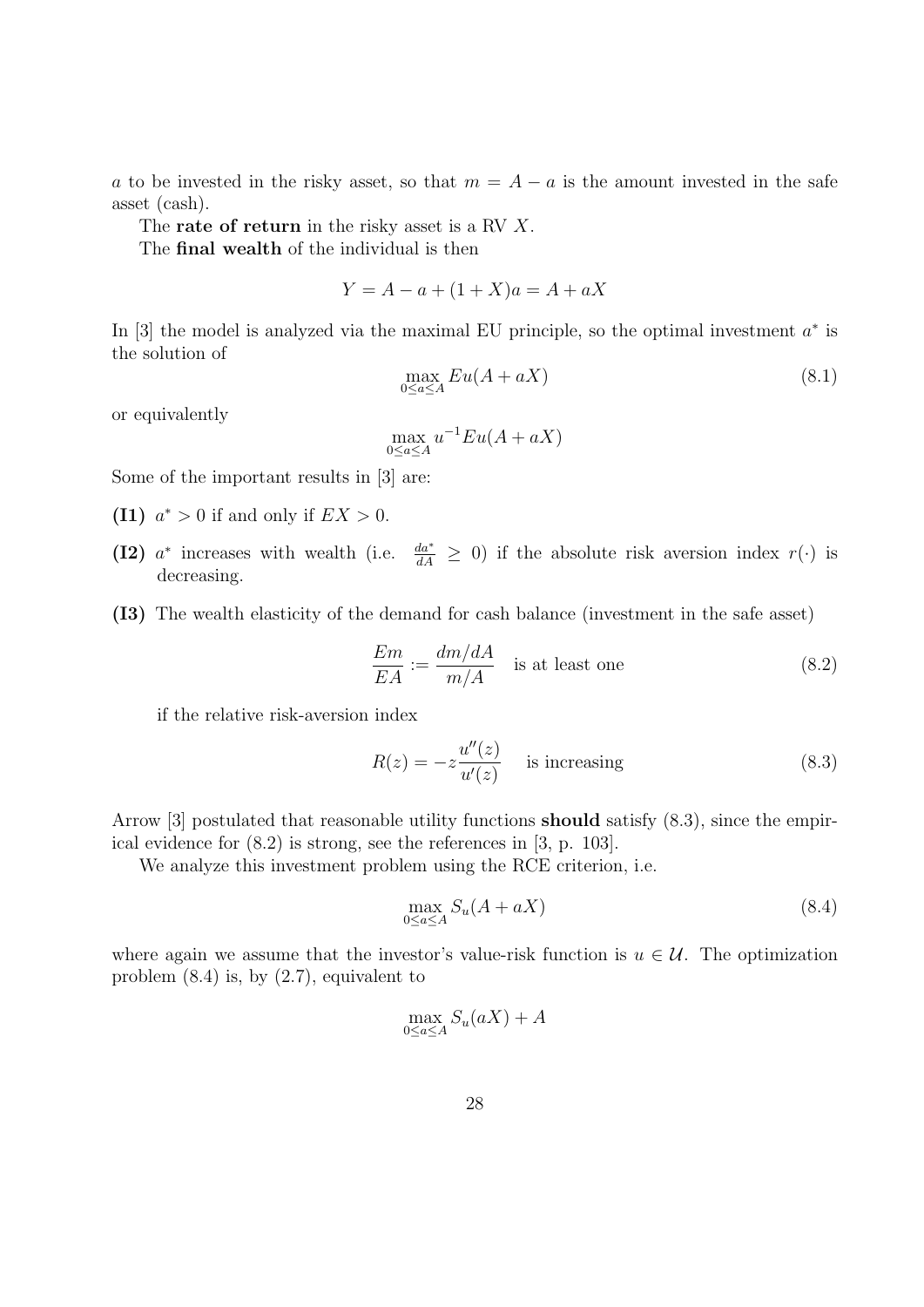Let  $a^*$  be the optimal solution. Using the RCE functional  $s_u(\cdot)$ ,  $a^*$  is in fact the solution of

$$
\max_{0 \le a \le A} s_u(a) \tag{8.5}
$$

Now, since  $s_u(\cdot)$  is concave

 $a^* > 0$  if and only if  $s'_u(0) > 0$ 

but by  $(6.4)$   $s'(0) = EX$ , and we recover the result  $(11)$ .

Assuming (as in [3]) an inner optimal solution (diversification)

$$
0 < a^* < A \tag{8.6}
$$

we conclude here, in contrast to  $(I2)$ , that

$$
\frac{da^*}{dA} = 0\tag{8.7}
$$

i.e. the optimal investment is independent of wealth  $^{12}$ .

An immediate consequence of (8.7) is

$$
\frac{E m}{E A}>1 \quad \ \forall \; u \in \mathcal{U}
$$

indeed

$$
\frac{Em}{EA} = \frac{A}{m}\frac{dm}{dA} = \frac{A}{A - a^*}\frac{d(A - a^*)}{dA} = \frac{A}{A - a^*}(1 - \frac{da^*}{dA}) = \frac{A}{A - a^*} > 1
$$

proving (8.2) for all risk-averse investors. Thus, in the RCE model, there is no need for the controversial postulate (8.3).

The quadratic utility (2.33)

$$
u(z) = z - \frac{1}{2}z^2 \quad z \le 1
$$

violates both of Arrow's postulates ( $r$  decreasing,  $R$  increasing), and is consequently "banned" from the EU model. In the RCE model, on the other hand, a quadratic value-risk function is acceptable<sup>13</sup>. For this function the optimal investment  $a^*$  is the optimal solution of

$$
\max_{0 \le a \le A} \left\{ s_u(a) = \mu a - \frac{1}{2} \sigma^2 a^2 \right\}
$$

 $12$ However, initial wealth will in general determine when divesification will be optimal, i.e. when (8.6) will hold.

<sup>&</sup>lt;sup>13</sup>Assuming  $0 \leq X \leq 1$ .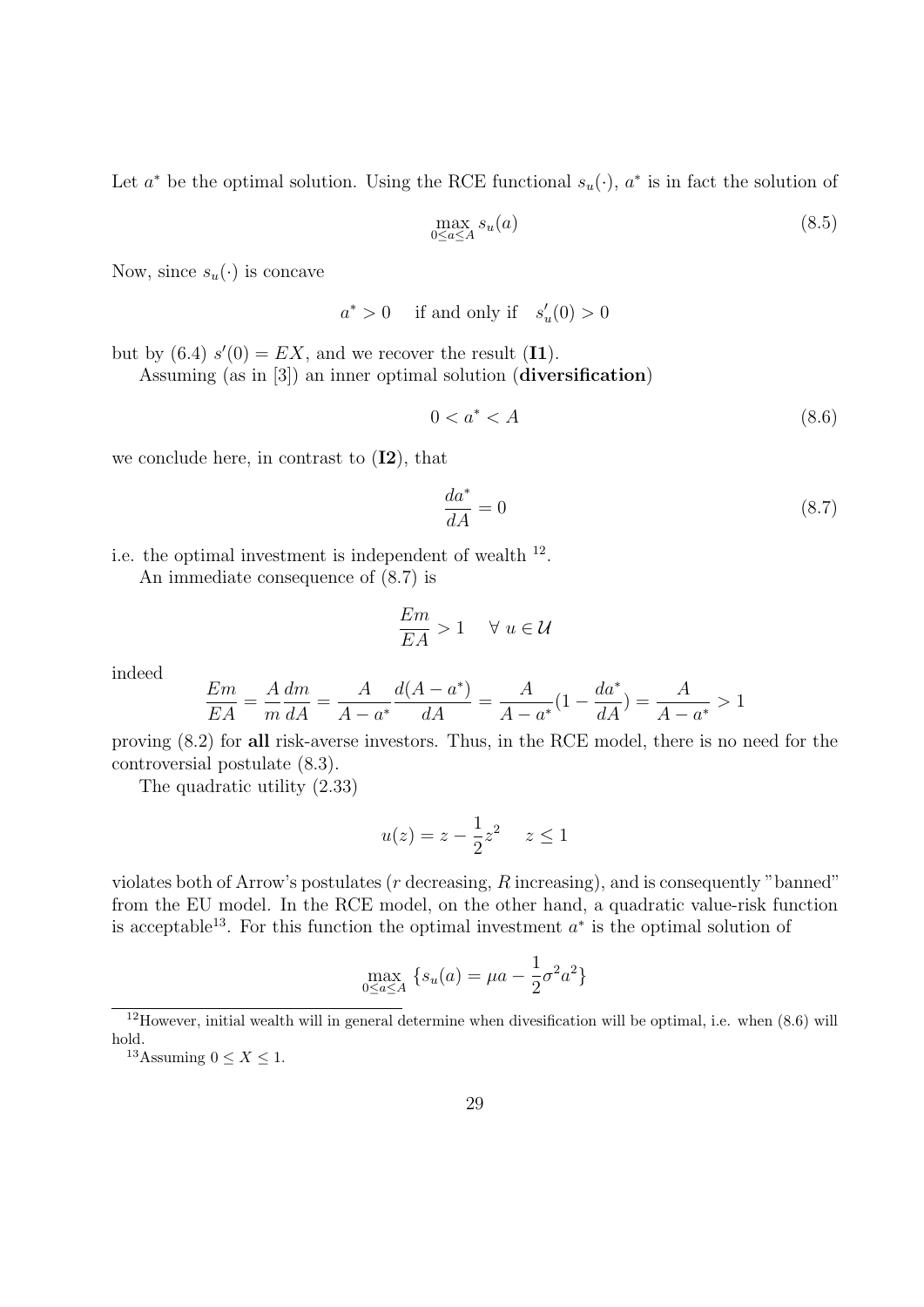where  $\mu = EX$ ,  $\sigma^2 = \text{Var}(X)$ . Therefore

$$
a^* = \begin{cases} \mu/\sigma^2 & \text{if } 0 < \mu/\sigma^2 < A \\ A & \text{if } \mu/\sigma^2 \ge A \end{cases}
$$

showing that, for the full range of A values,  $a^*(A)$  is non-decreasing, in agreement with  $(I2)$ . Moreover, if diversification is optimal, then

$$
\frac{Em}{EA} = \frac{A}{A - \mu/\sigma^2} > 1
$$

Following  $[3]$  we consider the effects on optimal investment, of shifts in the RV X. Let h be the shift parameter, and assume that the shifted RV  $X(h)$  is a differentiable function of h, with  $X(0) = X$ . Examples are:

$$
X(h) = X + h
$$
 (additive shift),  

$$
X(h) = (1 + h)X
$$
 (multiplicative shift).

For the shifted problem, the objective is

$$
\max_{0 \le a \le A} S_u(aX(h)) \tag{8.8}
$$

Let  $a(h)$  be the optimal solution of (8.8), in particular  $a(0) = a^*$ . Now

$$
S_u(aX(h)) = \xi(a) + Eu(aX(h) - \xi(a))
$$
\n(8.9)

where  $\xi(a)$  is the unique solution of

$$
Eu'(aX(h) - \xi(a)) = 1
$$
\n(8.10)

The optimality condition for  $a(h)$  is

$$
\frac{d}{da}\{\xi(a) + Eu(aX(h) - \xi(a))\} = 0
$$

which gives (using  $(8.10)$ ) the following identities in h

$$
E\{X(h)u'(a(h)X(h) - \xi(a(h)))\} \equiv 0 \tag{8.11}
$$

$$
E\{u'(a(h)X(h) - \xi(a(h)))\} \equiv 1 \tag{8.12}
$$

Differentiating (8.11) with respect to h we get, denoting  $Z = aX(h) - \xi(a(h))$ ,

$$
\dot{a}(h)E\{u''(Z)X(X-\xi'(a(h))\}=E\{\dot{X}(h)[u'(Z)+a(h)X(h)u''(Z)]\}\tag{8.13}
$$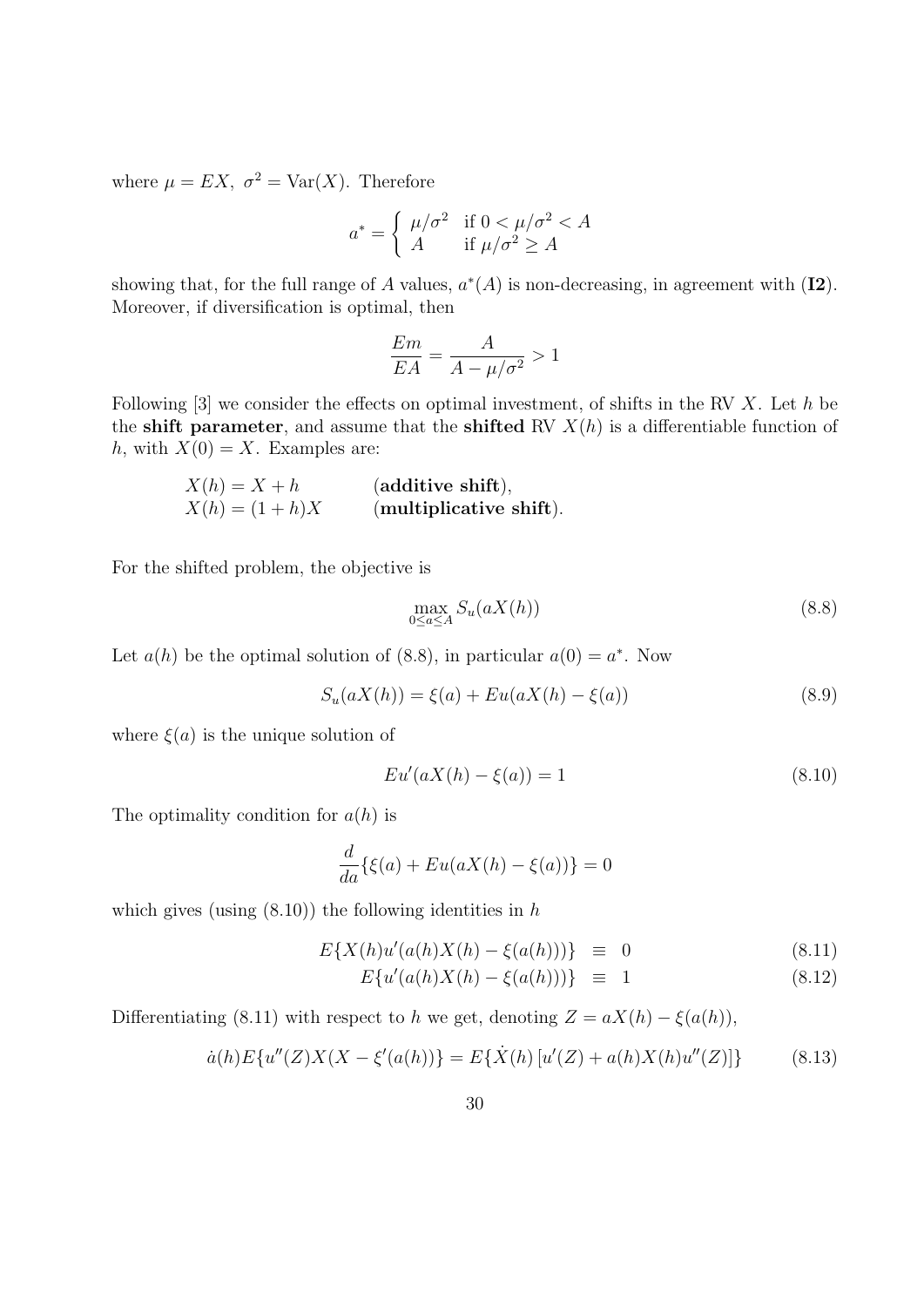where  $\dot{a}(h) = \frac{d}{dh}a(h)$  and similarly for  $\dot{X}(h)$ .

The second order optimality condition for  $a(h)$ ,  $\frac{d^2}{da^2}S_u(aX(h)) \leq 0$ , is here

$$
Eu''(Z)X(X - \xi'(a(h))) \ge 0
$$

hence, by  $(8.13)$ ,

sign of 
$$
\dot{a}(h) =
$$
sign of  $E\{\dot{X}(h) [u'(Z) + aXu''(Z)]\}$ 

exactly the same condition for the sign of  $\frac{d}{dh}a(h)$  as in [3, p. 105, eq. (18)]. Therefore, the conclusions of the EU model are also valid for the RCE model. In particular:

**Proposition 8.1** As a function of the shift parameter  $h$ ,

- $a(h)$  increases for additive shift,
- $a(h)$  decreases for multiplicative shift.

These results are illustrated for the quadratic value-risk function. There

$$
a^* = \frac{EX}{\text{Var}(X)}
$$

and

$$
a(h) = a^* + \frac{h}{\text{Var}(X)} \text{ for an additive shift}
$$
  

$$
a(h) = \frac{1}{1+h}a^* \text{ for a multiplicative shift}
$$
 (8.14)

In fact, (8.14) holds for arbitrary  $u \in \mathcal{U}$ , a result proved in [45] for the EU model.

**Proposition 8.2** If  $a^*$  is the demand for the risky asset when the return is the RV  $X$ , then  $a(h) = a^*/1 + h$  is the demand when the return is  $(1 + h)X$ .

**Proof.** The optimality condition for  $a^*$  is

$$
E\{u'(a^*X - \xi^*)X\} = 0\tag{8.15}
$$

where  $\xi^*$  is the unique solution of

$$
Eu'(a^*X - \xi^*) = 1 \tag{8.16}
$$

The optimality conditions for  $a(h)$  are given by (8.11), (8.12). Now, for  $a(h) = \frac{1}{1+h}a^*$ ,

$$
a(h)X(h) = a^*X\tag{8.17}
$$

and it follows, by comparing (8.12) with (8.16), that

$$
\xi(a(h)) = \xi^*
$$

Substituting this in  $(8.11)$  and using  $(8.17)$ , we see that  $(8.11)$  is equivalent to  $(8.16)$ , and that  $a(h) = a^*/1 + h$  indeed satisfies the optimality conditions (8.11), (8.12).  $\Box$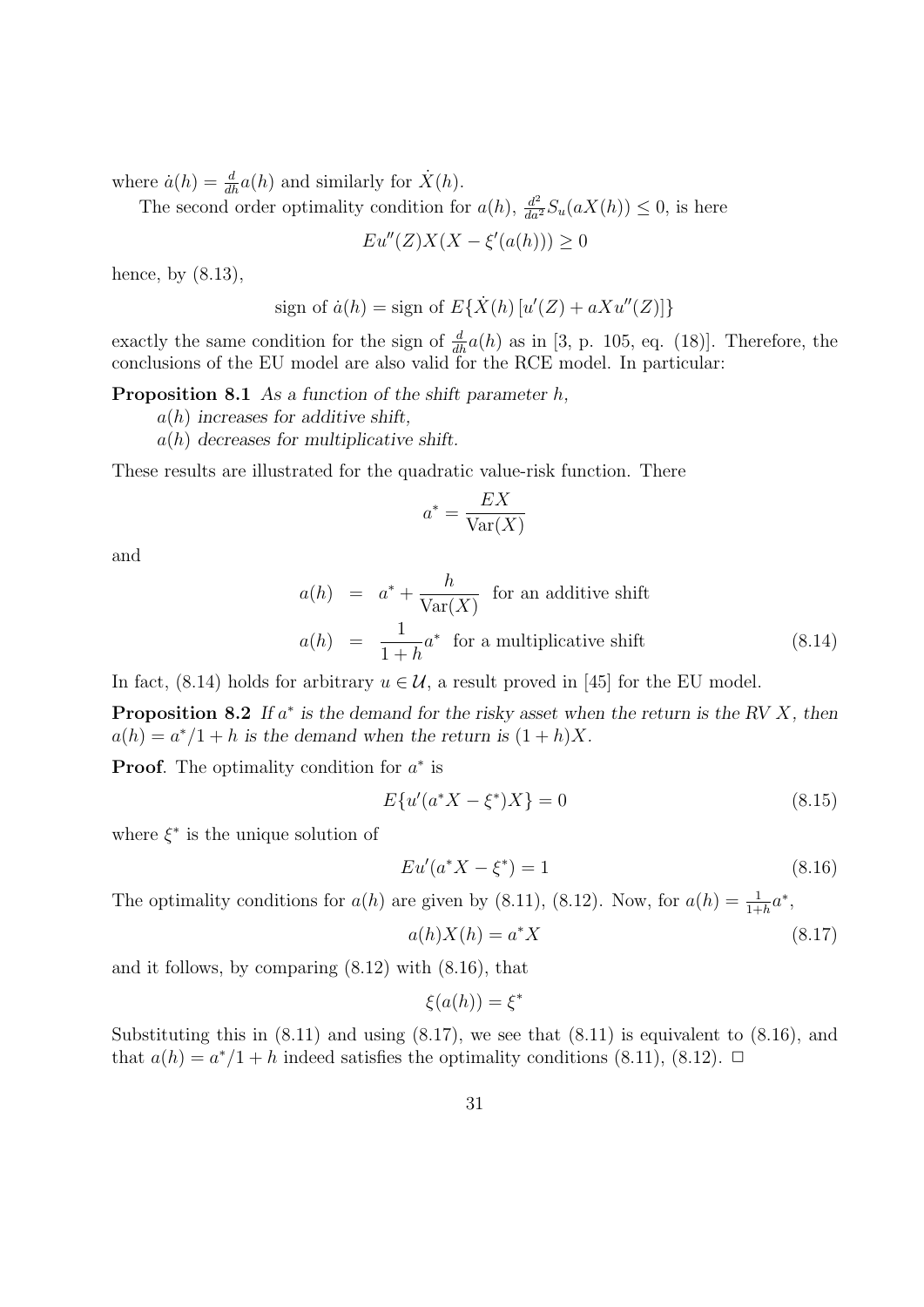## 9 Investment in a Risky/Safe Pair of Assets: An Extension

We study the model discussed in [12] and [22], which is an extension of the model in Section 8. The analysis applies to a fixed time interval, say a year. An investor allocates a proportion  $0 \leq k \leq 1$  of his investment capital  $W_0$  to a risky asset, and proportion  $1 - k$  of  $W_0$  to a safe asset where the total annual return per dollar invested is  $\tau \geq 1$ . The total annual return t per dollar invested in the risky asset, is a nonnegative RV. The investor's total annual return is

$$
kW_0t + (1 - k)W_0\tau
$$

and for a utility function  $u$ , the optimal allocation  $k^*$  is the solution of

$$
\max_{0 \le k \le 1} Eu(kW_0 t + (1 - k)W_0 \tau)
$$
\n(9.1)

The model of §5, is a special case with  $W_0 = A$ ,  $t = 1 + X$ ,  $kW_0 = a$ ,  $\tau = 1$ .

It is assumed in [12], [22] that  $u' > 0$  and  $u'' < 0$ , thus we assume without loss of generality that  $u \in \mathcal{U}$ .

One of the main issues in [22] is the effect of an increase in the safe asset return  $\tau$  on the optimal allocation. The following are proved:

(F1) An investor maximizing expected utility will diversify (invest a positive amount in each of the assets) if and only if

$$
\frac{Et u'(W_0 t)}{Eu'(W_0 t)} < \tau < E(t) \tag{9.2}
$$

(F2) Given (9.2) he will **increase** the proportion invested in the safe asset when  $\tau$  increases if either

- (a) the absolute risk aversion index  $r(\cdot)$  is non-decreasing, or
- (b) the relative risk aversion index  $R(\cdot)$  is at most 1.

The same model is now analyzed using the RCE approach, i.e. with the objective

$$
\max_{0 \le k \le 1} S_u(kW_0t + (1-k)W_0\tau)
$$

where u denotes the investor's value risk function, assumed in  $\mathcal{U}$ . Using (2.7) and the definition (6.1), the objective becomes

$$
\max_{0 \le k \le 1} \{ (1 - k)W_0 \tau + s_u(W_0 k) \} )
$$
\n(9.3)

The following proposition, proved in Appendix C, gives the analogs of results  $(F1, F2)$  in the RCE model.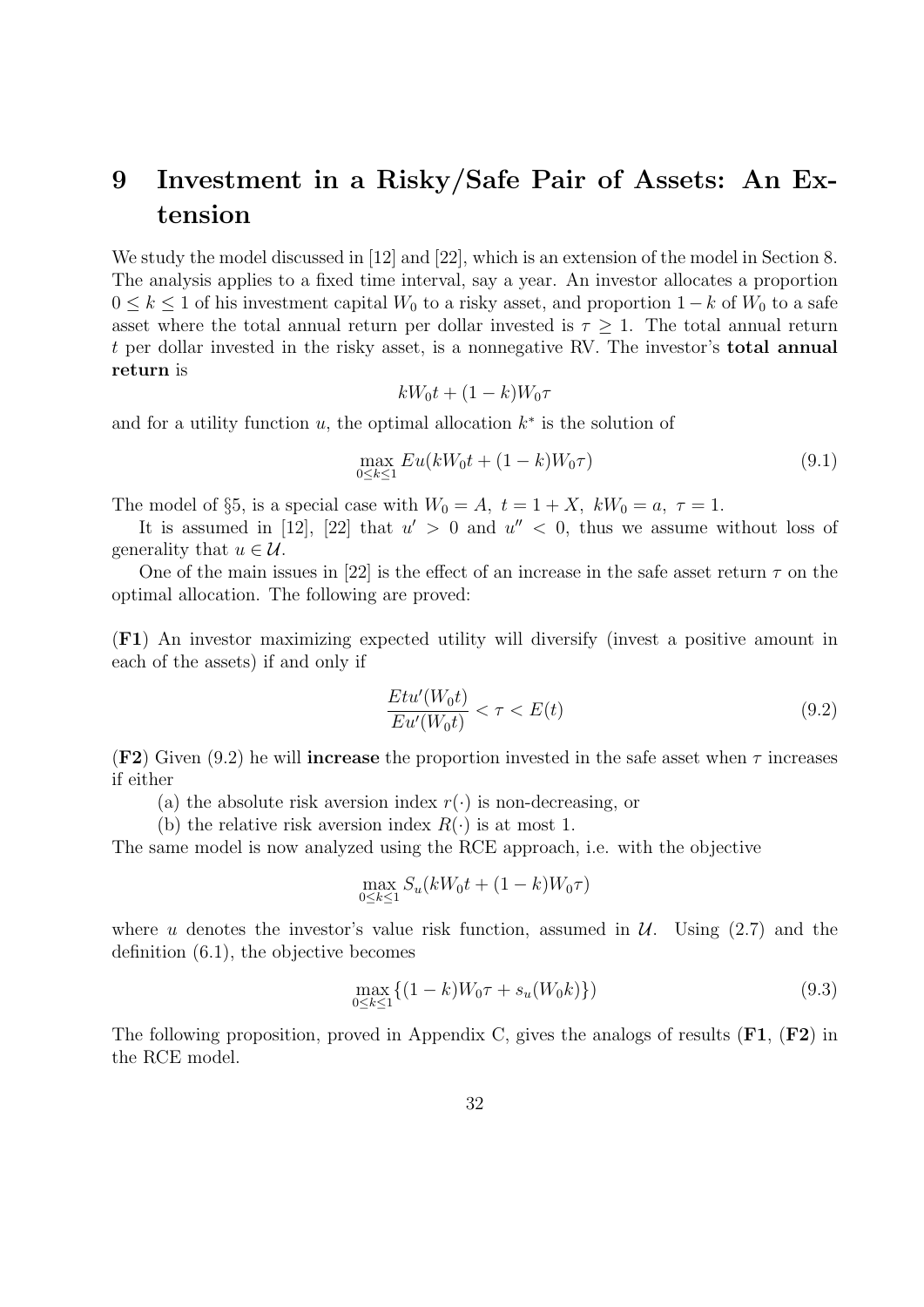Proposition 9.1 (a) The RCE maximizing investor will diversify if and only if

$$
Et u'(W_0 t - \eta) < \tau < E(t) \tag{9.4}
$$

where  $\eta$  is the unique solution of

$$
Eu'(W_0 t - \eta) = 1\tag{9.5}
$$

(b) Given (9.4), he will **increase** the proportion invested in the safe asset when  $\tau$  **increases**.  $\Box$ 

Comparing part (b) with  $(F2)$ , we see that plausible behavior  $(k^*$  increases with  $\tau$ ) holds in the RCE model for all  $u \in \mathcal{U}$ , but in the EU model only for a restricted class of utilities.

We illustrate Proposition 9.1 in the case of the quadratic value-risk function  $(2.20)$ . Here the optimal proportion invested in the risky asset is:

$$
k^* = \begin{cases} 0 & \text{if } \tau > E(t) \\ \frac{E(t) - \tau}{W_0 \sigma^2} & \text{if } E(t) - W_0 \sigma^2 \le \tau \le E(t) \\ 1 & \text{if } E(t) - W_0 \sigma^2 > \tau \end{cases} \tag{9.6}
$$

where  $\sigma^2$  is the variance of t. Thus  $k^*$  is increasing in  $E(t)$ , decreasing with  $\sigma^2$  and decreasing with  $\tau$  (so that, the proportion  $1 - k^*$  invested in the safe asset is increasing with safe asset return  $\tau$ ). These are reasonable reactions of a risk-averse investor.

We also see from (9.6) that  $k^*$  decreases when the investment capital  $W_0$  increases. This result holds for arbitrary  $u \in \mathcal{U}$ , see the next proposition (proved in Appendix B). In the EU model, the effect of  $W_0$  on  $k^*$  depends on the relative risk-aversion index, see [12].

Proposition 9.2 If the investment capital increases, then the RCE-maximizing investor will increase the proportion invested in the safe asset.  $\Box$ .

Following the analysis in [3] and § 8, we consider now the elasticity of cash-balance (with respect to  $W_0$ ). Here the cash balance (the amount invested in the safe asset) is

$$
m = (1 - k^*)W_0
$$

and the elasticity in question is  $\frac{Em}{EW_0}$ .

**Proposition 9.3** For every RCE-maximizing investor with  $u \in \mathcal{U}$ ,

$$
\frac{Em}{EW_0} \ge 1
$$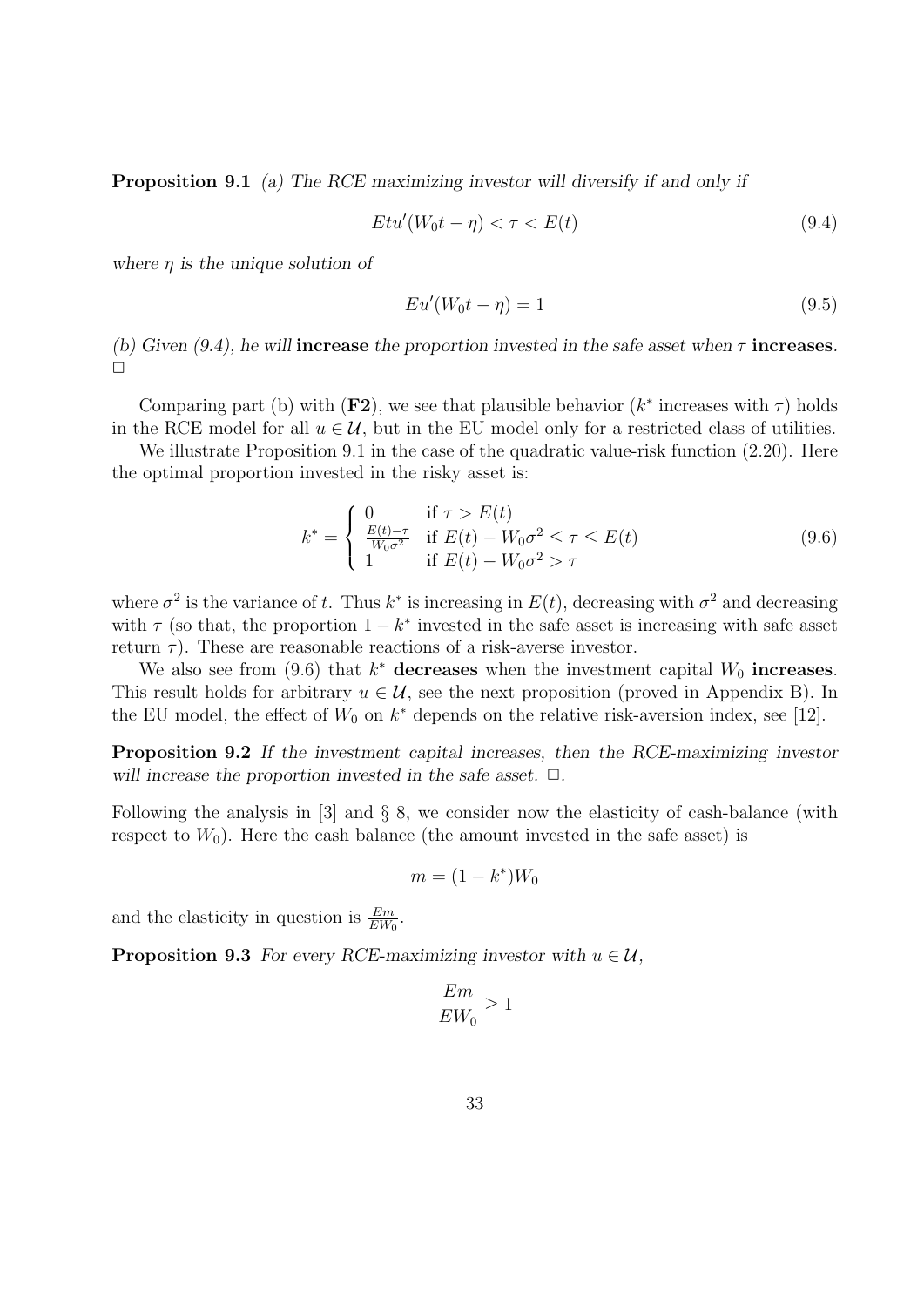Proof.

$$
\frac{Em}{EW_0} = \frac{dm/dW_0}{m/W_0} = \frac{1 - k^*(W_0) - W_0 \frac{dk^*(W_0)}{dW_0}}{1 - k^*(W_0)}
$$

hence

$$
\frac{Em}{EW_0} \ge 1 \quad \text{if and only if} \quad \frac{dk^*(W_0)}{dW_0} \le 0 \tag{9.7}
$$

and the proof is completed by Proposition 9.2.  $\Box$ 

The equivalence in (9.7) shows that the empirically observed fact that  $Em/EW_0 \ge 1$  can be explained only by the result established in Proposition 9.2 that  $dk^*/dW_0 \leq 0$ , a result which is not necessarily true for many utilities in the EU analysis.

### 10 Optimal Insurance Coverage

Insurance models with two states of nature were studied in [18], [29] and the references therein. In this section we solve an insurance model with  $n$  states of nature, and give an explicit formula for the optimal allocation of the insurance budget, thus illustrating the analytic power of the RCE theory.

#### 10.1 Description of the Model

The elements of the model are:

$$
n \qquad \hbox{states of nature}
$$

- $\mathbf{p} = (p_1, \ldots, p_n)$  their probabilities
- $\bar{q}_i$  = **premium** for 1\$ coverage in state  $i, \bar{q}_i > 0$
- $\bar{B}$  = insurance budget
- $q_i$  =  $\bar{q}_i / \sum_{j=1}^n \bar{q}_j$  = normalized premium
- $B = \overline{B}/\sum_{j=1}^{n} \overline{q}_j$  = normalized budget
- $x_i$  = income in state i
- $x = (x_1, \ldots, x_n)$  the decision variable

The budget constraint is

$$
\sum_{i=1}^{n} q_i x_i = B \tag{10.1}
$$

We allow negative values for some  $x_i$ 's, i.e. we allow a person to "insure" and "gamble" at the same time, e.g. [18, p. 627].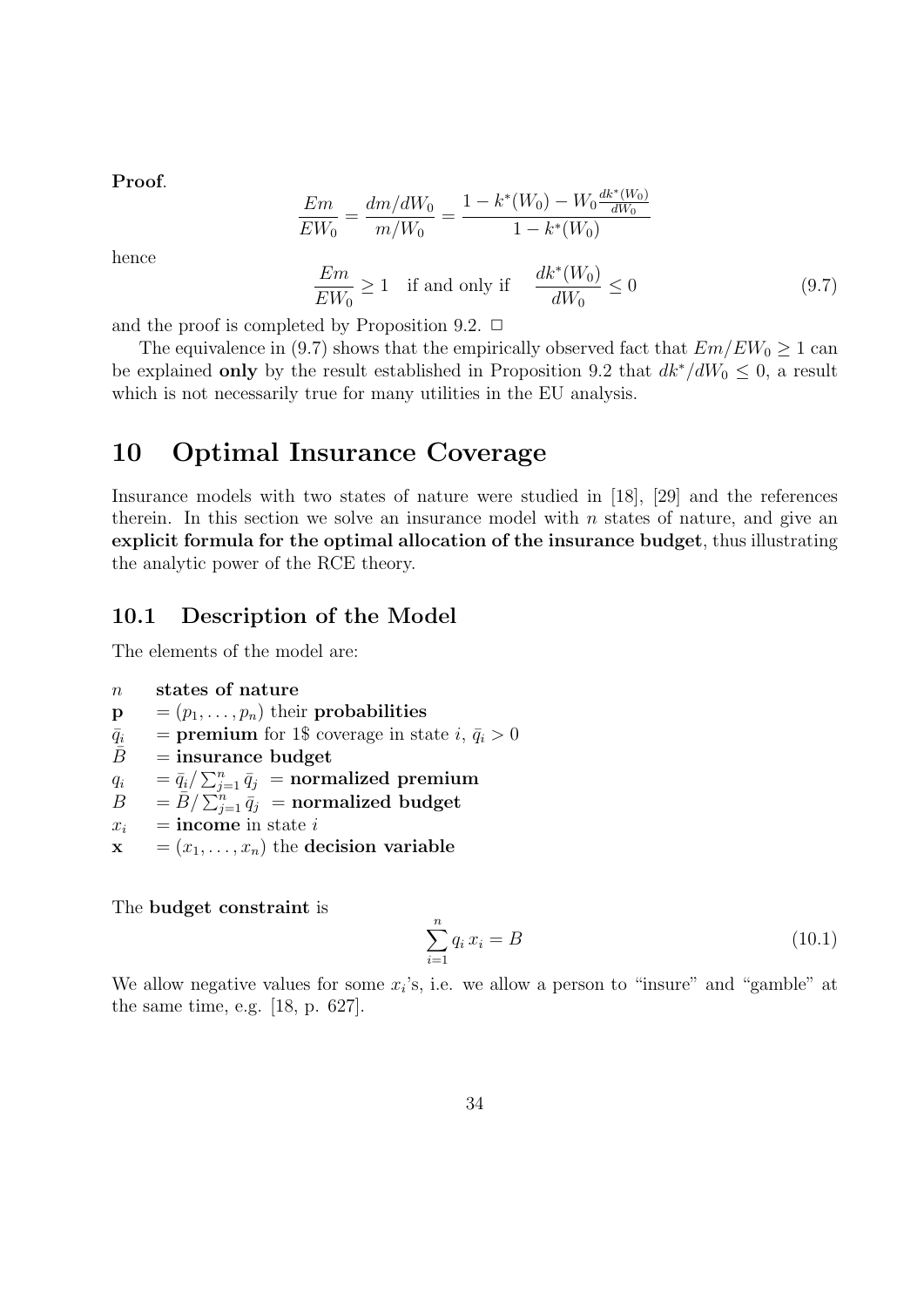For the RCE maximizer with value-risk function  $v$ , the **optimal value of the insurance** plan is

$$
I^* = \max_{\mathbf{x}} \{ S_v([\mathbf{x}, \mathbf{p}]) : \sum_{i=1}^n q_i x_i = B \}
$$
  
= 
$$
\max_{\mathbf{x}, \sum q_i x_i = B} \max_{z} \{ z + \sum_{i=1}^n p_i v(x_i - z) \}
$$
  
= 
$$
S_v([\mathbf{x}^*, \mathbf{p}])
$$
 (10.2)

where  $\mathbf{x}^* = (x_i^*)$  is the **optimal insurance coverage**.

### 10.2 The Solution

Theorem 10.1 The optimal insurance coverage is

$$
x_i^* = B + \phi(\frac{q_i}{p_i}) - \sum_{j=1}^n q_j \phi(\frac{q_j}{p_j})
$$
\n(10.3)

where

$$
\phi = (v')^{-1} \tag{10.4}
$$

Moreover, the optimal value of the insurance plan is

$$
I^* = B - \sum q_i \, \phi\left(\frac{q_i}{p_i}\right) + \sum p_i \, v\left(\phi\left(\frac{q_i}{p_i}\right)\right) \tag{10.5}
$$

Proof. The problem  $(10.2)$  is maximizing a concave function subject to linear constraints. Since the Kuhn-Tucker conditions are necessary and sufficient

$$
I^* = \min_{\lambda} \max_{\mathbf{x}} L(\mathbf{x}, z, \lambda)
$$
 (10.6)

where  $L$  is the **Lagrangian** 

$$
L(\mathbf{x}, z, \lambda) = z + \sum p_i v(x_i - z) + \lambda (B - \sum q_i x_i)
$$
 (10.7)

The optimal  $\mathbf{x}^*, z^*, \lambda^*$  satisfy

$$
\frac{\partial L}{\partial z} = 1 - \sum p_i v'(x_i^* - z^*) = 0 \tag{10.8}
$$

$$
\frac{\partial L}{\partial x_i} = p_i v'(x_i^* - z^*) - \lambda^* q_i = 0, \quad (i = 1, ..., n)
$$
\n(10.9)

$$
\frac{\partial L}{\partial \lambda} = B - \sum q_i x_i^* = 0 \tag{10.10}
$$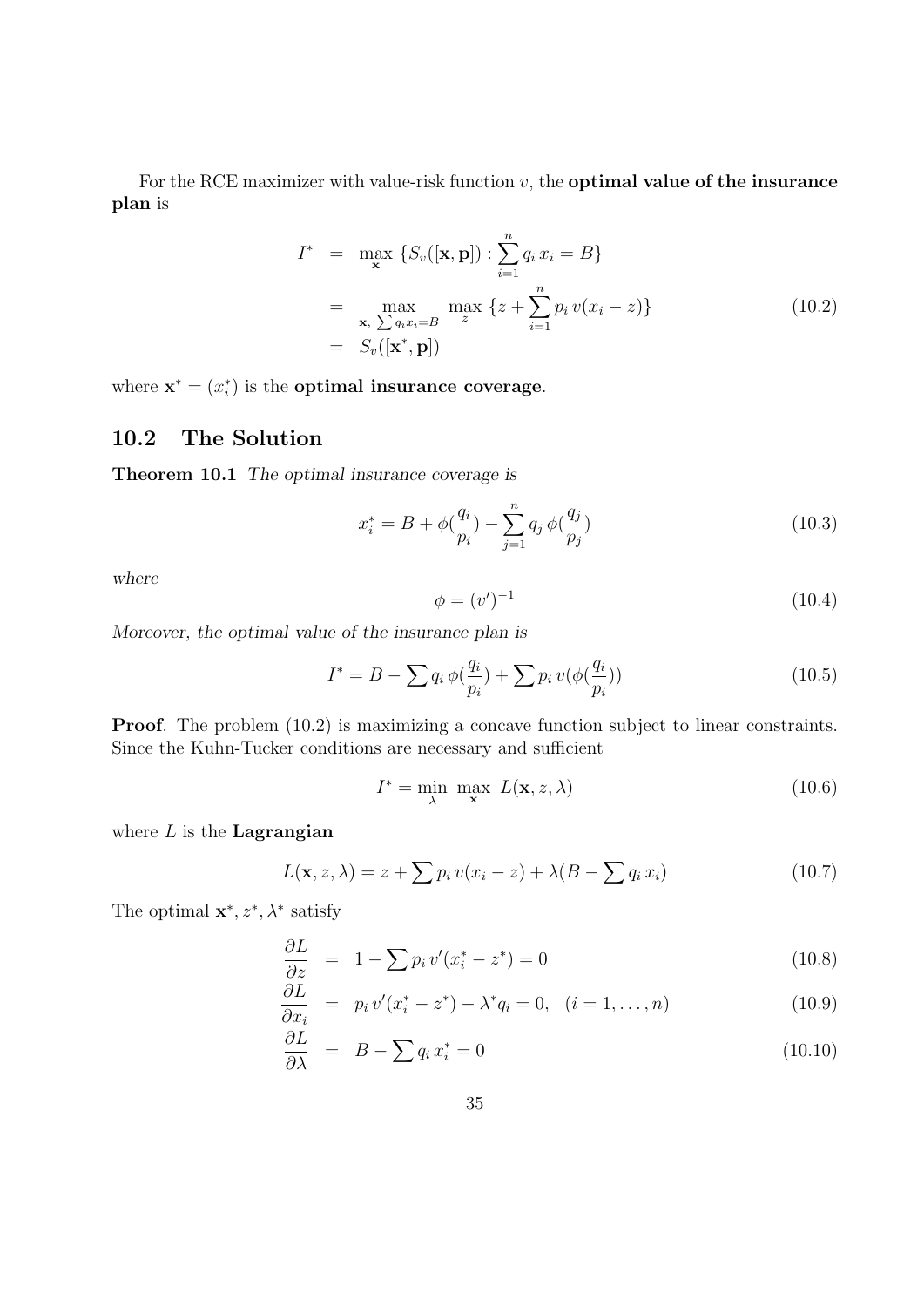From (10.9) and (10.8) we get

$$
\lambda^* = \frac{1}{\sum q_i} = 1
$$

and consequently

$$
v'(x_i^* - z^*) = \frac{q_i}{p_i}
$$

Since  $v'$  is monotone decreasing ( $v$  is strictly concave) we write, using  $(10.4)$ 

$$
x_i^* - z^* = \phi(\frac{q_i}{p_i}), \quad (i = 1, \dots, n)
$$
\n(10.11)

Multiplying (10.11) by  $q_i$  and summing we get

$$
\sum q_i (x_i^* - z^*) = \sum q_i \phi(\frac{q_i}{p_i})
$$
  
\n
$$
\therefore B - z^* = \sum q_i \phi(\frac{q_i}{p_i})
$$
  
\n
$$
\therefore z^* = B - \sum q_i \phi(\frac{q_i}{p_i}))
$$
\n(10.12)

which is compared with (10.11) to give (10.3). Finally,

$$
I^* = z^* + \sum p_i v(x_i^* - z^*)
$$

and (10.5) follows by (10.11) and (10.12).  $\Box$  In the above model, the price of insurance is actuarially fair if

$$
q_i = p_i \qquad (i = 1, \ldots, n)
$$

i.e. if the normalized premiums agree with the probabilities.

For actuarially fair premiums we get from (10.3), using that  $v'(0) = 1$  implies  $\phi(1) = 0$ ,

$$
x_i^* = B \quad (i = 1, \dots, n)
$$

i.e. the individual is indifferent between the occurrence of states  $i = 1, \ldots, n$ .

#### 10.3 Special Case: Two States of Nature

We translate the results of Theorem 10.1 to the special case of two states, as given in [18], [29, §3].

Consider insurance against a single disaster. Specifically, let there be two states of nature:

| State | Disaster       | Probability |
|-------|----------------|-------------|
|       | <b>OCCUITS</b> |             |
|       | does not occur | $1-p$       |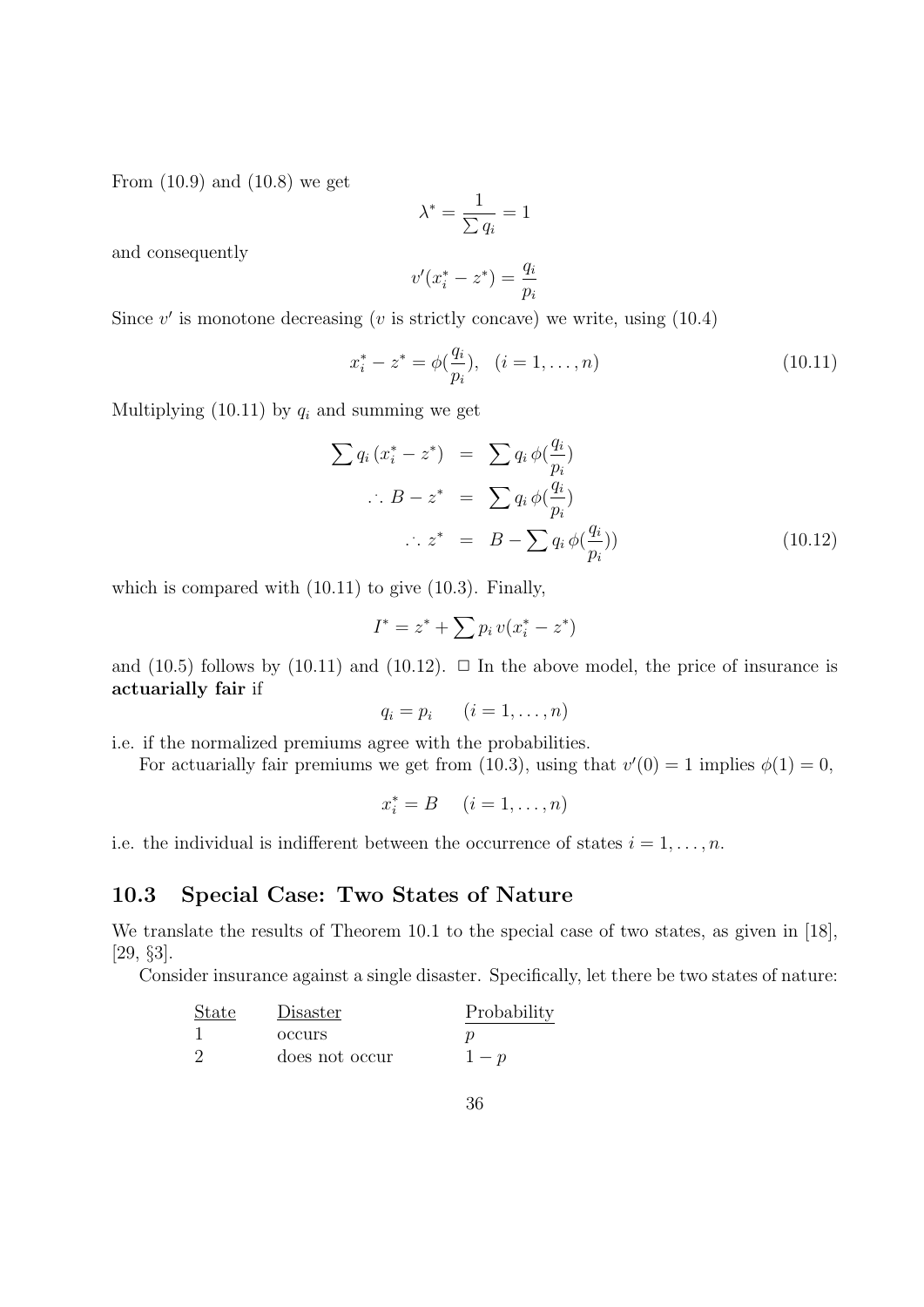The final wealth is a RV

$$
X(s) = \begin{cases} y+s & \text{with probability} \quad p \\ W-\pi s & \text{with probability} \quad 1-p \end{cases} \quad \text{(State 1)} \tag{10.13}
$$

where

| W     | initial wealth           |
|-------|--------------------------|
| S,    | insurance coverage       |
| $\pi$ | premium                  |
| Y     | income in disaster state |

In [29, §3] this model is treated using the EU model

$$
\max_{s} E u(X(s))
$$

obtaining first order optimality conditions, comparative statics, and, in the case of exponential utility

$$
u_{\lambda}(x) = \frac{1}{\lambda} (1 - e^{-\lambda x}),
$$
\n(10.14)

the explicit solution

$$
s^* = \frac{W - y}{\pi + 1} - \frac{1}{\lambda(\pi + 1)} \log \left( \frac{\pi}{\frac{p}{1 - p}} \right)
$$
 (10.15)

To apply Theorem 10.1 here we write the incomes in the two states and their probabilities

$$
x_1 = y + s
$$
,  $p_1 = p$   
 $x_2 = W - \pi s$ ,  $p_2 = 1 - p$ 

We define the normalized premiums

$$
q_1 := \frac{\pi}{1 + \pi} \tag{10.16}
$$

$$
q_2 := 1 - q_1 = \frac{1}{1 + \pi} \tag{10.17}
$$

The insurance budget  $(10.1)$  is implicit in this model. The budget B can be computed by

$$
q_1x_1 + q_2x_2 = q_1(y+s) + q_2(W-\pi s)
$$
  
=  $q_1 y + q_2 W + s(q_1 - q_2 \pi)$ 

but  $q_1 - q_2 \pi = 0$  by (10.16) and (10.17), and therefore the budget is

$$
B = q_1 y + q_2 W \tag{10.18}
$$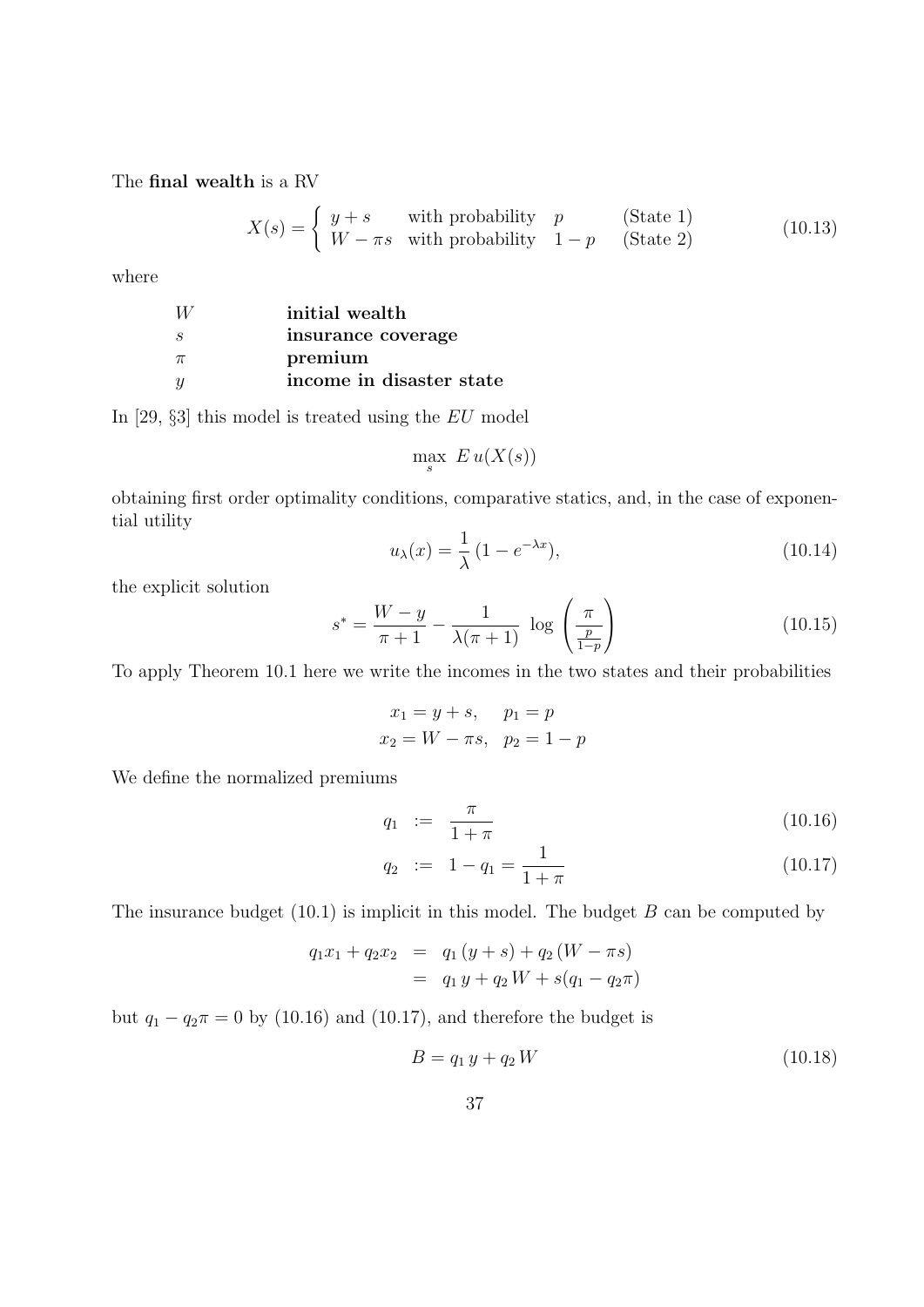Now, from (10.3),

$$
x_1^* = B + (1 - q_1)\phi(\frac{q_1}{p_1}) - q_2\phi(\frac{q_2}{p_2})
$$
  
=  $q_1y + q_2W + q_2\left[\phi(\frac{q_1}{p_1}) - \phi(\frac{q_2}{p_2})\right]$ 

and therefore the optimal coverage is

$$
s^* = x_1^* - y
$$
  
=  $q_2 \left[ W - y + \phi \left( \frac{q_1}{p_1} \right) - \phi \left( \frac{q_2}{p_2} \right) \right]$   
=  $\frac{1}{1 + \pi} \left[ W - y + \phi \left( \frac{\pi}{(1 + \pi)p} \right) - \phi \left( \frac{1}{(1 + \pi)(1 - p)} \right) \right]$  (10.19)

Note that in this two state model, actuarlially fair insurance means  $\pi = \frac{p}{1-p}$  $\frac{p}{1-p}$ , in which case  $s^* = \frac{1}{1+1}$  $\frac{1}{1+\pi}(W-y)$ 

For the utility  $u_{\lambda}$  of (10.14), we get by (10.4)

$$
\phi(t) = (u'_{\lambda})^{-1}(t) = -\frac{1}{\lambda} \, \log t
$$

which, substituted in  $(10.19)$ , gives the formula  $(10.15)$  of  $s^*$ .

#### 10.4 Related Work

The RCE criterion was applied in [43] for studying the existence of optimal insurance contracts. Two fundamental results of Arrow [3] concerning

- the optimality of 100% coverage (above deductibles) for a risk-averse buyer of insurance, and
- the Pareto optimality of **coinsurance** for risk-averse insurer and buyer of insurance,

were shown to hold as well in the RCE model.

## 11 Why Does the RCE Work ?

The models discussed above (§§ 7-10), give sufficient data for comparing the predictive powers of the RCE theory and the EU theory. We saw that the plausible predictions of EU are shared by RCE, and that the RCE criterion is a simpler and a more powerful analytical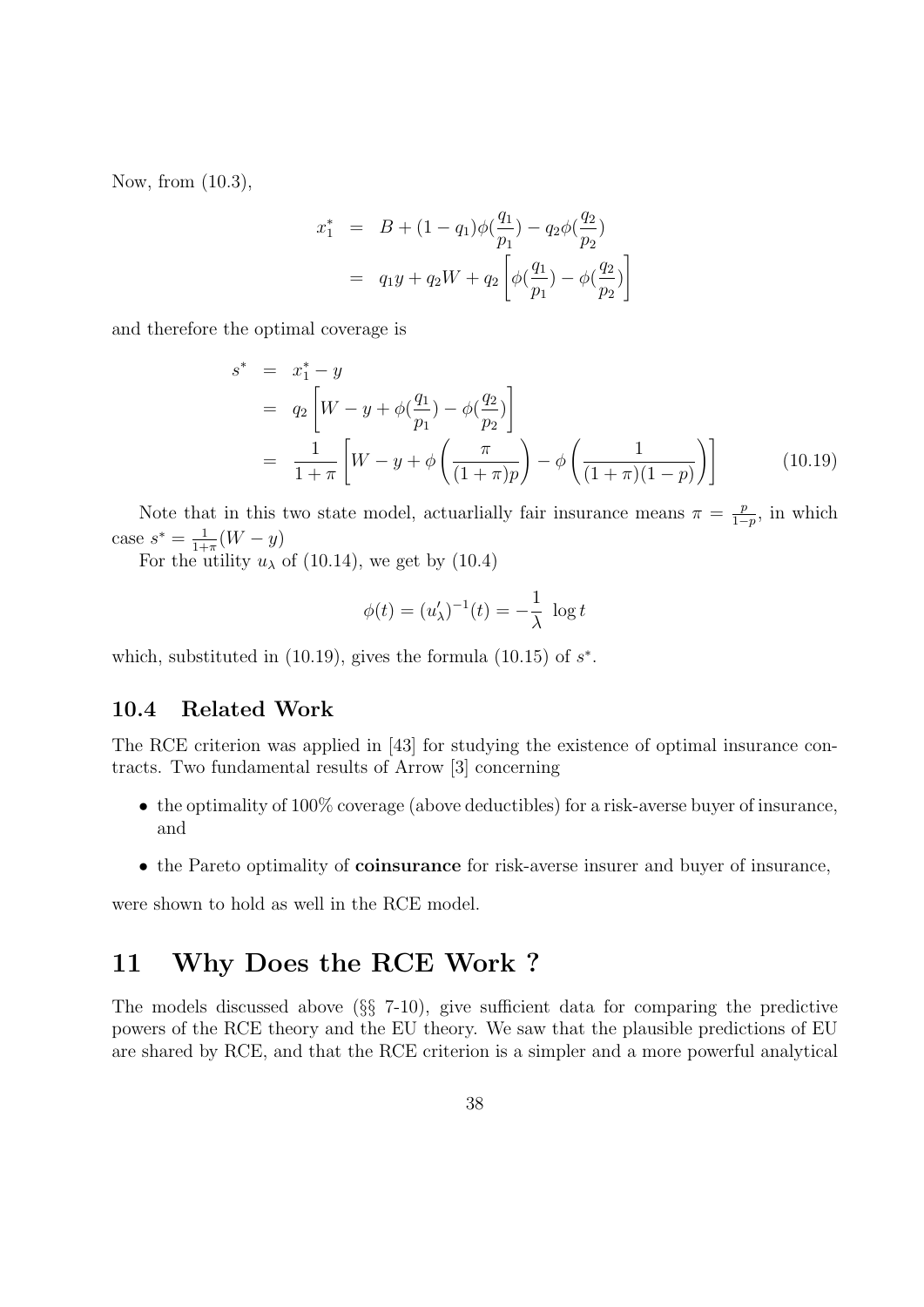tool, e.g. § 10.2 where it gives an explicit solution for all risk-averse DM's, while in general the EU model can only provide comparative statics. Also the RCE predictions hold for all risk-averse DM's, while in the EU model risk-aversion does not suffice and, in order to avoid implausible predictions, restrictions (occassionally severe) must be imposed on the DM's subjective preference.

The simplicity of the RCE criterion can be explained at the technical level. Shift additivity makes risky choices independent of constant factors (fixed costs, initial wealth), and by using the envelope theorem, comparative statics are free of certain ungainly derivatives. Such conveniences are in general unavailable to the EU maximizer.

This however is not the whole story. The main advantage of the RCE theory, at the fundamental level of modelling choice under risk, is that its risk aversion is of the "right kind" from the start, without a need for qualifiers such as the Arrow-Pratt indices. Indeed, in the EU theory, behavior under uncertainty is analyzed in terms of the Arrow-Pratt indices  $r(\cdot)$  and  $R(\cdot)$ . The typical postulates are

(A1)  $r(w) = -\frac{u''(w)}{u'(w)}$  $\frac{u^{\alpha}(w)}{u'(w)}$  is a non-increasing function of w

(A2)  $R(w) = -\frac{w u''(w)}{w'(w)}$  $\frac{u''(w)}{u'(w)}$  is a non-decreasing function of w

The economic literature contains several alternative formulations. In particular ([17, pp. 352-354] and  $[32, pp. 20-21]$   $(A1)$  is equivalent to

(B1) If  $u(w_1 + c_1) = E u(w_1 + X)$  and  $u(w_2 + c_2) = E u(w_2 + X)$  for  $w_1 < w_2$ , then  $c_1 \le c_2$ 

and  $(A2)$  is equivalent to

(B2) If 
$$
u(w_1c_1) = E u(w_1X)
$$
 and  $u(w_2c_2) = E u(w_2X)$  for  $w_1 < w_2$ , then  $c_1 \ge c_2$ 

Properties (B1), (B2) can be expressed directly in terms of the classical CE

$$
C_u(X) = u^{-1}E u(X)
$$

Indeed, (B1) is equivalent to

(C1)  $C_u(X + w) - w$  is a non-decreasing function of w

and (B2) is equivalent to

(C2)  $\frac{1}{w}C_u(wX)$  is a non-increasing function of w

Consider now the RCE  $S_v(X)$ . The properties corresponding to  $(C1)$ ,  $(C2)$  are

(S1)  $S_v(X + w) - w$  is a non-decreasing function of w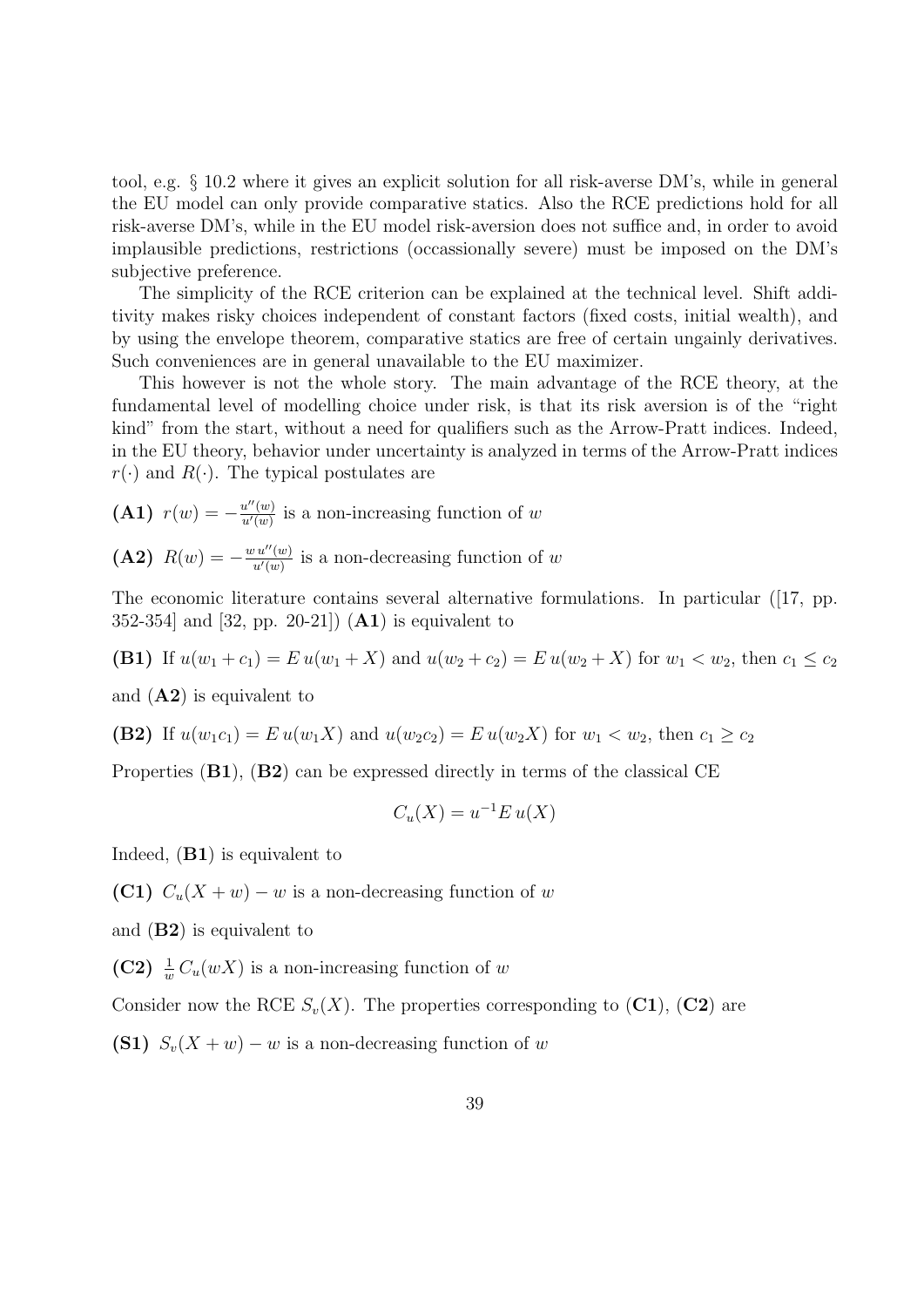(S2)  $\frac{1}{w}S_v(wX)$  is a non-increasing function of w

Now (S1) holds trivially, for any function  $v : \mathbb{R} \to \mathbb{R}$ , by the shift additivity of the RCE, Theorem 2.1(a). In fact,  $S_v(X + w) - w$  is  $S_v(X)$ , a constant in w. Moreover, (S2) is the subhomogeneity property, proved in Theorem 2.1(c) for all  $v \in \mathcal{U}^{\{14\}}$ .

Therefore, in the RCE theory the properties  $(S1)$  and  $(S2)$  hold for all value-risk function  $v \in \mathcal{U}$ , i.e. for all strongly risk-averse DM's. In the EU theory, risk-aversion coincides with strong risk-aversion (see § 4), but the properties  $(A1)$  and  $(A2)$  (which correspond to  $(S1)$ ) and (S2)) hold only for a restricted class of utilities.

## References

- [1] M. Allais, "Le Comportement de l'Homme Rational devant le Risque. Critique des Postulates et Axiomes de l'Ecole Americaine", *Econometrica* 21(1953), 503-546.
- [2] M. Allais and O. Hagen (Editors), Expected Utility Hypotheses and the Allais Paradox, D. Reidel, Dordrecht, 1979.
- [3] K.J. Arrow, Essays on the Theory of Risk-Bearing, Markham, Chicago, 1971.
- [4] G. Bamberg and K. Spremann, "Implications of Constant Risk Aversion", Zeit. f. Oper. Res. 25(1981), 205-224.
- [5] E.M. Beale, "On Minimizing a Convex Function subject to Linear Inequalities", J. Royal Statist. Soc. 17B(1955), 173-184.
- [6] J.L. Becker and R.K. Sarin, "Lottery Dependent Utility", Manag. sci. 33(1987), 1367- 1382.
- [7] D.E. Bell, "Regret in Decision Making under Uncertainty", Oper. Res. 30(1982), 961- 981.
- [8] D.E. Bell, "Disappointment in Decision Making under Uncertainty", Oper. Res. 33(1982), 1-27.
- [9] A. Ben-Tal and M. Teboulle, "Expected Utility, Penalty Functions, and Duality in Stochastic Nonlinear Programming", Management Sci. 32(1986), 1445-1466.

<sup>&</sup>lt;sup>14</sup>The referee noted that for a strictly concave utility function u, the u-mean CE  $M_u$  (1.3) also satisfies (S1) and (S2). However, the u-mean and the RCE are not comparable; in particular,  $M_u$  is neither concave (in the sense of Theorem 2.1(f)) nor is it distributive (in the sense of Corollary 2.1 for quadratic u and independent RV's). A general theory of shift-additive, monotonic and subhomogeneous CE's, including the RCE and the *u*-mean, deserves further study.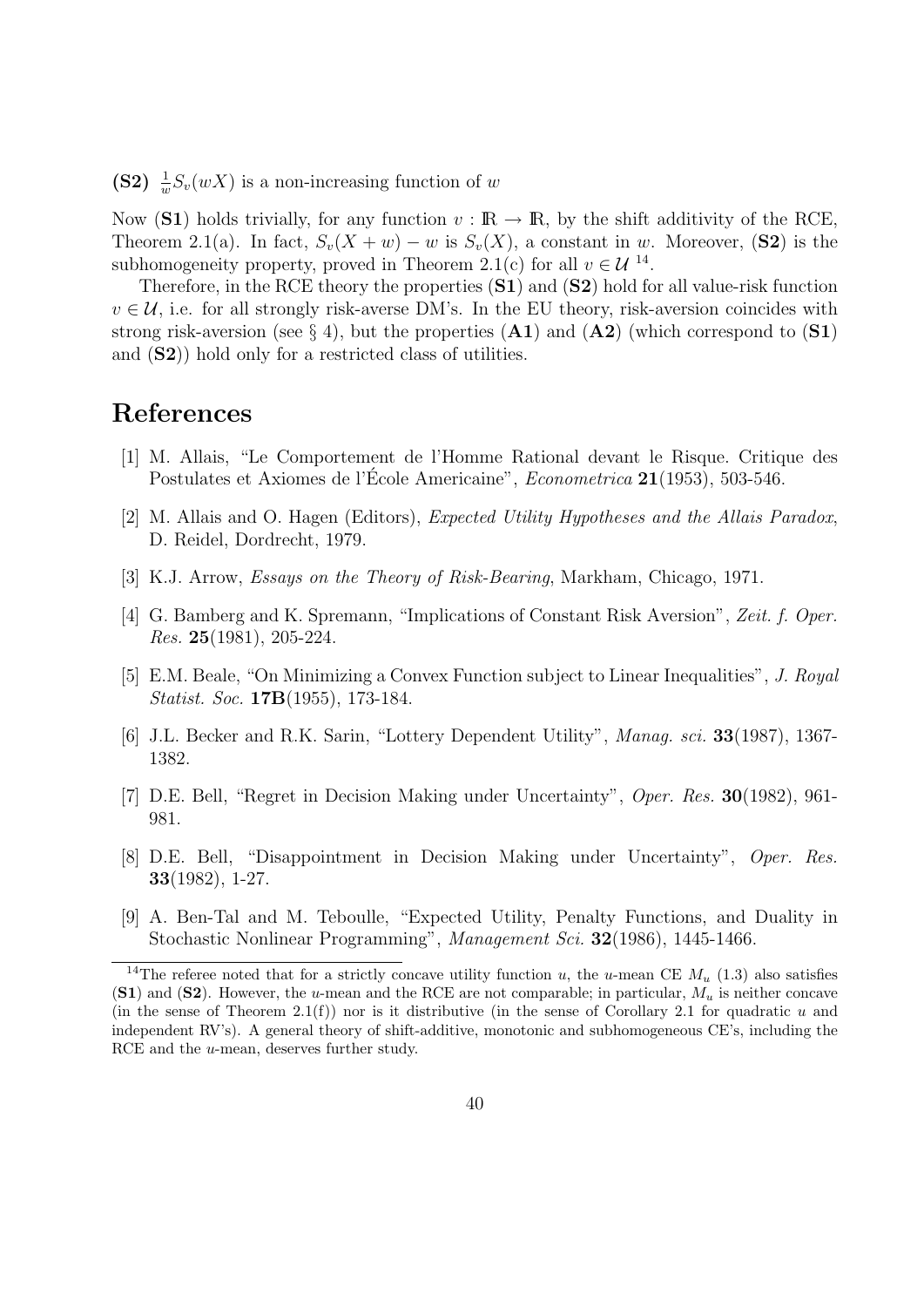- [10] N. Bourbaki, El´ements de Mathematique. Fonctions d'une Variable R´eelle, Vol. IX, Livre IV, Herman & Cie, Paris, 1958.
- [11] H. Bühlmann, *Mathematical Methods in Risk Theory*, Springer-Verlag, Berlin, 1970.
- [12] D. Cass and J.E. Stiglitz, "Risk Aversion and Wealth Effects on Portfolios with Many Assets", Rev. Econ. Stud. 39(1972), 331-354.
- [13] S.H. Chew, "A Generalization of the Quasilinear Mean with Applications to the Measurement of Income Inequality and Decision Theory Resolving the Allais Paradox", Econometrica 51(1983), 1065-1092.
- [14] G.B. Dantzig, "Linear Programming under Uncertainty", *Manag. Sci.* 1(1955), 197-206.
- [15] G.B. Dantzig and A. Madansky, "On the Solution of Two-Stage Linear Programs under Uncertainty", Proc. Fourth Berkeley Symposium on Mathematical Statistics and Probability, Vol. 1, pp. 165-176, University of California, Berkeley, 1961.
- [16] M. Dempster, Stochasic Programming, Academic Press, London, 1980.
- [17] P.A. Diamond and J.E. Stiglitz, "Increases in Risk and Risk Aversion", J. Econ. Th. 8(1974), 337-360.
- [18] I. Ehrlich and G.S. Becker, "Market Insurance, Self-Insurance, and Self-Protection", J. Polit. Econ. 80(1972), 623-648.
- [19] G. Feder, R. Just and A. Schmitz, "Future Markets and the Theory of the Firm under Price Uncertainty", Quart. J. Econ. 86(1978), 317-328.
- [20] P.C. Fishburn, "A New Model for Decisions under Uncertainty", Econ. Lett. 21(1986), 127-130.
- [21] P.C. Fishburn, Nonlinear Preference and Utility Theory, J. Hopkins University Press, Baltimore, 1987.
- [22] P.C. Fishburn and R.B. Porter, "Optimal Portfolios with One Safe and One Risky Asset; Effects of Change in rate of Return and Risk", Management Sci. 22(1976), 1064-1073.
- [23] J. Hadar and W. Russell, "Rules for Ordering Uncertain Prospects", Amer. Econ. Rev. 59(1969), 25-34.
- [24] J. Handa, "Risk, Probabilities and a New Theory of Cardinal Utilities", J. Polit. Econ.85(1977), 97-122.
- [25] P. Kall, "Stochastic Programming", Euro. J. O.R. 10(1982), 125-130.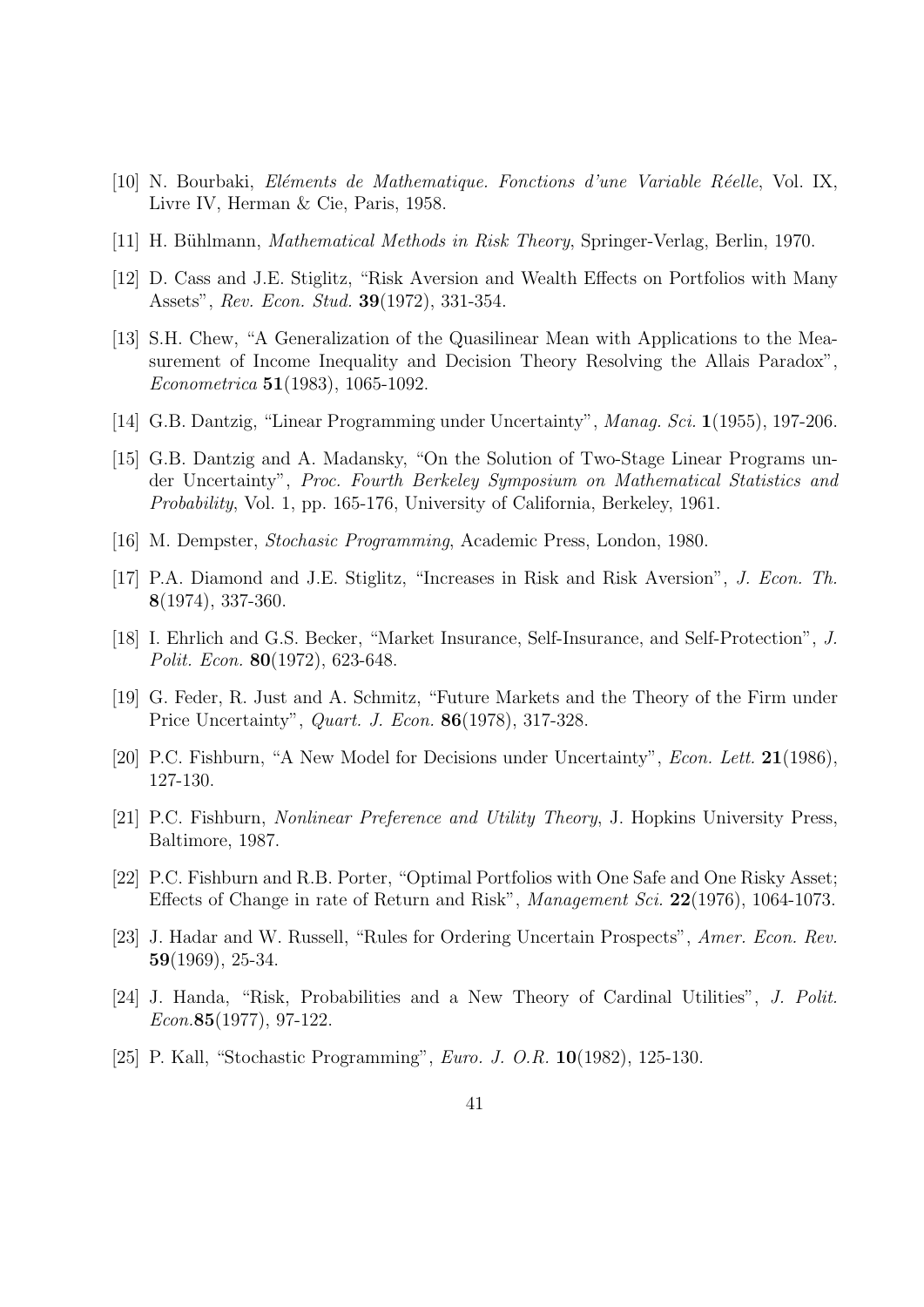- [26] D. Kahneman and A. Tversky, "Prospect Theory: An Analysis of Decision under Risk", Econometrica 47(1979), 263-291.
- [27] U.S. Karmarkar, "Subjectively Weighted utility: A Descriptive Extension of the Expected Utility Model", Organization Behavior and Human Performance 21(1978), 61- 72.
- [28] E. Katz, "Relative Risk Aversion in Comparative Statics", Amer. Econ. Rev. 73(1983), 452-453.
- [29] S.A. Lippman and J.J. McCall, "The Economics of Uncertainty: Selected Topics and Probabilistic Methods", Chapter 6 in Volume 1 of Handbook of Mathematical Economics (K.J. Arrow and M.D. Intriligator, Editors), North-Holland, Amsterdam, 1981.
- [30] M.J. Machina, "'Expected Utility' Analysis without the Independence Axiom", *Econo*metrica 50(1982), 277-323.
- [31] M.J. Machina, "Generalized Expected Utility Analysis and the Nature of Observed Violations of the Independence Axiom", pp. 263-293 in Foundations of Utility and Risk Theory with Applications (B.P. Stigum and F. Wenstøp, Editors), D. Reidel, Dordrecht, 1983.
- [32] M.J. Machina, "The Economic Theory of Individual Behavior Towards Risk: Theory, Evidence and New Directions", Economic Series Tech. Report No. 433 (October 1973), Institute of Mathematical studies in the Social Sciences, Stanford University.
- [33] M.J. Machina, "Choice under Uncertainty: Problems Solved and Unsolved", *Econ.* Perspectives 1(1987), 121-154.
- [34] K.R. MacCrimmon and S. Larsson, "Utility Theory: Axioms vesus 'Paradoxes' ", in [2].
- [35] J.W. Pratt, "Risk Aversion in the Small and in the Large", *Econometrica* 32(1964), 122-136.
- [36] J. Quiggin, "A Theory of Anticipated Utility", J. Econ. Behavior and Organiz. 3(1982), 323-343.
- [37] R.T. Rockafellar, Convex Analysis, Princeton University Press, Princeton, 1970.
- [38] M. Rothschild and J.E. Stiglitz, "Increasing Risk: I. A Definition", *J. Econ. Th.* 2(1970), 225-243.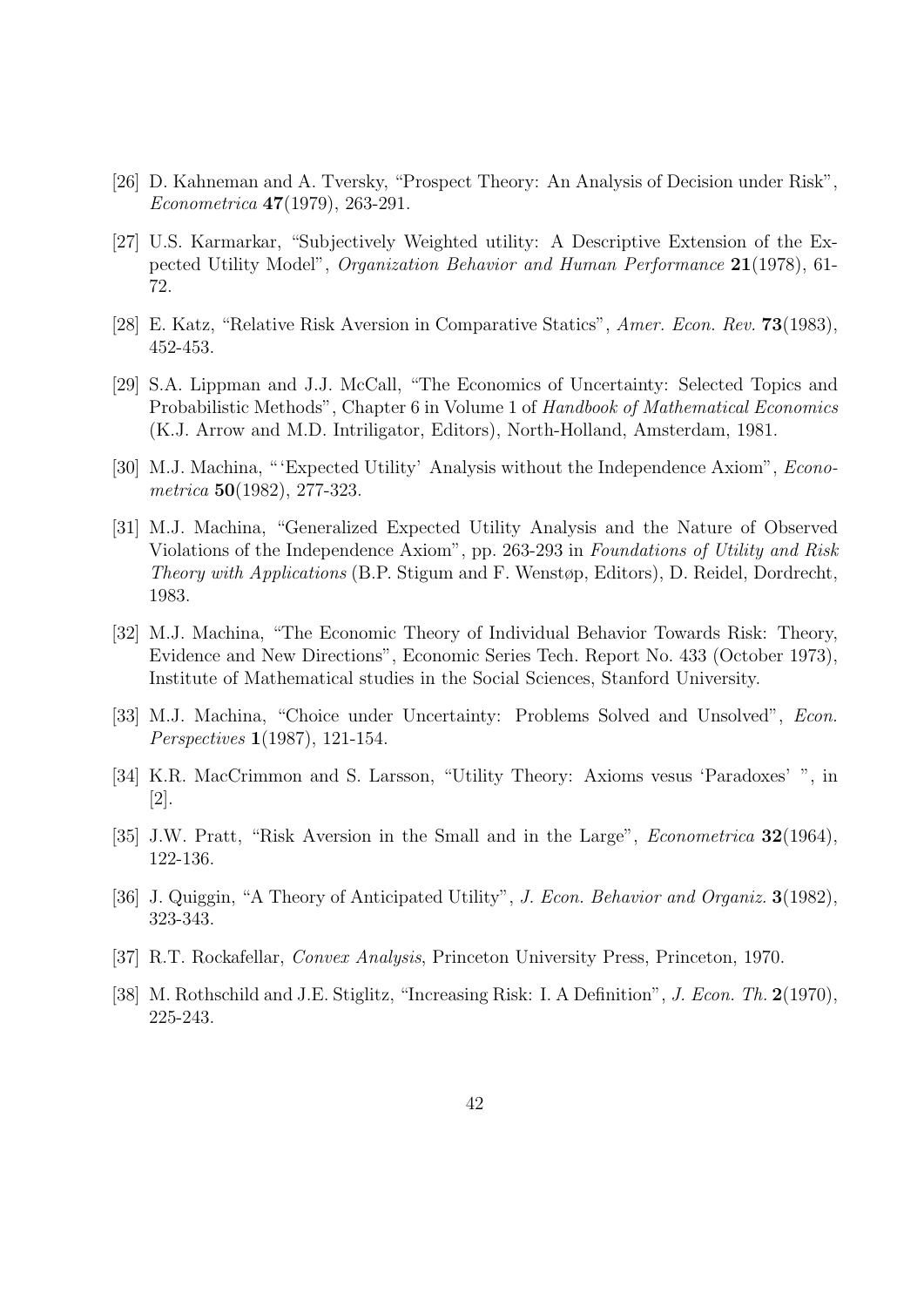- [39] M. Rothschild and J.E. Stiglitz, "Increasing Risk: II. Its Economic Consequences", J. Econ. Th.  $3(1971)$ , 66-84.
- [40] P.A. Samuelson, Foundations of Economic Analysis, Harvard University Press, Cambridge, Mass. 1947.
- [41] A. Sandmo, "On the Theory of the Competitive Firm under Price Uncertainty", Amer. Econ. Rev.  $61(1971)$ , 65-73.
- [42] J.K. Sengupta, Decision Models in Stochastic Programming, North-Holland, Amsterdam, 1982.
- [43] S. Sharabany, Optimized Certainty Equivalent Criterion and its Applications to Economics under Uncertainty, M.Sc. thesis in Economics, Technion-Israel Institute of Technology, Haifa, Israel, June 1987 (Hebrew).
- [44] E. Silberberg, The Structure of Economics. A Mathematical Analysis, McGraw-Hill, New York, 1978.
- [45] J. Tobin, "Liquidity Preference as Behavior towards Risk", Rev. Econ. Stud. 25(1958), 65-86.
- [46] J. von Neumann and O. Morgenstern, *Theory of Games and Economic Behavior*, Princeton University Press, Princeton, 1947.
- [47] D. Walkup and R. Wets, "Stochastic Programming with Recourse", SIAM J. Appl. Math. **15**(1967), 316-339.
- [48] M. Weber and C. Camerer, "Recent Develpoments in Modelling Preferences under Risk", OR Spektrum 9(1987), 129-151.
- [49] R. Wets, "Stochasic Programming: Solution Techniques and Approximation Schemes", pp. 566-603 in Mathematical Programming: The State of the Art, Bonn 1982 (A. Bachem, M. Grötschel and B. Korte, Editors), Springer-Verlag, Berlin, 1983.
- [50] M.E. Yaari, "The Dual Theory of Choice under Risk", *Econometrica* 55(1987), 95-115.

## Appendix A. The Envelope Theorem

This result is used repeatedly in this paper. For convenience we cite an elementary version here. See [44] and [40] for details and examples.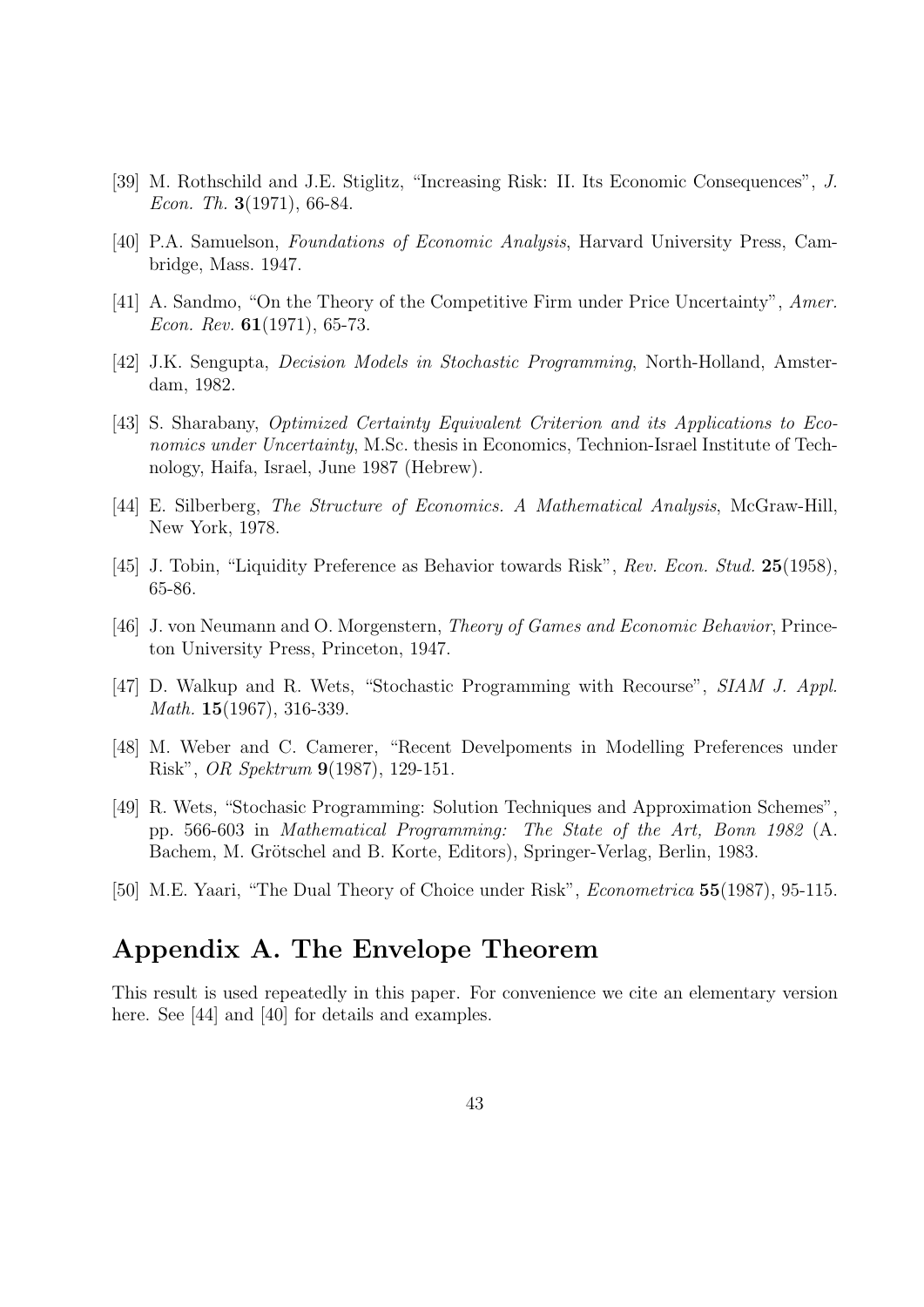Theorem A.1 (The Envelope Theorem). Consider the unconstrained maximization

$$
\text{maximize}_{z} \ y = f(z, \ q)
$$

Let  $z^*(q)$  be the maximizer, for given q, and let

$$
y^* = f(z^*(q), q) = \phi(q)
$$

Then

$$
\phi'(q) = \frac{\partial f(z^*(q), q)}{\partial q} \quad \Box
$$

## Appendix B. Proof of Theorem 6.1

(a) By (6.1) and (1.6),  $s_u(\cdot)$  is the pointwise supremum of concave functionals, hence concave. The rest of (a) is proved as in Lemma 2.1.

(b) For  $y = 0$ , (6.3) gives

$$
Eu'(-z_S(\mathbf{0}))=1
$$

or  $u'(-z_S(0)) = 1$ , proving that  $z_S(0) = 0$ . From (6.2) it follows then that  $s_u(0) = 0$ . Differentiating  $(6.3)$  with respect to y gives

$$
Eu''(\mathbf{y} \cdot \mathbf{Z} - z_S(\mathbf{y}))(\mathbf{Z} - \nabla z_S(\mathbf{y})) = 0
$$

which at  $y = 0$  becomes

$$
u''(\mathbf{0})(E\mathbf{Z} - \nabla z_S(\mathbf{0})) = 0
$$

proving that  $\nabla z_S(0) = \mu$ . Then, by differentiating (6.2) at  $y = 0$  we get  $\nabla s_u(0) = 0$ .

The expressions for  $\nabla^2 z_S(0)$  and  $\nabla^2 s_u(0)$  follow similarly by differentiating (6.3) and  $(6.2)$  twice at  $y = 0$ .  $\Box$ 

## Appendix C. Results from Section 9

#### Proof of Proposition 9.1.

(a) The objective function in (9.3)

$$
h(k) = (1 - k)W_0 \tau + s_u(W_0 k)
$$

is concave, by Theorem 6.1(a). Hence, the optimal solution  $x^*$  is an inner solution, i.e.  $0 < k^* < 1$  if and only if

$$
h'(0) > 0 \quad \text{and} \quad h'(1) < 0 \tag{C.1}
$$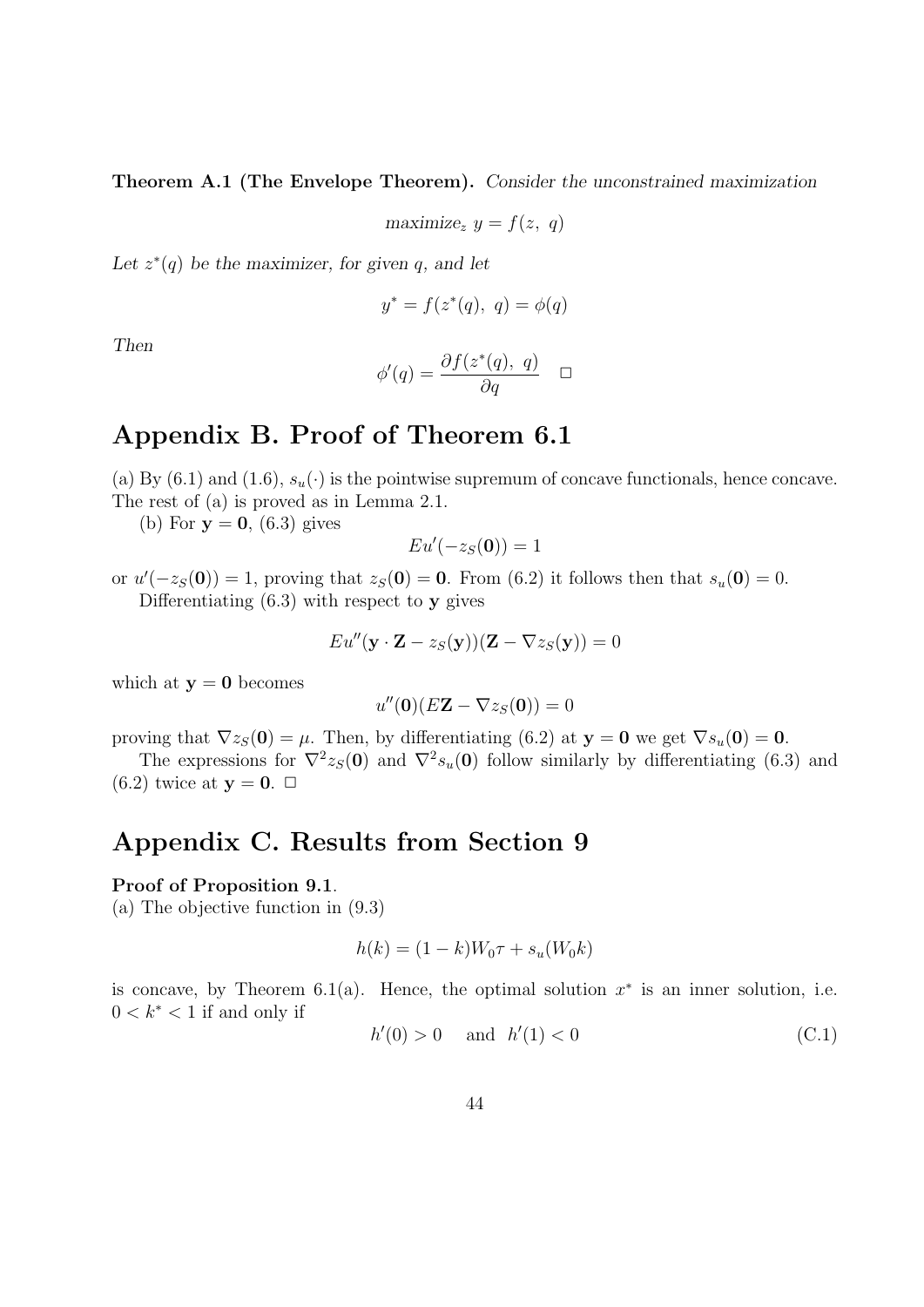Now

$$
h'(k) = -W_0 \tau + W_0 s'_u(W_0 k)
$$
\n(C.2)

which becomes, upon substitution of the computed expression for  $s'_u(\cdot)$ ,

$$
h'(k) = -W_0 \tau + W_0 E t u'(W_0 k t - \eta(W_0 k))
$$
\n(C.3)

where  $\eta(q)$  is the unique solution of

$$
Eu'(qt - \eta) = 1\tag{C.4}
$$

Therefore

$$
h'(0) = -W_0 \tau + W_0 E(t)
$$
  

$$
h'(1) = -W_0 \tau + W_0 E t u'(W_0 - \eta(W_0))
$$

and  $(C.1)$  is equivalent to  $(9.4)$ . (b) Let  $k(\tau)$  be the optimal solution of (9.3) for given  $\tau$ , i.e.  $h'(k(\tau)) = 0$ , or using (C.3),

$$
-\tau + E\{tu'(W_0k(\tau)t - \eta(W_0k(\tau))\} \equiv 0
$$

Differentiating this identity (in  $\tau$ ) with respect to  $\tau$ , we obtain

$$
-1 + E\{tW_0(k'(\tau)t - k'(\tau)\eta'(W_0k(\tau))u''\} = 0
$$

or

$$
k'(\tau)W_0Et(t-\eta')u'' = 1
$$
\n(C.5)

Now, the second order condition for the maximality of  $k(\tau)$  is

$$
0 > h''(k) = W_0 E\{tW_0(t - \eta')u''\}
$$
\n(C.6)

Therefore,  $k'(\tau)$  is multiplied in (C.5) by a negative number, and consequently

 $k'(\tau) < 0$ 

proving that  $k(\tau)$  [1 – k( $\tau$ )], the proportion invested in the risky [safe] asset, is a decreasing [increasing] function of  $\tau$ , the safe asset return.  $\Box$ 

**Proof of Proposition 9.2.** Let  $k = k(W_0)$  be the optimal solution of (9.3), i.e.  $h'(k(W_0)) = 0$ , or using (C.3)

$$
-\tau + E\{tu'(W_0k(W_0)t - \eta(W_0k(W_0))\} \equiv 0
$$
\n(C.7)